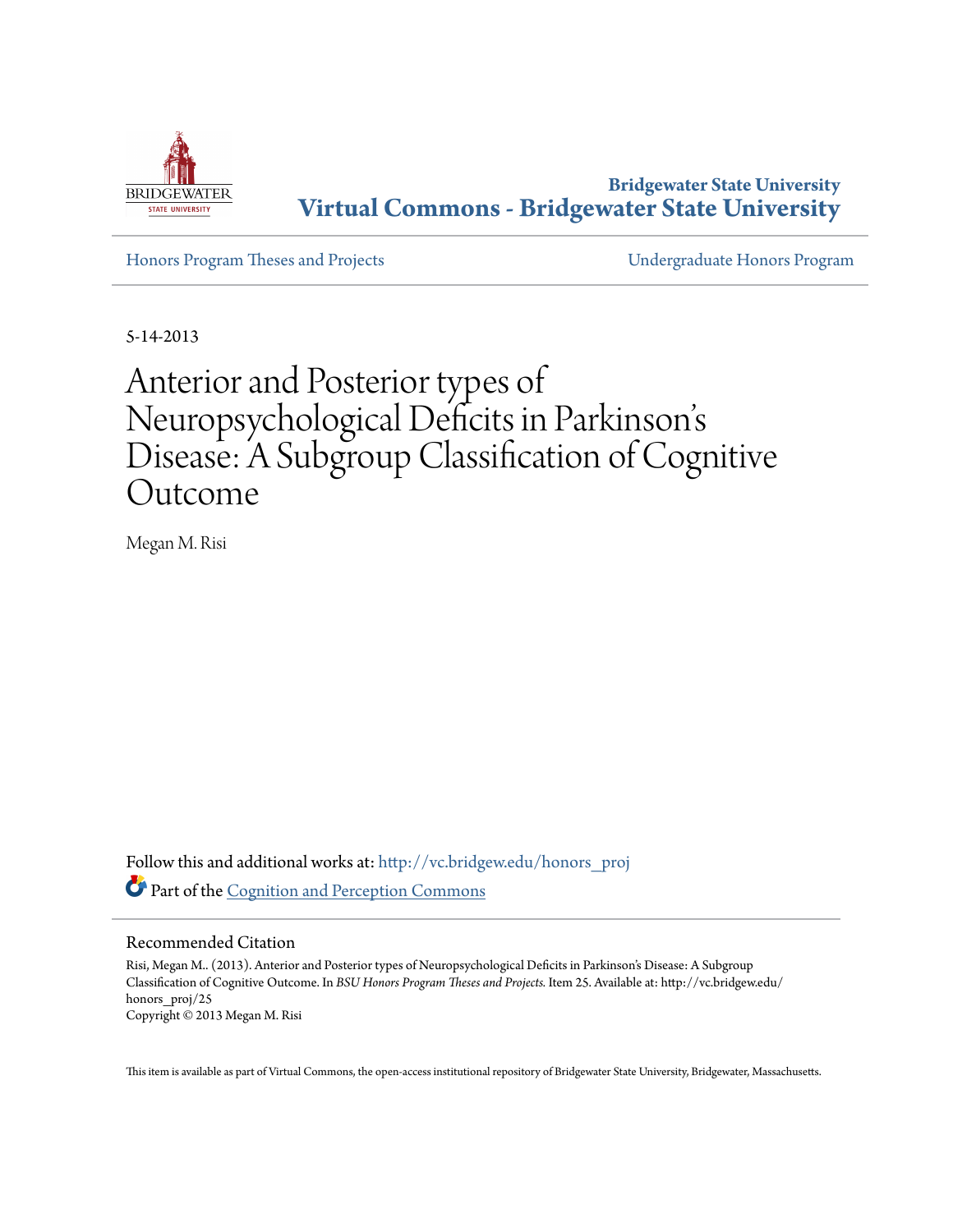Anterior and Posterior types of Neuropsychological Deficits in Parkinson's Disease: A Subgroup

Classification of Cognitive Outcome

Megan M. Risi

Submitted in Partial Completion of the Requirements for Departmental Honors in Psychology

Bridgewater State University

May 14, 2013

Dr. Sandra Neargarder, Thesis Director Dr. Melissa Singer, Committee Member Dr. Ruth Hannon, Committee Member Dr. Brendan Morse, Committee Member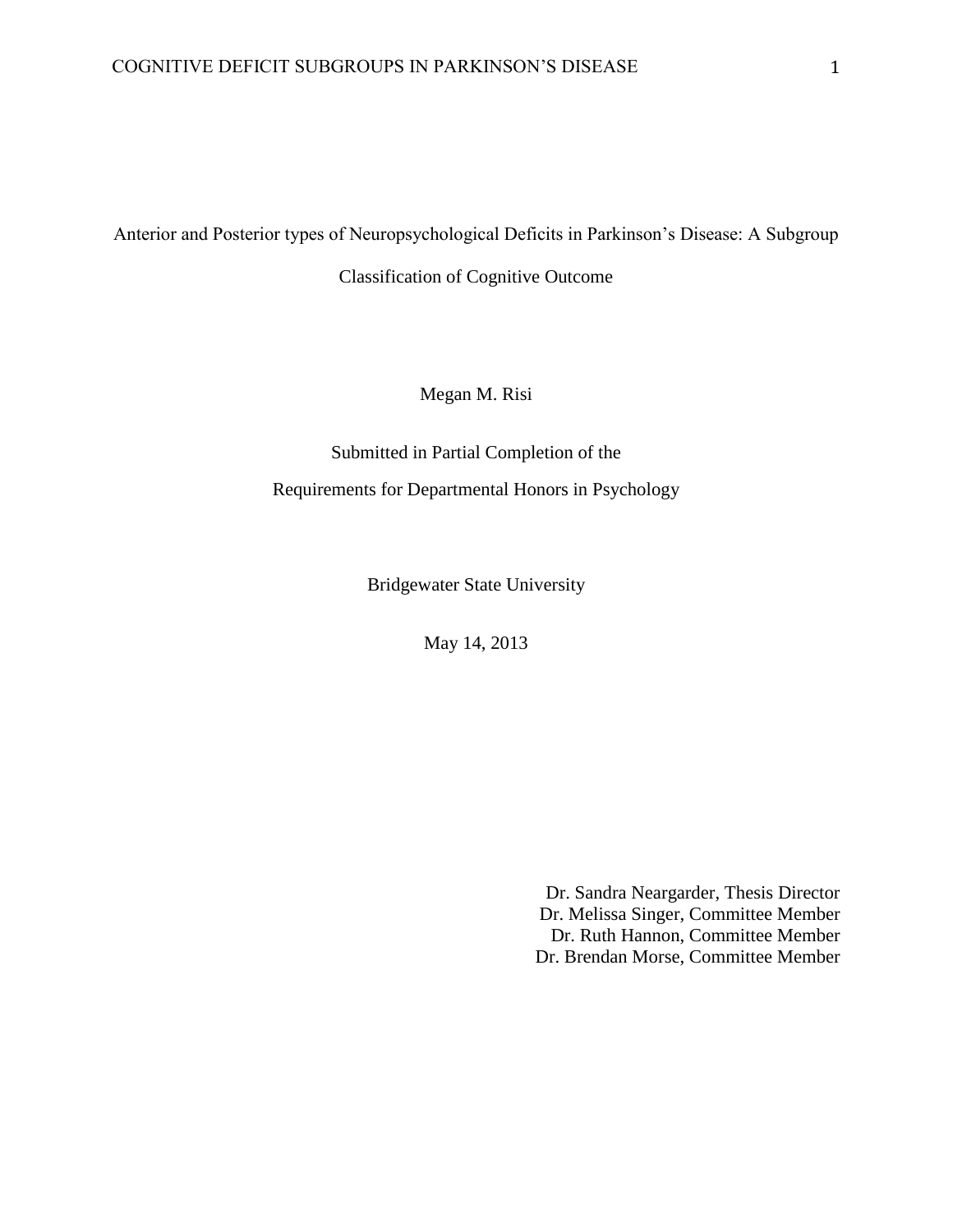#### Abstract

Individuals with Parkinson's disease (PD) exhibit cognitive deficits. Recent studies suggest there are distinct cognitive profiles of PD characterized by deficits in abilities that are dependent upon anterior versus posterior areas of the brain. While anterior-based deficits are more prevalent, posterior-based deficits are more predictive of the future occurrence of dementia in PD. The purpose of the current project was to examine these cognitive profiles in more detail. Performance on six tests of anterior function and six tests of posterior function was examined in 34 non-demented PD participants and 27 healthy control participants matched for age and education. Results showed that PD participants performed significantly more poorly than healthy control participants across most measures of cognition. Categorization into profiles was examined using a patient score falling 1.5 standard deviations (SDs) and 2 SDs below the control average. When a deficit was seen on at least two tests within a single domain, the PD participants were identified as having a deficit in that domain. For the 1.5 SD and 2 SD cut-off values, nine of the PD participants exhibited anterior deficits, one had posterior deficits, ten (1.5 cut-off) and five (2 cut-off) had deficits in both domains and 14 (1.5 cut-off) and 19 (2 cut-off) showed no deficits. Further development of this new classification system may allow the prediction of longer-term cognitive outcomes in PD.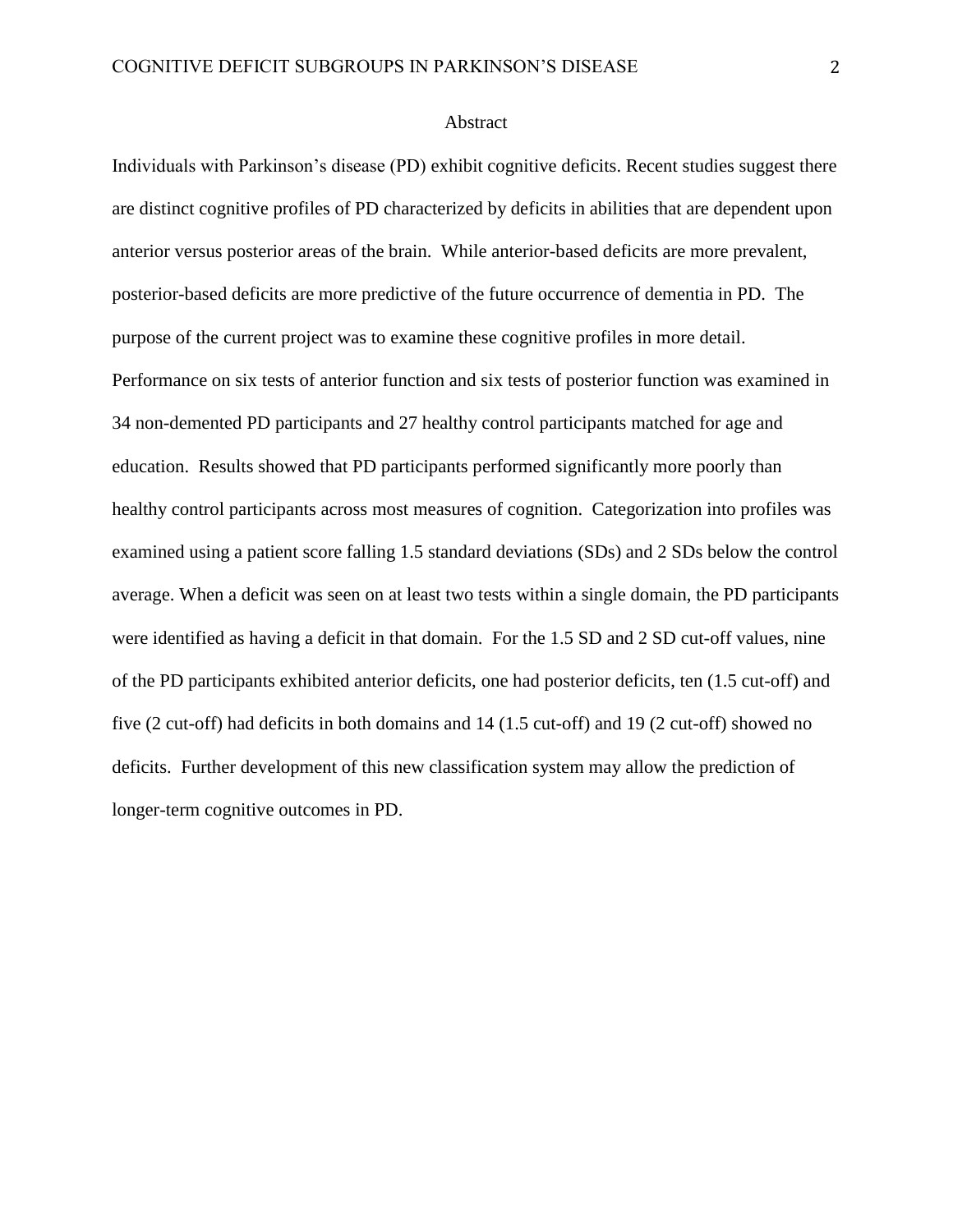Anterior and Posterior types of Neuropsychological Deficits in Parkinson's Disease: A Subgroup Classification of Cognitive Outcome

## **Parkinson's Disease**

Parkinson's disease (PD) is a pervasive neurodegenerative disorder with a prevalence rate of approximately 150 out of 100,000 individuals in the United States and Western Europe (Checkoway & Nelson, 1999). As many as one million people in the United States live with PD, and it is estimated that seven to 10 million people worldwide are afflicted (Parkinson's Disease Foundation, 2013). Roughly 40% of patients develop the disease between 50 and 60 years of age. While early and late onset are possible, it is rare to see disease onset before the age of 40 years. PD is highly variable and can affect men and women of various ages. Disease progression can be rapid resulting in death after only a few years, or a patient can function with PD for decades after diagnosis. Currently, there is no identified biological marker for PD and the pathological diagnosis can only be confirmed via autopsy, thus diagnosis is typically given within the clinical setting. Because there is no test for PD, a physician must evaluate a patient's symptoms and through the process of elimination of other diseases, establish a diagnosis.

The most widely recognized motor symptoms associated with PD include a resting tremor, rigidity, slowness of movement (i.e., bradykinesia), freezing, and gait abnormalities. Non-motor symptoms typically consist of depression, hallucinations, sleep disturbances, fatigue, autonomic nervous system impairment, and cognitive deficits (Hawkes, Tredici, & Braak, 2010; Kaasinen & Rinne, 2002; Stacy, 2011; Ziemssen & Reichmann, 2007). The frequency and severity of these non-motor impairments typically increase with disease duration, and they are not exclusively linked to the motor symptoms (Foltynie, Brayne, Robbins, & Barker, 2004; Yu et al., 2012).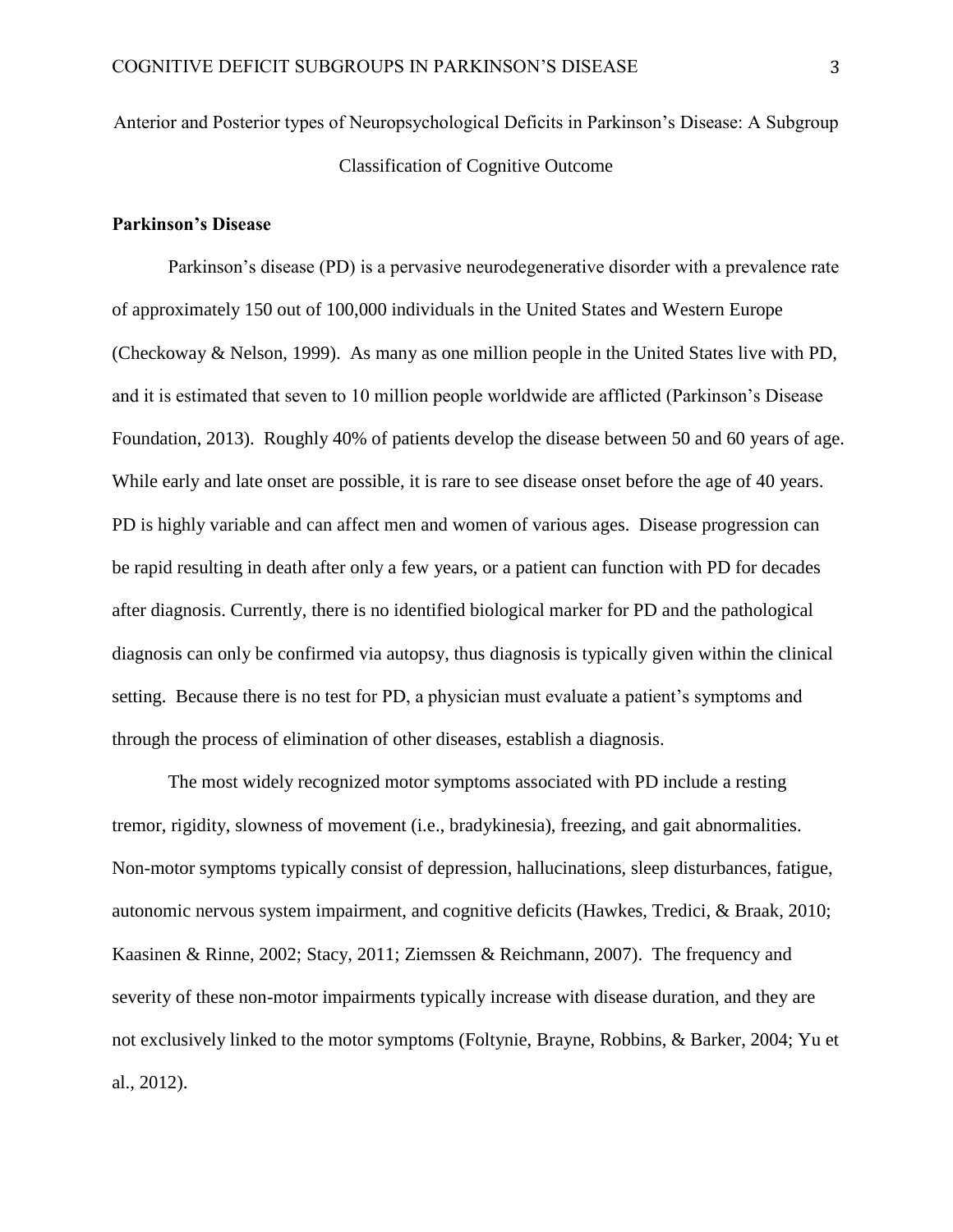Cognitive impairment is an understudied aspect of PD, which is often present in the early stages of the disease. It has been estimated that approximately 30-90% of patients who suffer from cognitive impairment will eventually develop a form of dementia that is specifically associated with PD, known as Parkinson's Disease Dementia or PD-D (Williams-Gray, Foltynie, Brayne, Robbins, & Baker, 2007). This wide variation in reporting is primarily due to the current lack of criteria in diagnosing dementia in PD and the heterogeneity of the neuropsychological measures used by researchers (Reid et.al, 1996). While age and disease duration are strong predictive markers of PD-D, cognitive impairment in certain domains is also considered to be a major risk factor (Dalrymple-Alford et al., 2011; Williams-Gray et al., 2009).

It is believed that changes in cognition occur between the development of PD and the progression to PD-D. Identifying these changes in cognitive impairment has become an area of great interest for researchers. Termed mild cognitive impairment (MCI), these changes can be measured through neuropsychological tests that focus on anterior (frontal lobes; executive function) and posterior (temporal and parietal lobes; language, memory, and visuospatial abilities) regions of the brain, which can provide great insight into the progression of PD to PD-D (Miller, Neargarder, Risi, & Cronin-Golomb, 2013).

Research suggests that the presence of MCI within the first few years of PD diagnosis can aid in predicting cognitive outcome in patients. In longitudinal studies by Williams-Gray, et al. (2007, 2009) non-demented PD participants completed a battery of neuropsychological tests that included the National Adult Reading Test to estimate premorbid intelligence, anterior-based tests (Tower of London, FAS, Switching), posterior-based tests (Pentagon Copy, semantic fluency, pattern recognition memory, spatial recognition memory), the Beck depression index and the Mini Mental State Exam (MMSE) to measure the presence of dementia. The results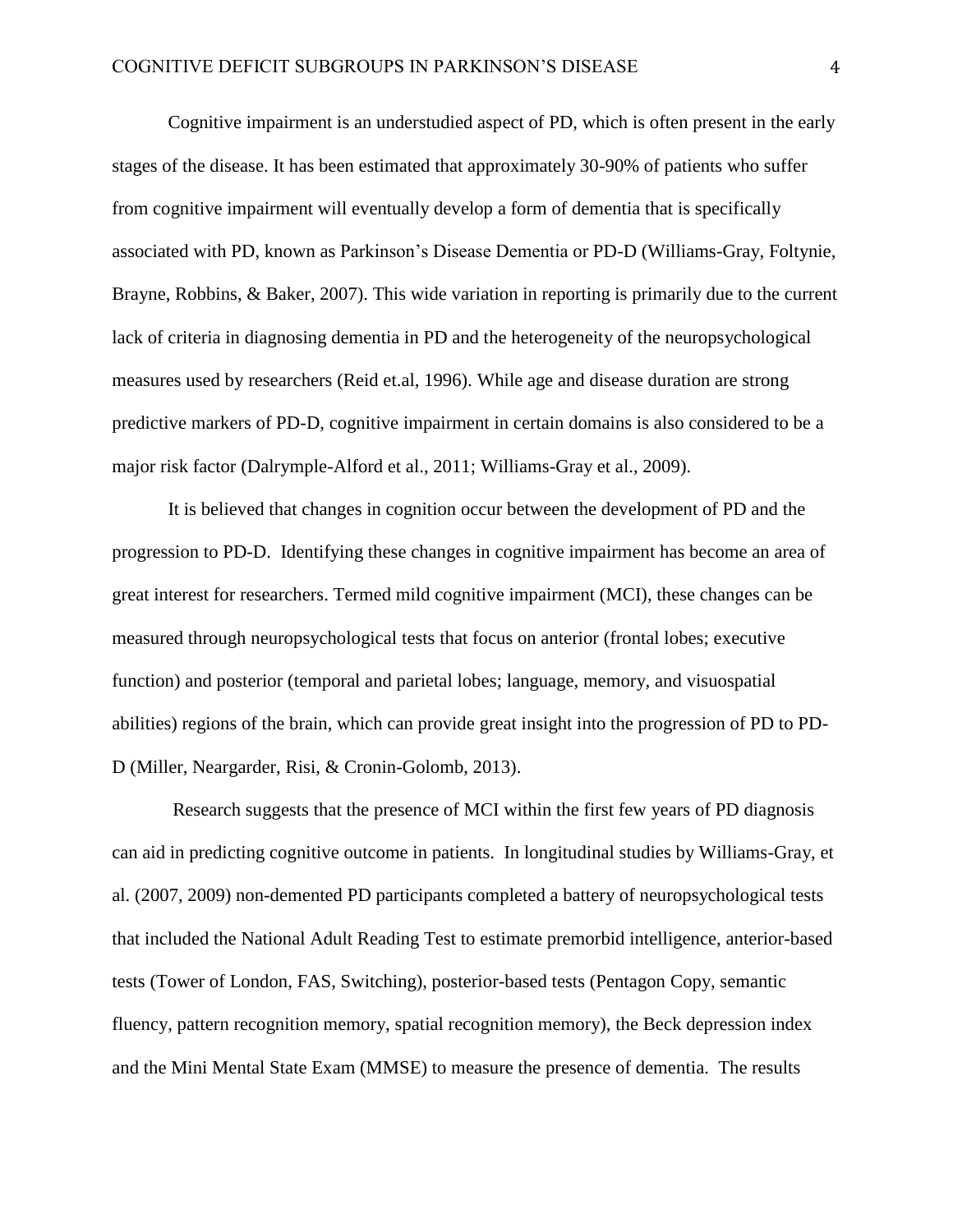showed that anterior deficits of executive function, shown on performance on the Tower of London test and the FAS test, were the most common types of cognitive impairment in nondemented PD. In the 2.5 year and 5 year follow up, deficits in performance on semantic fluency and Pentagon Copy, both tests of posterior regions of the brain, were the most significant neuropsychological test predictors of dementia within the cohort, whereas the more common anterior deficits were not. Dementia was defined as performing one standard deviation (SD) below published normative data. Based on the results of this longitudinal research, the authors concluded that posterior cognitive impairment was a significant risk factor in the development of PD-D.

Dalrymple-Alford and colleagues (2011) assessed 143 PD patients (including demented and non-demented PD) in the UK in an effort to help characterize MCI in PD. Each PD participant and 50 control participants completed a battery of tests that included anterior-based tests of executive function (e.g. Stroop Color-Word, Trails B, D-KEFS fluency tasks), attention (e.g. Stroop word, Digit forwards and backwards, Trails A), and posterior-based tests of learning and memory (e.g. Rey Complex Figure delay, California Verbal Learning Test), and visuospatial/visuoperceptual function (e.g. Rey Complex figure copy, Judgment of Line Orientation). Researchers compared participant performance on each test and, after analyzing the data, determined that scores of 1.5 SD below the normative score on two or more tests within a single domain or one test from two different domains worked best for characterizing MCI in PD.

Although previous research clearly demonstrates that MCI in PD patients does in fact exist, it remains unclear how best to characterize it. Specifically, should MCI be defined based on performance that falls 1 SD below the normative mean, 1.5 SDs, or 2 SDs? Should data be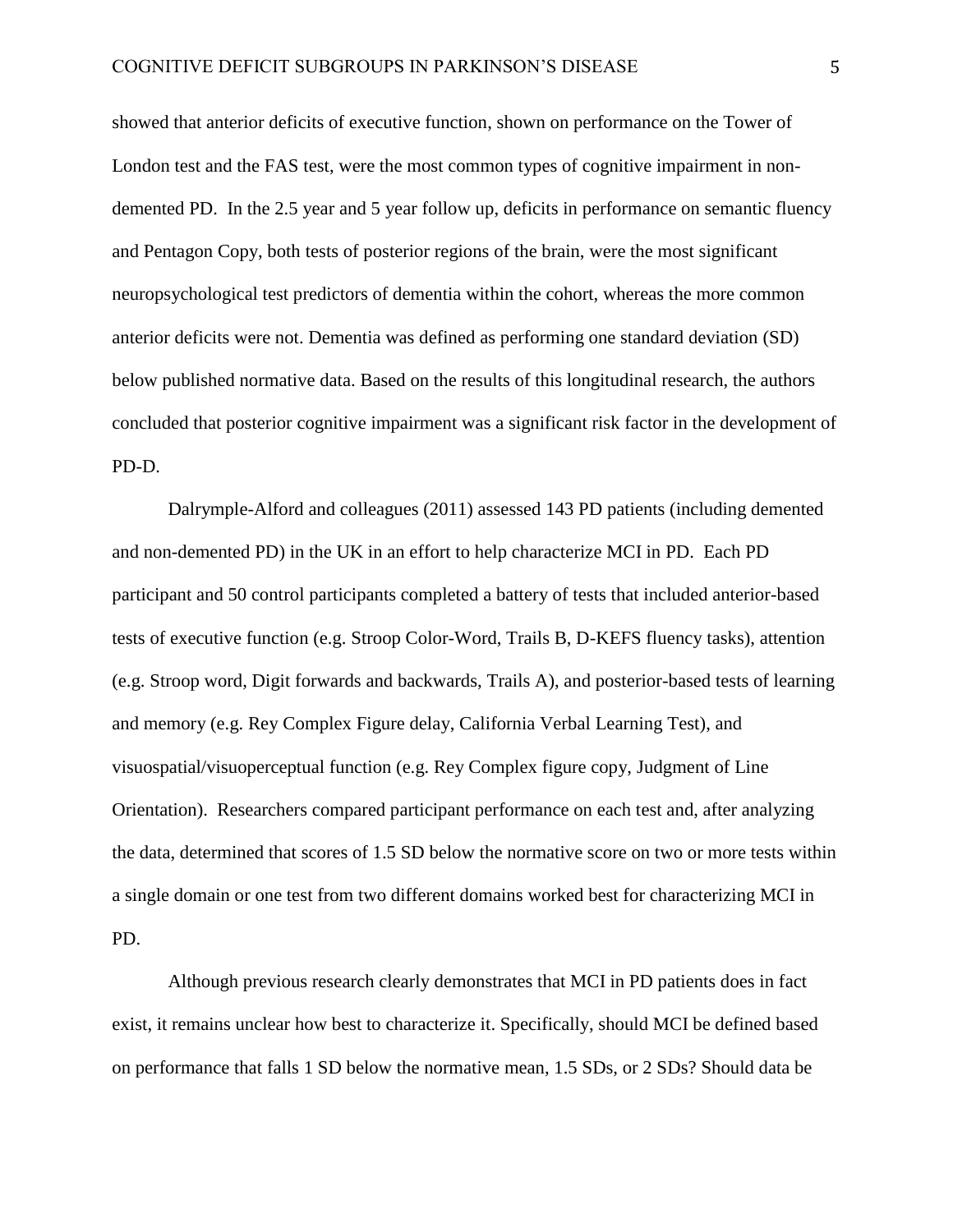compared to published normative data or to an age- and education matched control group wherein assessments are administered in the same environment by the same researcher? If anterior- and posterior-based tests are good predictors of MCI, does an individual have to perform poorly on all tests given within a specific domain (e.g., four out of four anterior tests), or should some other type of criterion be established?

The present project aims to further examine these questions by administering a series of anterior- and posterior-based tests to a group of non-demented PD patients and their age and education matched controls. Various SD cut-offs and the number of domain-specific deficits best characterizing a diagnosis of MCI will be examined. The purpose of this research is to further our understanding of the criteria involved in diagnosing MCI in PD. In the following sections, a review of the neuropsychological and neuropathological evidence for PD, PD-D, and MCI is presented in detail.

#### **Neuropsychological Profile of Non-demented PD Individuals**

Cognitive impairment can be seen very early in the course of PD and it is present in approximately 25% of newly diagnosed patients (Aarsland et al., 2010; Aarsland, Bronnick, & Fladby, 2011; Muslimović, Post, Speelman & Schmand, 2005). Most patients with PD experience some degree of cognitive impairment during the course of the disease (Korczyn & Gurevich, 2010).

Non-demented individuals with PD show deficits in anterior and posterior cognitive domains (Aarsland et al., 2010). Many researchers have found anterior executive functioning deficits to be the most common impairment in non-demented PD. Deficits are often seen on attention measures, such as the Stroop Word Test (Janvin, Aarsland, Larsen, & Hugdahl, 2002), attentional set formation, set shifting (Hayashi, Hanyu, & Tamaru, 1998; Lees & Smith, 1983;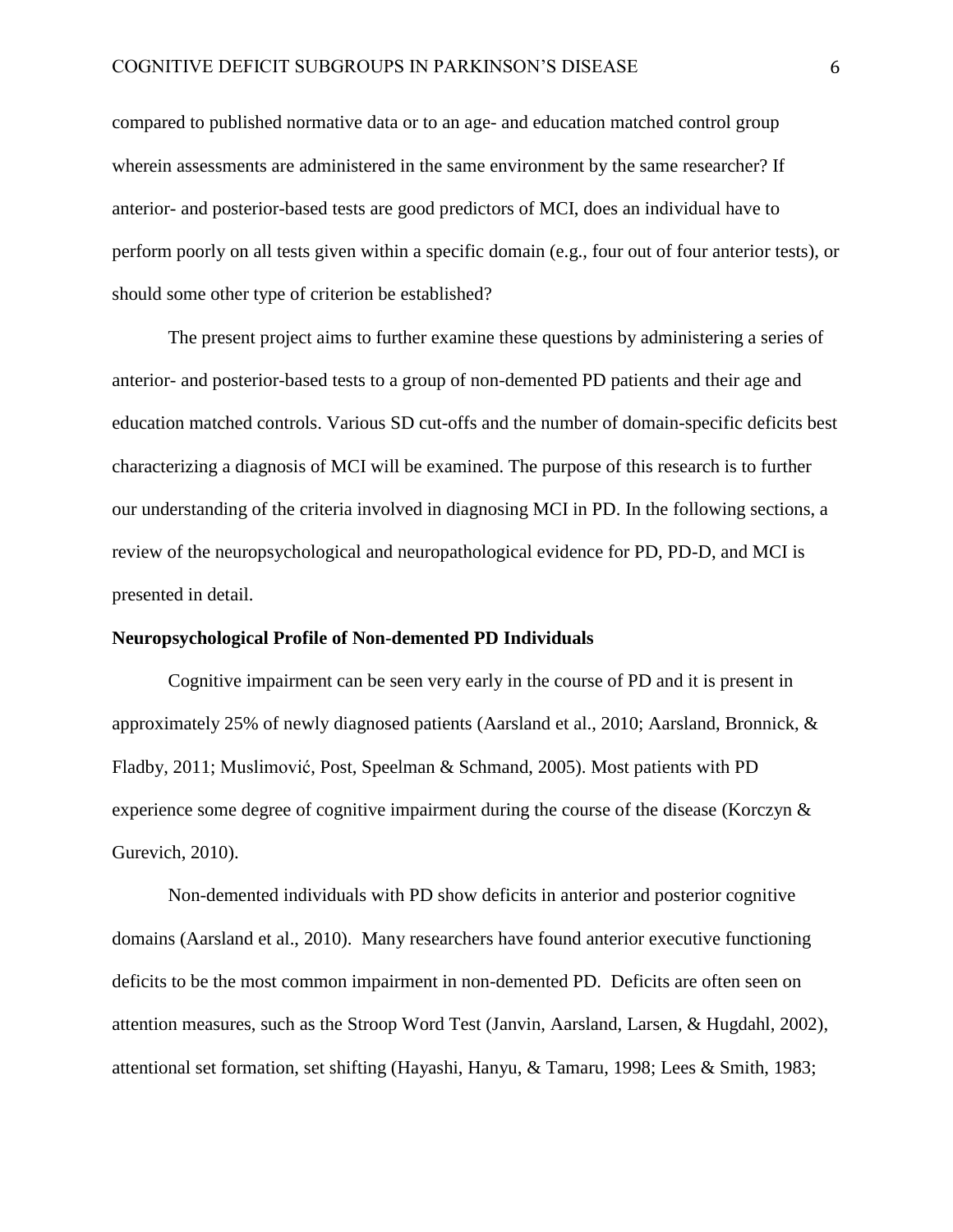Owen et al., 1992) and Digit Span (Dalrymple-Alford et al., 2011) as well as planning and working memory as demonstrated by the Tower of London task (Williams-Gray et al., 2009). Posterior-based deficits of visuospatial abilities are highly selective in PD and often decline with disease duration. In the early stages of PD, non-demented PD patients exhibit visuospatial decline on facial recognition tasks, mental object assembly, and manual visuoconstruction (Levin et al., 1991). Many researchers have investigated cognitive deficits in PD and identified similar patterns of performance (Aarsland, Bronnick, Larsen, Tysnes, & Alves, 2009; Bronnick, Alves, Aarsland, Tysnes, & Larsen, 2011; Cronin-Golomb & Braun, 1997; Elgh et al., 2009; Ibarretxe-Bibao, Junque, Marti, & Tolosa, 2011; Montse et al., 2001; Pereira et al., 2009; Poletti, Emre, & Bunoccelli, 2011; Yu et al., 2012).

Muslimović, Post, Speelman, & Schmand (2005) examined cognitive abilities of newly diagnosed non-demented PD patients on a battery of neuropsychological tests of psychomotor speed, attention, language, memory, executive function, and visuospatial function. When compared to healthy control participants, PD patients performed significantly worse on most cognitive measures, including all anterior-based measures of executive function (i.e., the modified Wisconsin Card Sorting Test, animal fluency, supermarket fluency, Controlled Oral Word Association Test letter fluency, the Weschler Adult Intelligence Scale-III similarities, and the Tower of London test) and half of the attention measures (i.e., Digit Span backward and Trails B). Posterior-based tasks showed fewer PD deficits compared to healthy control participants, but significant differences were found in memory tasks (i.e., the Rey Auditory Verbal Learning Test (RAVLT): trials 1-5 and delayed recall, the Rivermead Behavioral Memory test: immediate and delayed recall, and the Weschler Memory Scale-III faces: immediate and delayed recall) and visuospatial/visuoconstruction tasks (i.e., the Judgment of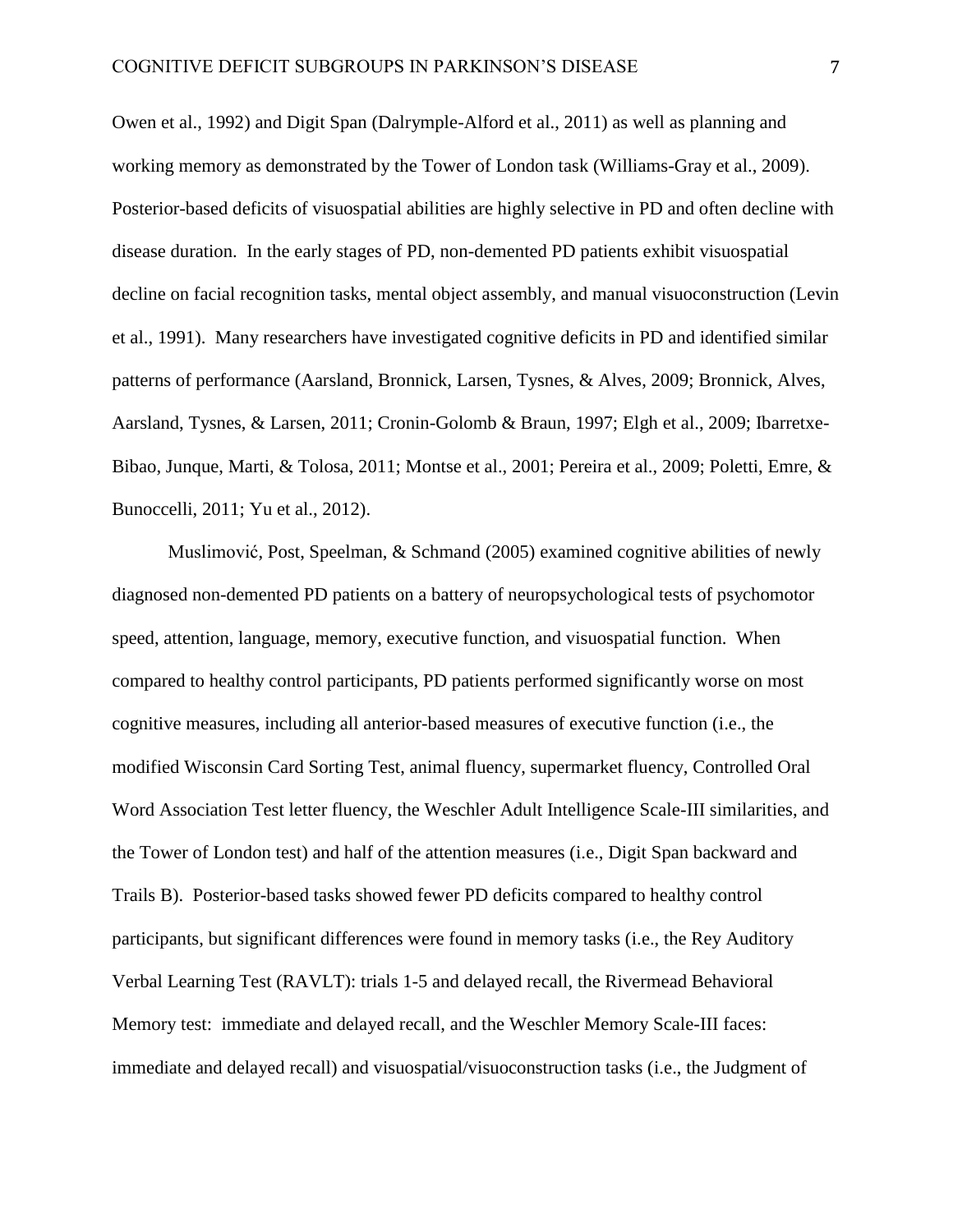Line Orientation test and the Groninger Intelligence Test: visuo-spatial task). When researchers compared the cognitively impaired PD patients  $(N=27)$ , they found that the domain of language had the lowest instances of impairment (22% of impaired PDs) and attention/executive function had the highest (100%).

#### **Neuropathology of Non-demented PD**

PD is primarily related to the loss of dopaminergic neurons in the substantia nigra, a midbrain structure that is part of the subcortical structure called the basal ganglia, causing a dopamine reduction in the striatum. By the time the first overt symptom of PD is discovered, approximately 50-80% of this neuronal loss has taken place (Jellinger, 1987). A major function of the basal ganglia is to control the fluidity of overlearned and semiautomatic motor programs by connecting to the thalamus and influencing the premotor cortex and other motor areas (Alexander & Crutcher, 1990). Thus, the depletion of dopamine is directly related to the hallmark motor symptoms and rigidity seen in PD.

Another characterization of PD is the formation of Lewy bodies, which are tightly packed granular structures with ring-like filaments found within dying neurons (Colosimo, Hughes, Kilford,  $\&$  Lees, 2003). Lewy bodies are found in normal aging in the cells of the substantia nigra, but patients with PD have vastly more and may also have concentrations present in the nucleus basalis of Mynert, dorsal raphe, locus coeruleus, substantia nigra, dorsal motor nucleus of the vagus nerve, intermediolateral nucleus and hypothalamic nuclei, then progressing to limbic and neocortical areas when PD progresses to dementia (Gesi et al., 2000; Kövari, Horvath, & Bouras, 2009). Pathological changes in PD occur in a predictable sequence, with the early stages marked by Lewy body deposition in the nigrostriatal system followed by pathological changes in the cortex occurring in later stages (Braak, et.al, 2003).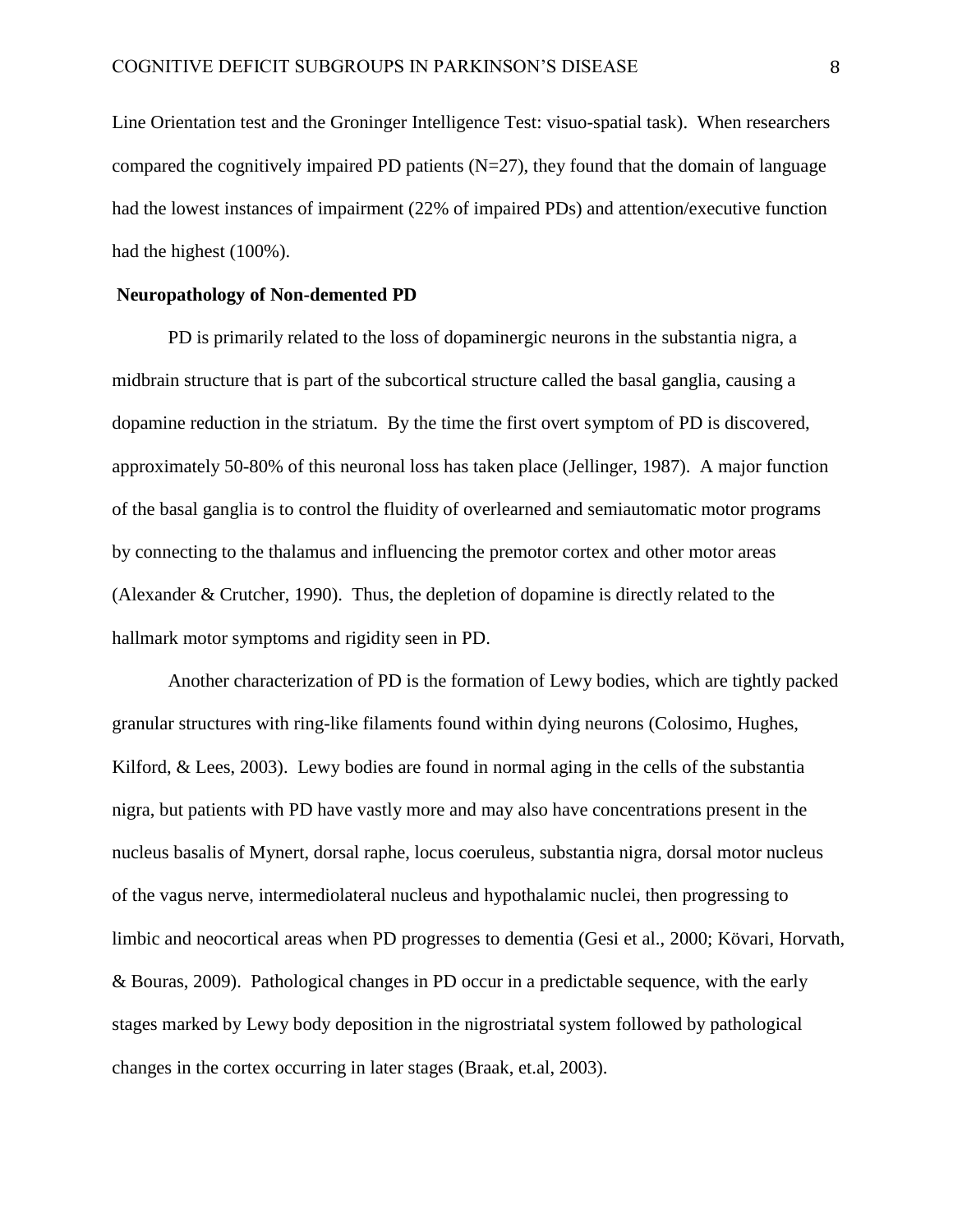Impairments in the neural circuitry connecting the basal ganglia and cortex may contribute to cognitive impairments seen in PD (Carbon et al. 2004). Executive and attentional impairments have been associated with the disruption of neuronal circuits involving the caudate and prefrontal cortex, as well as direct loss of ventral tegmental brain stem dopaminergic projections to cortical areas, specifically the prefrontal cortex (Carbon & Marie, 2003). There is a fundamental pattern for the passage of information through the interconnected structures of the basal ganglia. A generic circuit is organized as a large loop, which starts in the cerebral cortex and passes through the corpus striatum, globus pallidus, thalamus, and back to the cerebral cortex (Alexander, DeLong, & Strick, 1986; Chudasama & Robbins, 2006). PD is a progressive disease initially recognized by motor symptoms and signs that follow dopamine decline in the basal ganglia. Throughout the course of the disease, symptoms related to multiple neurotransmitter deficits can be seen in deteriorated areas of the cortices beyond and including the frontal lobe areas (Martinez-Horta & Kulisevsky, 2011). Since the early and mild stages of PD mainly involve the nigrostriatal projections to the putamen and the dorsolateral prefrontal cortex, this may explain why PD patients show worse executive performance when compared to normal control participants (Williams-Gray, et.al 2009).

Additionally, functional structural changes have been found in PD patients. Specifically, in PD patients with cognitive impairment, areas of reduced gray matter in the left frontal and both temporal lobes were found (Barone et al., 2011). In addition, patients who presented with visual hallucinations showed greater cerebral atrophy and suffered from an increased rate of cognitive decline compared to PD patients with no visual hallucinations.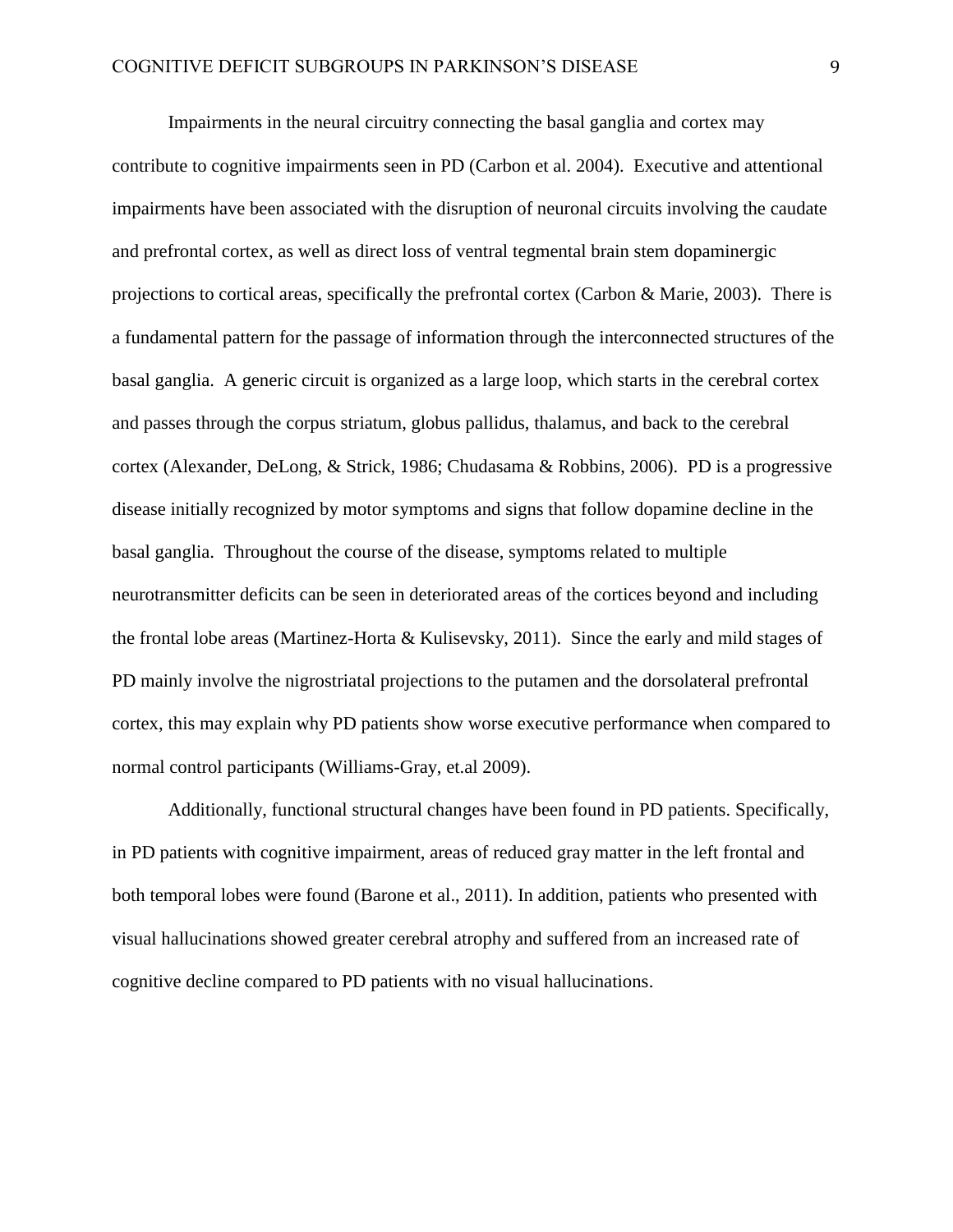# **Neuropsychological Profile of Demented PD Individuals**

PD-D is associated with increased age, disease duration, severity of symptoms, and cognitive impairment (Litvan et.al, 2011). PD-D is highly variable with some patients developing dementia within 2-3 years of PD diagnosis while others can remain non-demented for decades (Aarsland et al., 2007). A majority of studies report a mean duration of approximately 10 years from onset of PD to the development of dementia and at least 75% of PD patients that survive 10 years or more will go on to develop dementia (Aarsland  $& Kurz, 2009$ ). When dementia precedes motor symptoms or is present in the first year of PD onset, it is suggestive of alternative diagnoses such as dementia with Lewy bodies (McKeith et al., 2005). However, it is difficult to determine the exact onset of motor symptoms and dementia in a clinical setting. Some studies have found that rigidity, postural instability, and gait disturbances predict more rapid cognitive decline and time to dementia than other tremor symptoms (Aarsland & Kurz, 2009).

Dementia is not a specific disease, but rather a constellation of symptoms with different pathologies. The Diagnostic and Statistical Manual of Mental Disorders (DSM-IV-TR) defines dementia as an overall decline in intellectual function including difficulties with language, simple calculations, planning and judgment, and motor skills as well as loss of memory  $(4<sup>th</sup>$  ed.; text rev.; DSM-IV-TR; American Psychiatric Association, 2000). Dementia can be caused by a number of different diseases including PD. Patients with PD are six times more likely to develop dementia when compared to healthy control participants (Aarsland, et.al, 2001), and as mentioned earlier, studies have reported dementia rates ranging from 28-90% in the PD population (Janvin, Aarsland, & Larsen, 2005; Janvin, Larsen, Aarsland, & Hugdahl, 2006; Williams-Gray, 2009).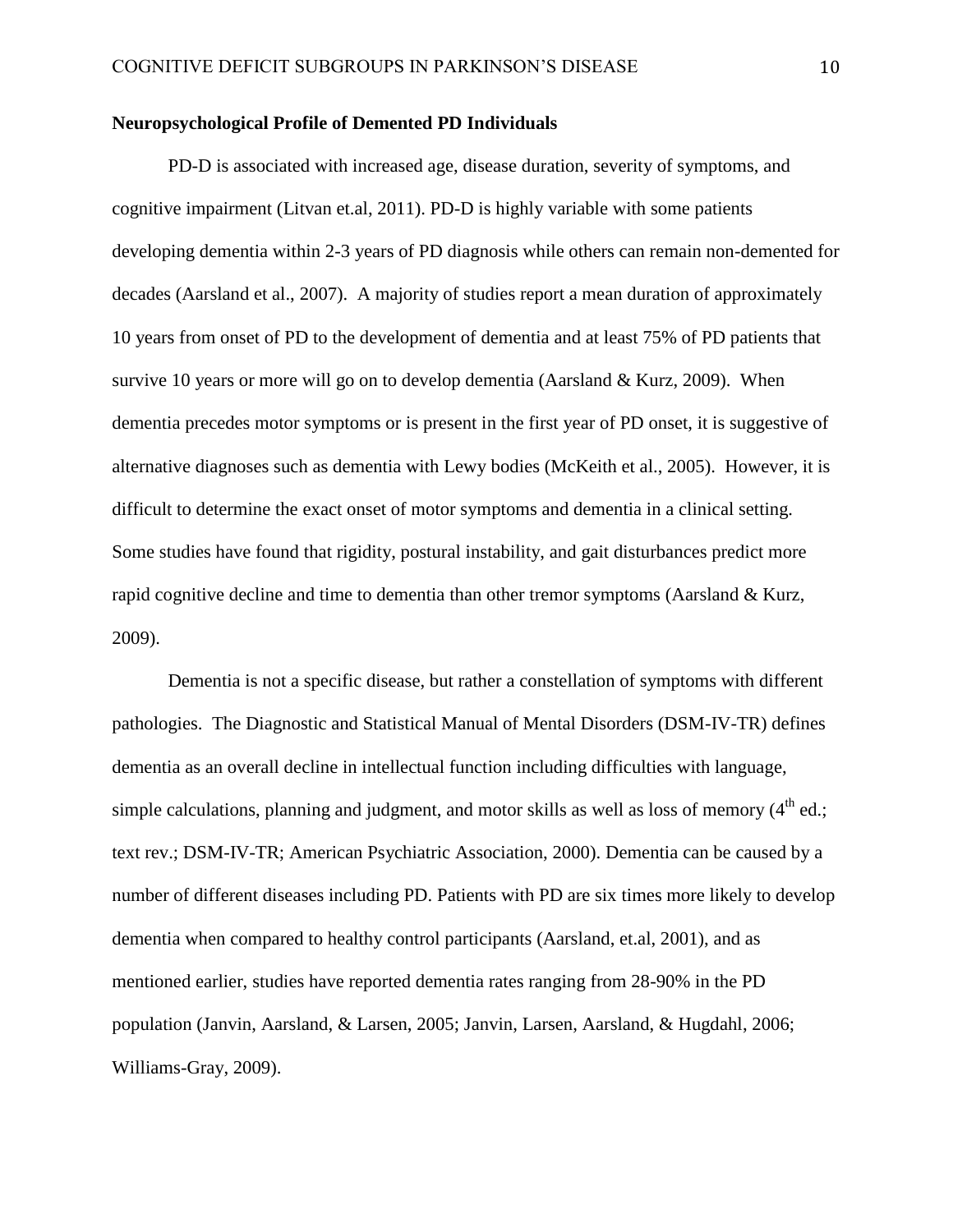Age is the most prominent risk factor in developing dementia (Aarsland & Kurz, 2010; Williams-Gray et al., 2009). In the general population, 14% of adults 71 years of age and older have dementia and an estimated 35.6 million people worldwide have been diagnosed (World Health Organization, 2012). PD patients categorized as having MCI show an increased risk of developing dementia compared to those without, however, there is no set diagnosis of MCI in PD patients and much variability in the literature in terms of how to categorize it.

To determine the incidence of dementia in PD participants, many researchers use the MMSE to evaluate cognitive impairment. The Mini-mental state examination (MMSE) is a 30 item questionnaire that is used to screen for cognitive impairment and is often used to screen for dementia. The test measures aspects of memory, attention and orientation, visualspatial function, and language. With a maximum possible score of 30, a score of 25 or higher indicates normal cognition (Folstein, Folstein, & Mchugh, 1975). Most research for PD-MCI use cut-off values of between 24 and 26, as scores lower than this can be suggestive of severe cognitive impairment or dementia (Aarsland et al., 2009; Janvin et al., 2002; Williams-Gray et al., 2009).

Individuals with PD-D show global deficits in all domains of cognition. Petrova, Raycheva, and Trykov (2012) evaluated 58 patients with PD-D and 26 normal control participants. PD-D patients were separated into very mild PD-D and moderate PD-D using an MMSE score of 24 or higher for very mild, and 20-23 for moderate PD-D. Cognition in multiple domains was tested using a neuropsychological battery consisting of anterior-based cognitive tests: attention/executive function (Digit Span, Trails A and B, Madrid Card Sorting Test categories, and Stroop Color-Word, as well as posterior-based cognitive tests: visuospatial abilities (copy design and the Clock Drawing Test) and memory (Free and Cued Selective Reminding Test free recall, total recall, intrusions, recognitions, free delayed recall, and total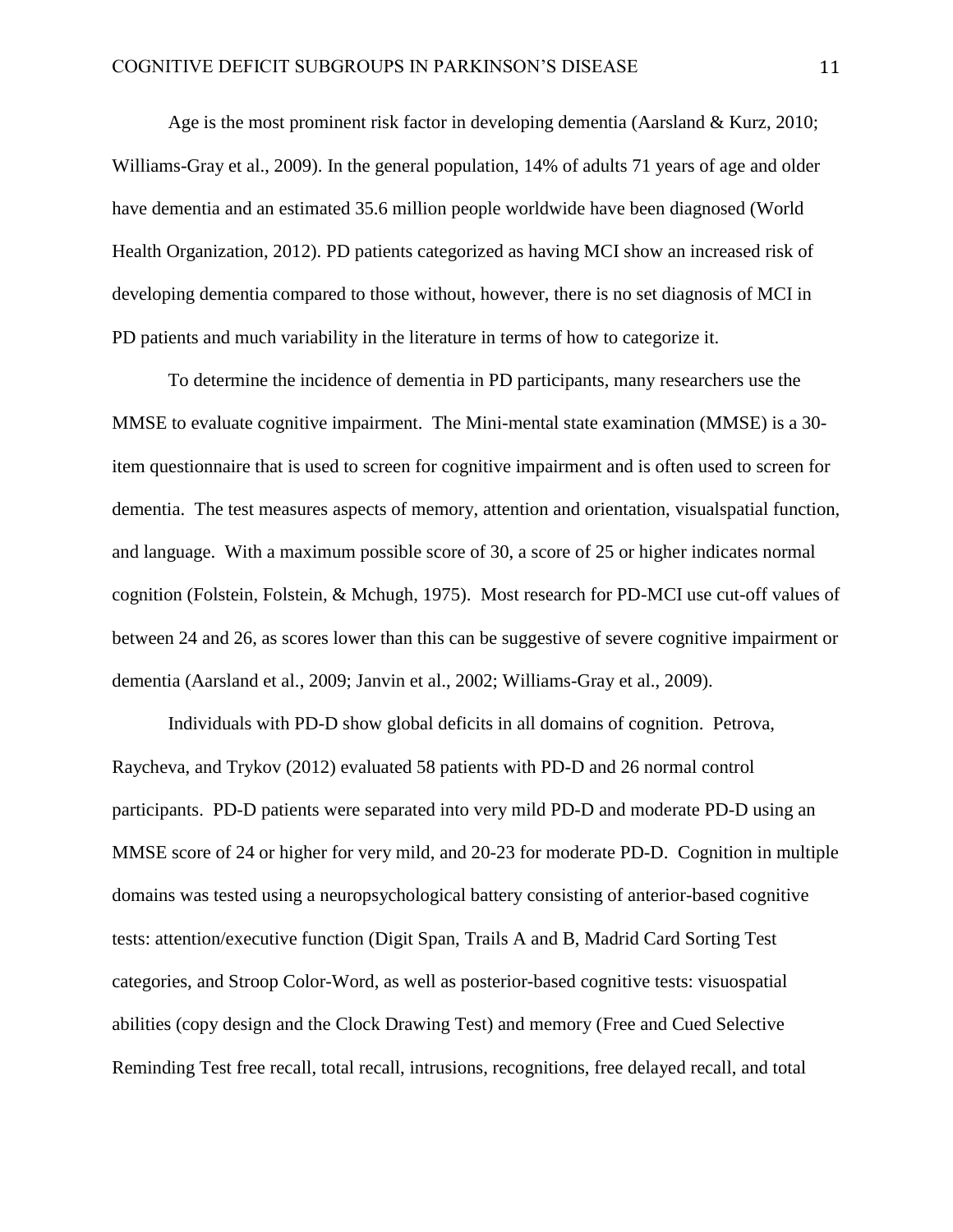delayed recall). Both PD-D groups performed significantly worse on anterior tasks for immediate and delayed recall, and delayed total recall. Moderate PD-D had significantly lower scores on recognition tasks and had higher numbers of intrusions in immediate recall than the very mild PD-D group and control group. While both PD-D groups showed lower scores on all anterior measures of attention and executive function, moderate PD-D performed significantly worse than very mild PD-D on Trails A, Trails B, and the Madrid Card Sorting Test. Both groups also performed significantly worse than control participants on posterior-based measures of visuospatial abilities on both the copy design and the clock drawing test (Petrova et al., 2012).

Levin and colleagues (1991) evaluated posterior-based abilities of visuospatial impairment over various stages of PD including PD-D. These tests consisted of Line Orientation, the Hooper Visual Organization Test, Block Design, Facial Recognition, Ghent, and Nonverbal Embedded Figures Task. Their findings suggest that visuospatial abilities do not deteriorate uniformly, but gradually as a function of disease duration. In the early stages, non-demented and PD-D both show visuospatial decline on facial recognition. During the middle stages, PD-D start to diverge and begin showing difficulties with mentally assembling puzzles, formulating angular judgments, and identifying embedded objects and geometric figures. In the advanced stages of PD-D, pervasive impairments are seen on all measures of visuospatial function.

#### **Neuropathology of PD-D**

Lewy bodies are specific pathological markers for PD-D and have been the most consistent pathological correlate of dementia in PD patients. Braak staging is a method often used to classify the degree of pathology in PD. According to Braak staging, Lewy bodies first appear in the olfactory bulbs, medulla, and tegmentum. As the disease progresses, Lewy bodies are found in the substantia nigra, areas of the midbrain, and continue upward until they finally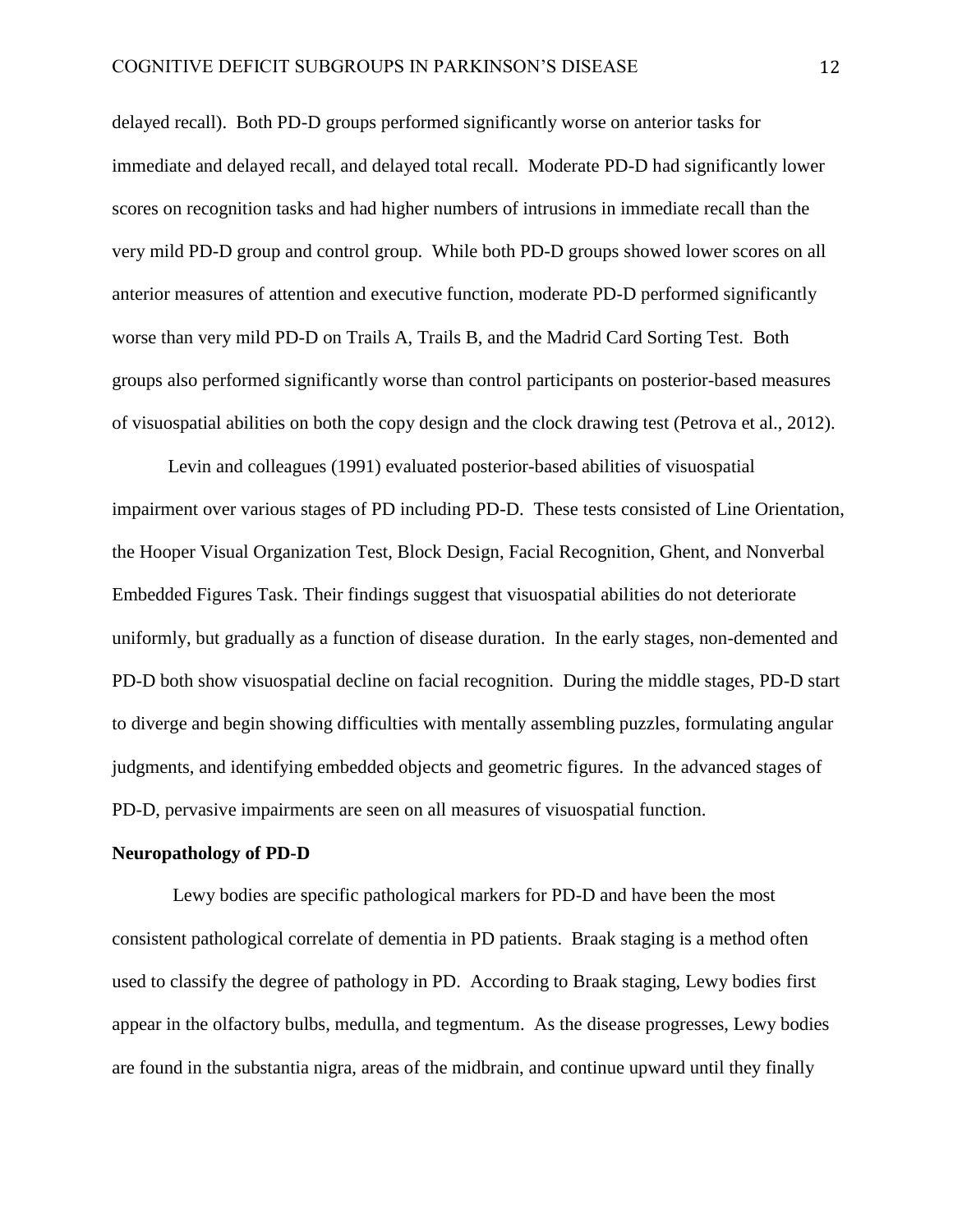reach the neocortex (Braak, et al. 2003). Apaydin et al (2002) examined 12 post-mortem PD patients with dementia. Their findings suggested that the Lewy body counts were nearly 10-fold in the neocortex and limbic areas compared with 9 post-mortem PD patients examined without dementia. Aarsland et al (2005) described autopsy results from 22 PD participants from a longitudinal study in Norway. All had significant limbic or neocortical Lewy bodies that were significantly associated with the rate of cognitive decline on pre-mortem neuropsychological testing.

Magnetic resonance imaging (MRI) studies have shown that hippocampal, temporal, and parietal lobe volume is decreased in patients with PD-D when compared to healthy control participants (Braak & Braak, 2000; Emre, 2003), but findings in non-demented PD patients have been less conclusive with varying degrees of atrophy when compared to a healthy control group (Weintraub et.al, 2011).

## **PD-MCI**

Mild Cognitive Impairment (MCI) as defined by Petersen (2004) was integral in the understanding of the progression of Alzheimer's disease (AD). MCI originally focused on memory as a risk factor for AD, but the definition of MCI has been expanded to include other domains such as executive functioning and visuospatial abilities. The linear pattern of cognitive impairment in AD differs from that of PD (Martinez-Horta et al., 2011). AD does not have a motor component and often relies on reports of cognition changes by the patient or caregiver. The slight cognitive changes in PD may be overshadowed by the motor abnormalities. Additionally, depression and anxiety are the most common psychiatric symptoms of PD. Changes in cognition may not be easily seen as they might be masked by the symptoms of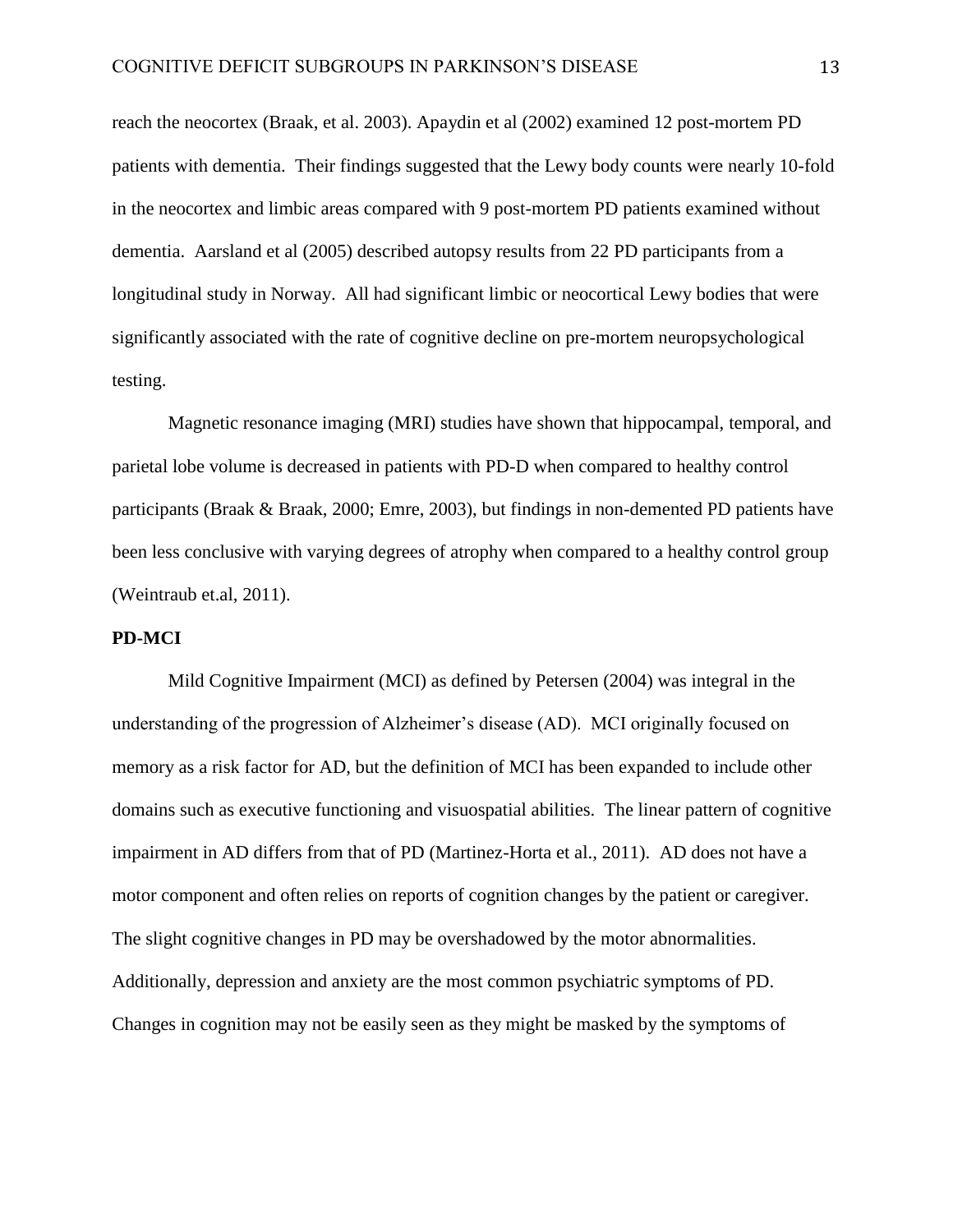depression such as preoccupation with ill health, an inability to work, and loss of desire (Allain, Schuck, & Mauduit, 2000).

In AD, MCI is a transitional state and it is hypothesized to be similar for PD, but the confounding range of neuropsychological abnormalities with predictive cognitive impairment makes it difficult to observe overt signs of later dementia. In studies supported by the Movement Disorders Society, various criteria were used to determine PD-MCI. These criteria were observed in 27% of patients and were associated with the subsequent development of PD-D (Litvan, et.al, 2011).

There is much controversy surrounding the application of MCI to PD, including whether it is appropriate to apply it to PD at all. One of the key factors of MCI in AD is the reporting of cognitive impairment affecting daily life for the patient with an emphasis on memory impairment (Petersen, at al., 1997). Unlike AD, memory function is not an early sign of PD and can often be preceded by executive dysfunction such as changes in behavior and judgment. Additionally, the drug treatments for depression, anxiety, and the motor symptoms may result in changes in cognition that cannot be considered part of the disease progression (Korczyn, 2011). Despite the controversy, many studies now label changes in the cognitive functioning of PD patients as MCI and have shown that the Petersen criteria can be used to identify cognitive impairment between normal cognition and dementia in patients with PD (Sollinger, Goldstein, Lah, Levey, & Factor, 2010).

A uniform definition of MCI in PD is important for the identification of the clinical characteristics of cognitive impairment in the early stages of PD, the effects of MCI in the quality of life for PD patients, and the best predictors of dementia in the PD population (Litvan,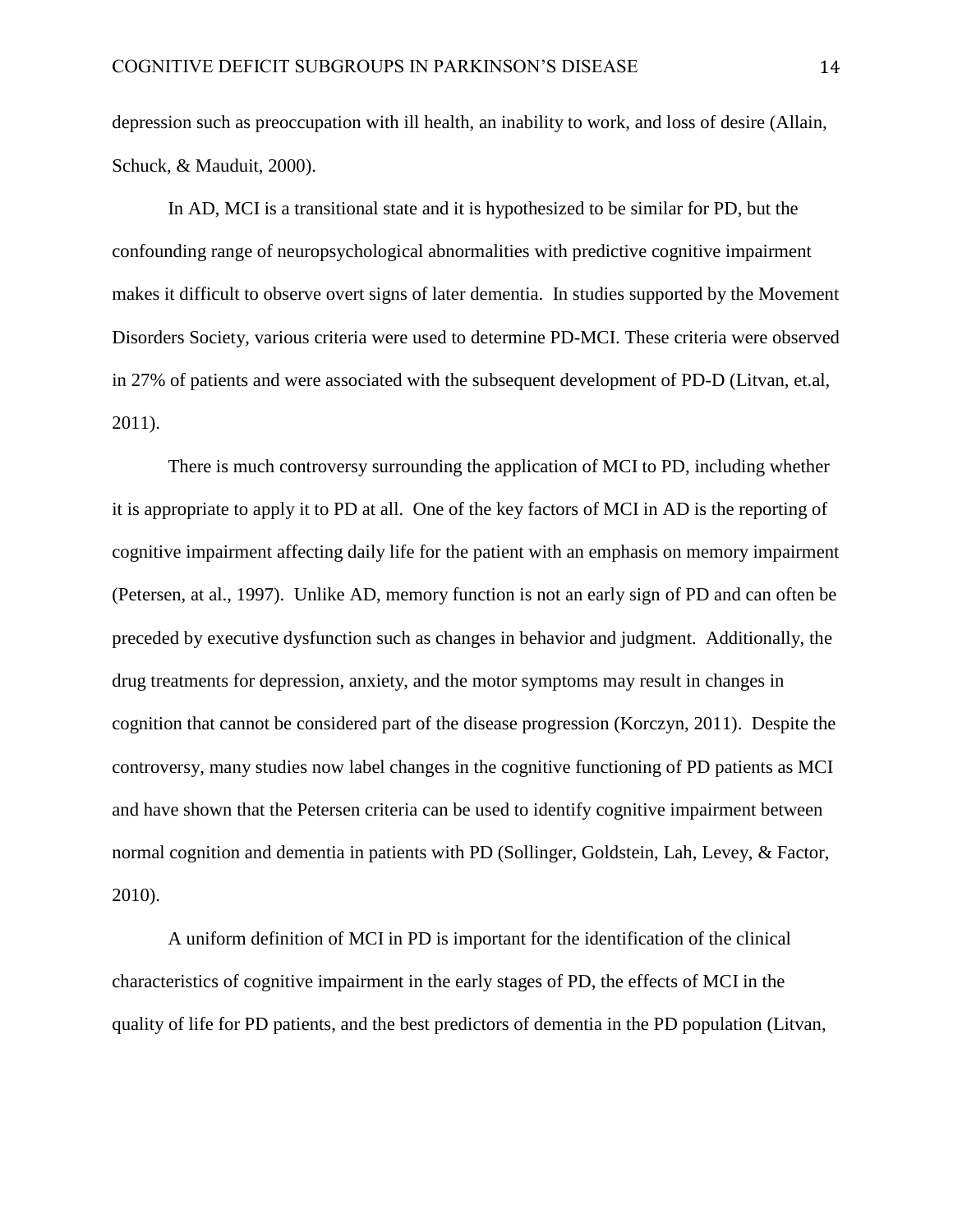et.al, 2012). However, various studies looking at MCI have used different criteria for defining MCI resulting in inconsistent information.

## **Neuropsychological profile of MCI**

There are currently no definitive criteria for determining MCI in PD, but the Movement Disorder Society recently formed a task force and proposed guidelines for characterizing and diagnosing PD-MCI (Litvan et al., 2012). These guidelines suggest that multiple domains should be assessed with multiple neuropsychological measures. While the task force emphasized the need for additional research in order to determine the exact neuropsychological measures that should be used, they did determine that a diagnosis of MCI should require the presence of deficits on at least two tasks within a variety of cognitive domains (e.g. executive deficits, visuospatial deficits, etc). The guidelines allow for cognitive impairment on neuropsychological tests to be determined in several ways: performance between 1 and 2 SD below matched norms, significant decline on serial cognitive testing or significant decline from estimated premorbid levels, or even less than 1 SD below matched norms in patients who report a change in cognition who have undergone neuropsychological testing and have fallen at least 1 SD below previous test scores (Litvan et al., 2012).

### **Neuropathology of MCI**

Neuropathologies for PD and PD-D have all been shown to involve Lewy bodies. Neuropathological changes in PD-MCI have not been thoroughly described. Adler and colleagues (2010) autopsied patients that had confirmed cases of PD from 1987-2010, eight of which met criteria for PD-MCI before death. In those eight PD-MCI patients, the Lewy body distribution varied between brainstem-predominant, brainstem-limbic, and neocortical. Five of the eight cases had at least limbic cortical Lewy body involvement. Their conclusion was that it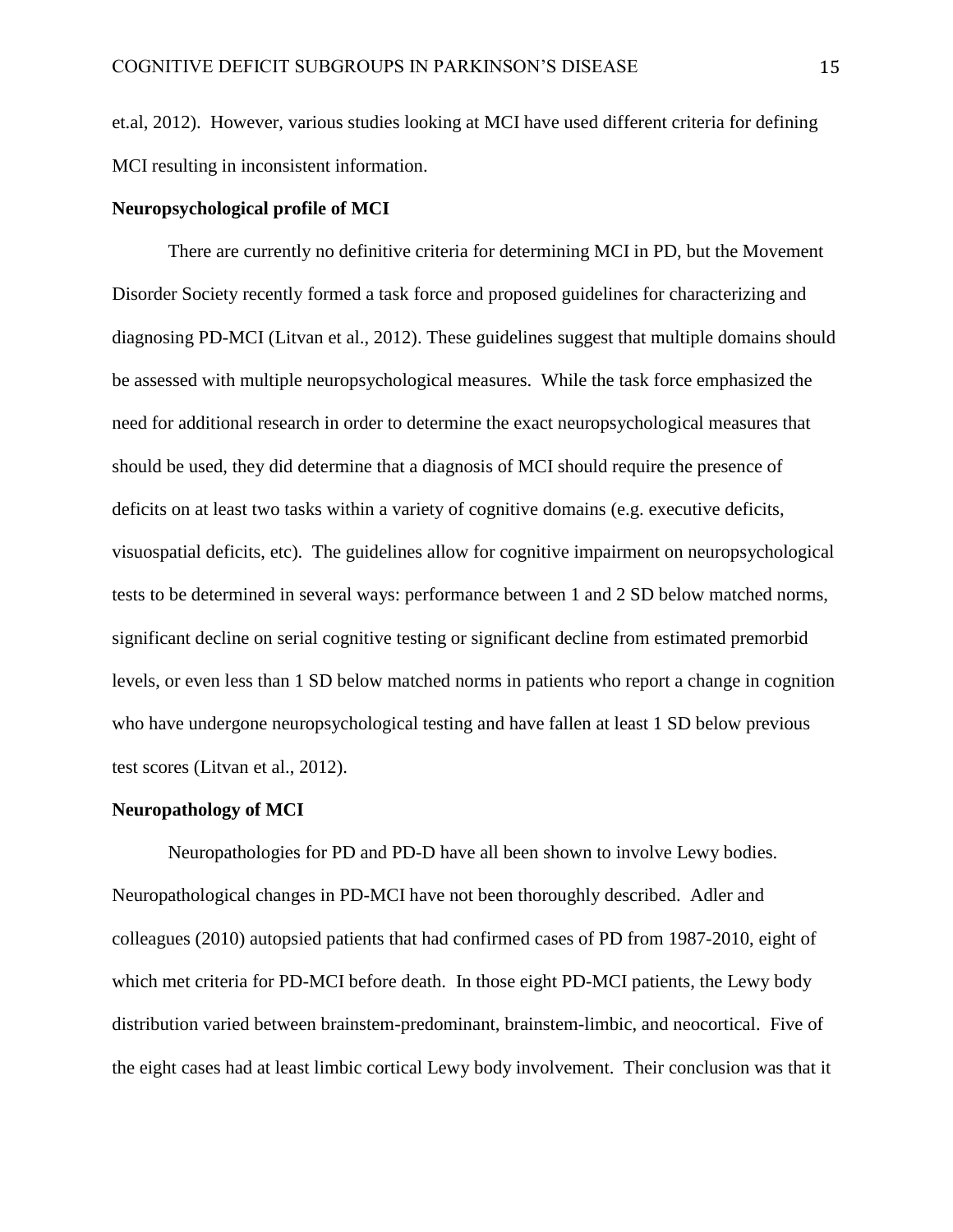was uncertain if Lewy body pathology is the cause of cognitive impairment in PD-MCI (Adler et al. 2010).

## **Present Project**

The present study examined non-demented PD and healthy control participants (HC) on a large number of tests of cognition that rely on anterior and posterior areas of the brain. The primary goal was to determine the degree of PD-related cognitive deficits on anterior versus posterior tasks. PD participants' performance was compared to HC participants' performance in an effort to determine tests that would be sensitive to the cognitive effects of PD. This study is different from previous research in that the research directly compared PD and HC participants' performance across all cognitive measures. Previous research has primarily compared PD and HC participants' performance against published normative data, with no direct comparisons made with an age and education matched control group. It was hypothesized that PD participants would perform significantly more poorly across all anterior and posterior tests than age and education matched HC participants. A second goal was to examine cognitive performance variation within individuals with PD in an effort to develop subtypes based on patterns of anterior and posterior deficits. Based on previous literature, it was hypothesized that PD participants would fall into one of four cognitive groups (anterior deficit only, posterior deficit only, both deficit, and neither deficit) and that more patients would exhibit anterior-type compared to posterior-type deficits. Examining group and individual neuropsychological profiles on anterior and posterior measures may provide additional information regarding the course of the disease and may provide insight that could help identify early cognitive changes that may result in later dementia. Further, to determine MCI in PD, various criteria were used such as two deficits in a single domain with cut offs of 1.5 SD, and 2 SD below control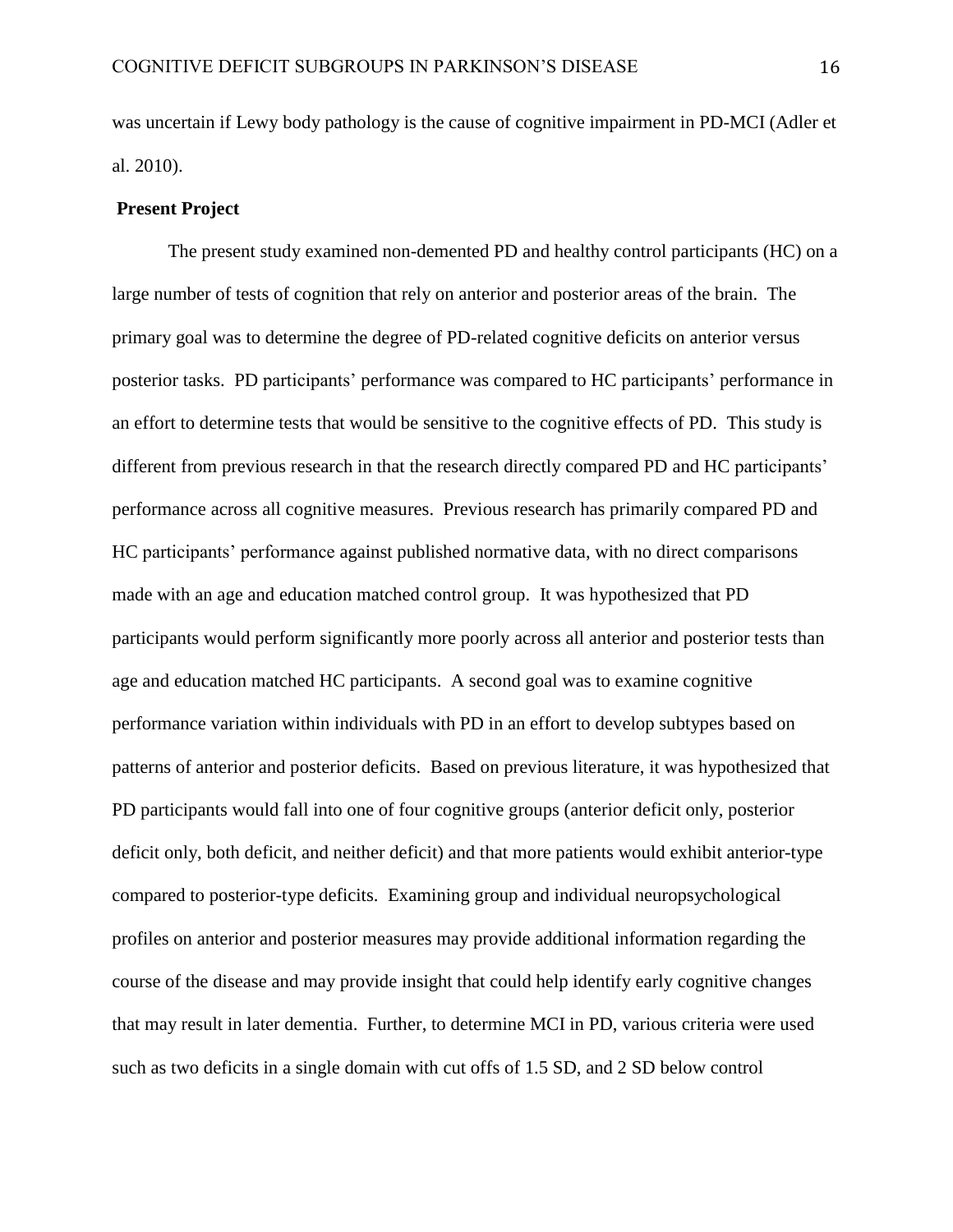participants. Based on previous research (Dalrymple-Alford et al., 2011), it was hypothesized that two deficits of 1.5 SD below the mean in a single domain would provide categorization that is sensitive enough to detect cognitive impairment, yet conservative enough to avoid false positives.

## **Method**

## **Participants**

The study consisted of 61 participants: 34 non-demented PD participants (21 males and 13 females) with average age and education levels of 64.97 years ( $SD = 7.67$ ) and 17.09 years  $(SD = 2.09)$  respectively, and 27 healthy control participants (HCs; 12 males and 15 females) with average age and education levels of  $64.85$  years  $(SD = 8.61)$  and  $17.30$  years  $(SD = 2.04)$ respectively. PD and HC participants did not significantly differ on age  $[t(60)=-.57, p=.96]$  or education  $[t(60)=.39, p=.67]$ . All participants scored above 25 on the Modified Mini-Mental State Exam (mMMSE), indicating the absence of dementia. Median Hoehn & Yahr staging for PD participants was 2.0 and the average duration of PD was 6.9 years. Participants were referred from the Parkinson's Disease Center of Boston University's Medical Center and local support groups, and included individuals who met the clinical criteria for mild to moderate PD as diagnosed by the patients' neurologists. HC participants were recruited from the community. Exclusion criteria included co-existing serious chronic illness (including psychological or neurological), use of psychoactive medication other than antidepressants and anxiolytics in the PD group, use of any psychoactive medication in the HC group, history of intracranial surgery, traumatic brain injury, alcoholism, or other drug abuse, and visual acuity poorer than 20/40. The study protocol was approved by the Boston University Institutional Review Board.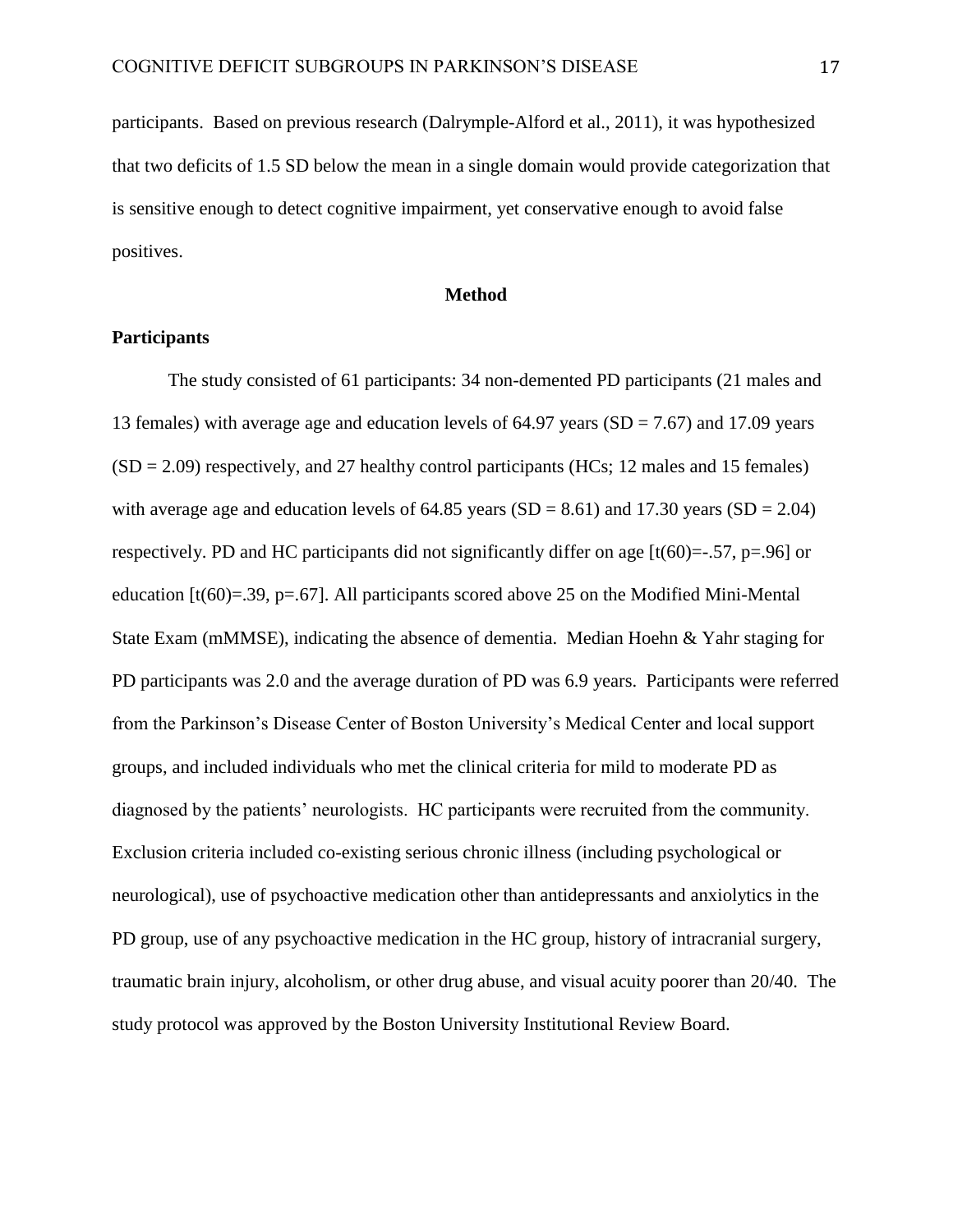## **Measures and Procedures**

Participants were given a battery of tests as part of a larger study on PD and cognition. Tests were chosen based on literature supporting their utility in identifying deficits among PD patients. These tests measured anterior- and posterior-type abilities. Anterior tests measured frontal lobe abilities including executive functioning, attention, and decision-making skills. Posterior-type tests measured abilities associated with the parietal and temporal lobes and included visuospatial, visuomotor, visual dependence, spatial reasoning, and memory skills. PD patients were categorized into subgroups based on their performance across the various tests relative to healthy control participants.

## **Anterior-type tests.**

*The Stroop Color-Word Task.* The Stroop Color-Word Task (Stroop, 1935) is a test of executive functioning and measures selective attention, cognitive flexibility, and processing speed. First, participants are presented with a series of "XXXXs" in five columns of 20 words. Each series is presented in one of three colors: green, blue, or red. Participants name the color of each series of "XXXXs" presented as quickly as possible. If the participant is able to complete the list of words, they go back to the beginning to continue reading. The number correct after 45 seconds is recorded. Next, they are presented repeatedly with the words "green," "blue," and "red," that appear in black (the Stroop word portion). Their task is to read the words as quickly as possible within a 45-second time frame. Finally, they are repeatedly presented with the words "green," "blue," and "red," except now the words are colored such that the color of the word is incongruent with what the word says (e.g., the word blue appears in red; the Stroop color-word portion). Participants are asked to name the color in which the words appear (the response to the above example would be red). Participants are timed and the resulting score is equal to the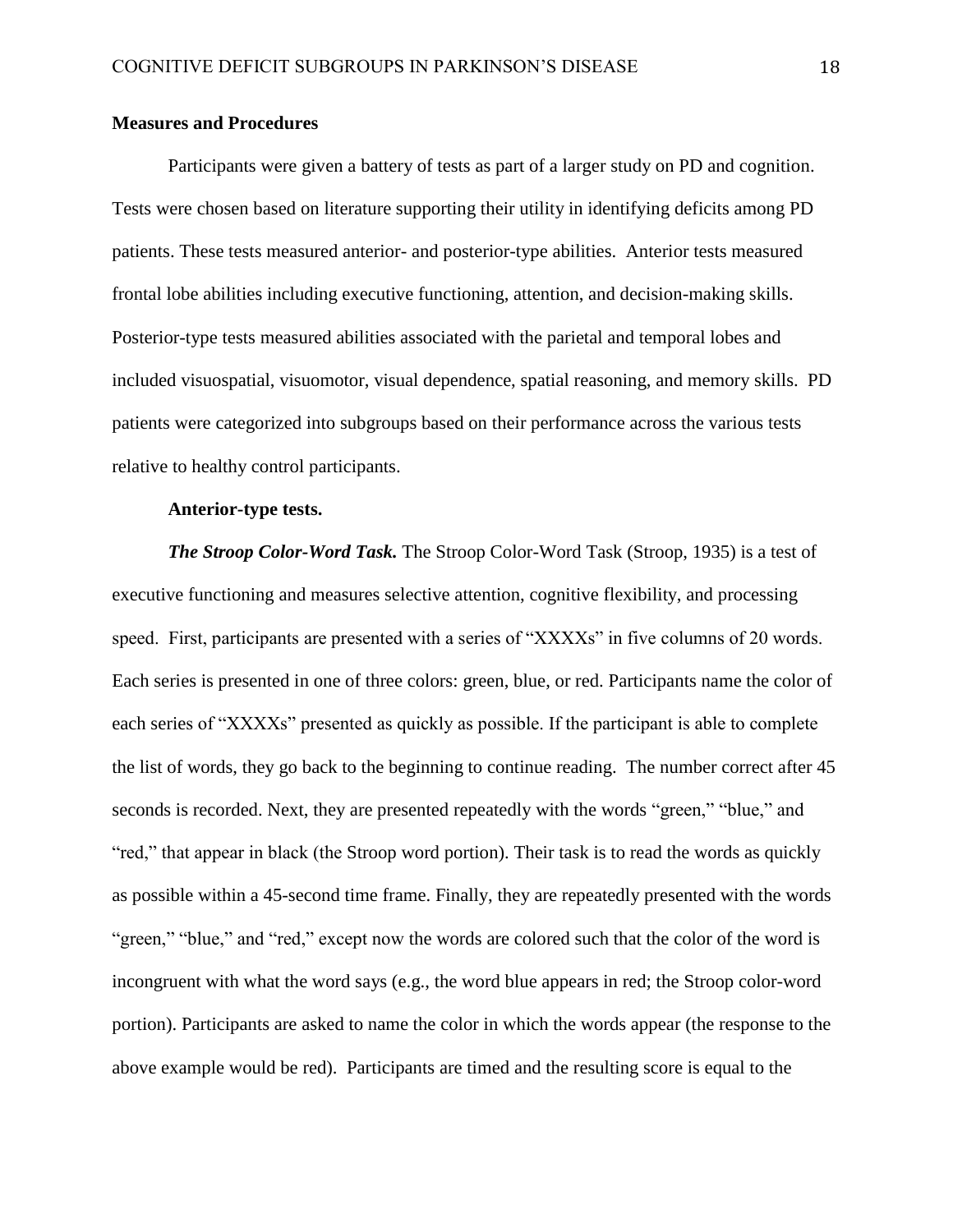number correct within a 45-second time frame (dependent variable). The Stroop word portion (reading the color names in black ink) measures attention, while the color-word portion (the color names in incongruent colors) measures executive functioning including cognitive flexibility with lower scores indicating poorer performance.

*The Delis-Kaplan Executive Functioning System (D-KEFS) Verbal Fluency task.* The D-KEFS (Delis, Kaplan, & Kramer, 2001) measures verbal fluency, specifically, the ability to understand language rules and the ability to switch between rules. Participants were asked to generate as many words as possible that started with the letter F within a period of one minute. The number of words that were said in each 15-second interval was recorded along with set loss errors and repetitions. Proper nouns, non-english words, homophones, variations of the same word (far, farther, farthest), and numbers were not counted toward the final score. Individual words that met the criteria were counted (dependent variable). This procedure was repeated for the letters A and S. The results from each portion (F, A, and S) were summed to generate a total score. For the category switching portion of the D-KEFS, participants are asked to name as many pieces of fruit and furniture as possible while alternating between categories (e.g., apple, table, banana, chair, etc.) for a period of 60 seconds. The number of words that qualify as fruit or furniture and are properly alternated is the dependent variable with lower numbers indicating poorer performance.

*The Trail Making Test.* The Trail Making Test (Tombaugh, 2004) measures executive function, specifically attention (Trails A) and set-shifting (Trails B). The Trail Making Test consists of two parts. Trails A has 25 circles with numbers (1-25) in them. Trails B has 25 circles with letters or numbers (A-L, 1-13). The circles are scattered throughout the page in no discernable pattern. Participants were asked to connect the dots in order. For Trails A, each dot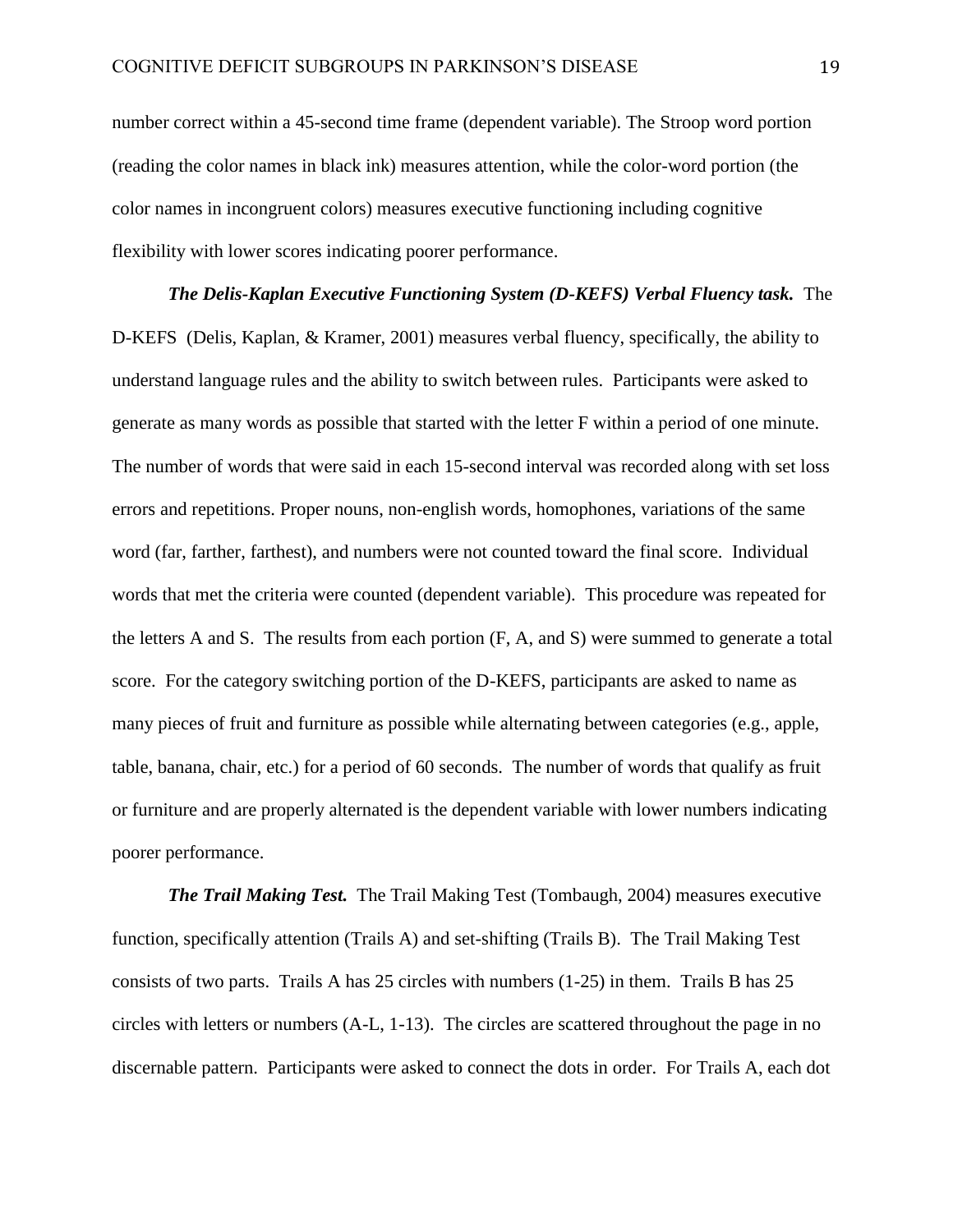was a circle with a number in it and participants were asked to draw a line as fast as they could, connecting all of the dots in numerical order without lifting the pen. The line was required to at least touch the circle. Participants were able to self-correct errors, but if the pen was lifted, the task was started from the first number. The amount of time it took to connect all of the dots was recorded as the dependent variable. For Trails B, each circle had either a number or a letter in it. Participants were asked to connect the dots in order alternating between letters and numbers (1, A, 2, B, etc.) without picking up the pen and making sure the line touched the circles. The amount of time it took to connect all the dots was recorded as the dependent variable with lower time indicating better performance.

## **Posterior-type tests.**

## *The Cube and Pentagon Copying tests from the modified Mini Mental State Exam*

*(mMMSE).* The Cube and Pentagon Copying tests (Stern, Sano, Paulson, & Mayeux, 1987) measure motor abilities related to vision (visuomotor) and abilities related to the perception of spatial relations involving vision (visuospatial). For these tests, participants copied a 3-D cube and two overlapping pentagons without a time limit. Scoring systems previously applied to PD by Maehima and colleagues (cube; Maeshima, Itakura, Nakagawa, Nakai, & Komai, 1997) and Jefferson and colleagues (pentagon; Jefferson et al., 2002) were used to obtain a total score for each. The accuracy of the drawings contingent on the stated criteria was the dependent variable with higher scores indicating better performance.

*The D-KEFS Verbal Fluency task.* The D-KEFS (Delis et al., 2001) measures semantic fluency, which is the participant's ability to demonstrate verbal fluency within a given category. Participants named as many animals as possible in one minute. The number of words stated in 15-second intervals was recorded as well as set loss errors and repetitions. Types of animals and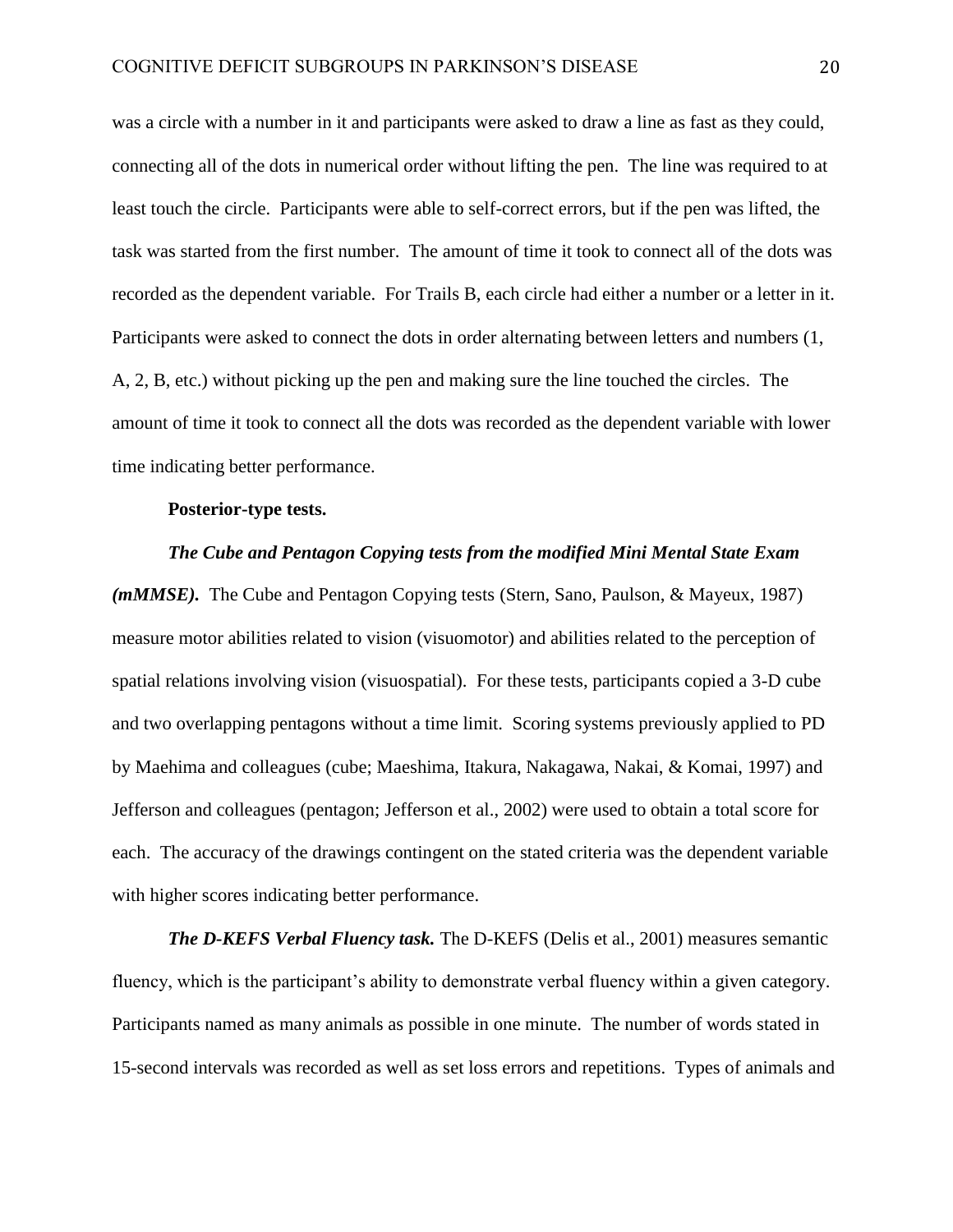specific species can be used. For example, a participant could say "bird," and "seagull." Individual words that met the criteria (dependent variable) were counted resulting in a total score with lower scores indicating poorer performance.

*The Landmark Line Bisection task.* The Line Bisection task (Davidsdottir, Wagenaar, Young, & Cronin-Golomb, 2008; Lee, Harris, Atkinson, & Fowler, 2001) measures spatial perception without motor demands so that the score was not dependent on the participant's physical abilities. On a computer screen, participants viewed a horizontal line crossed by a vertical mark that began on either the left or right side of the horizontal line. As the experimenter moved the vertical mark toward the opposite side of the line, participants indicated when the mark reached the perceived center of the line. Each trial started at different sides of center and at different distances resulting in five trials that started to the right of center and five trials that started to the left of center. The distance between the perceived center and the actual center was the dependent variable. The average absolute value of distance from the actual center was taken for the 10 trials with lower numbers indicating less variation and better performance.

*The Visual Dependence task.* The Visual Dependence task (Azulay, Mesure, Amblard, & Pouget, 2002; Danta & Hilton, 1975; Davidsdottir et al., 2008) measures visual dependence without motor demands. Participants viewed a computerized rotating white rod on a black screen presented at an angle (five tilted upward to the right and five tilted upward to the left). The researcher manually rotated the rod from a separate station. The participant was asked to indicate when the rod reached a horizontal position. Scoring was based on how close to horizontal each trial was (dependent variable). The average of 10 trials was used for analysis with lower numbers indicating better performance.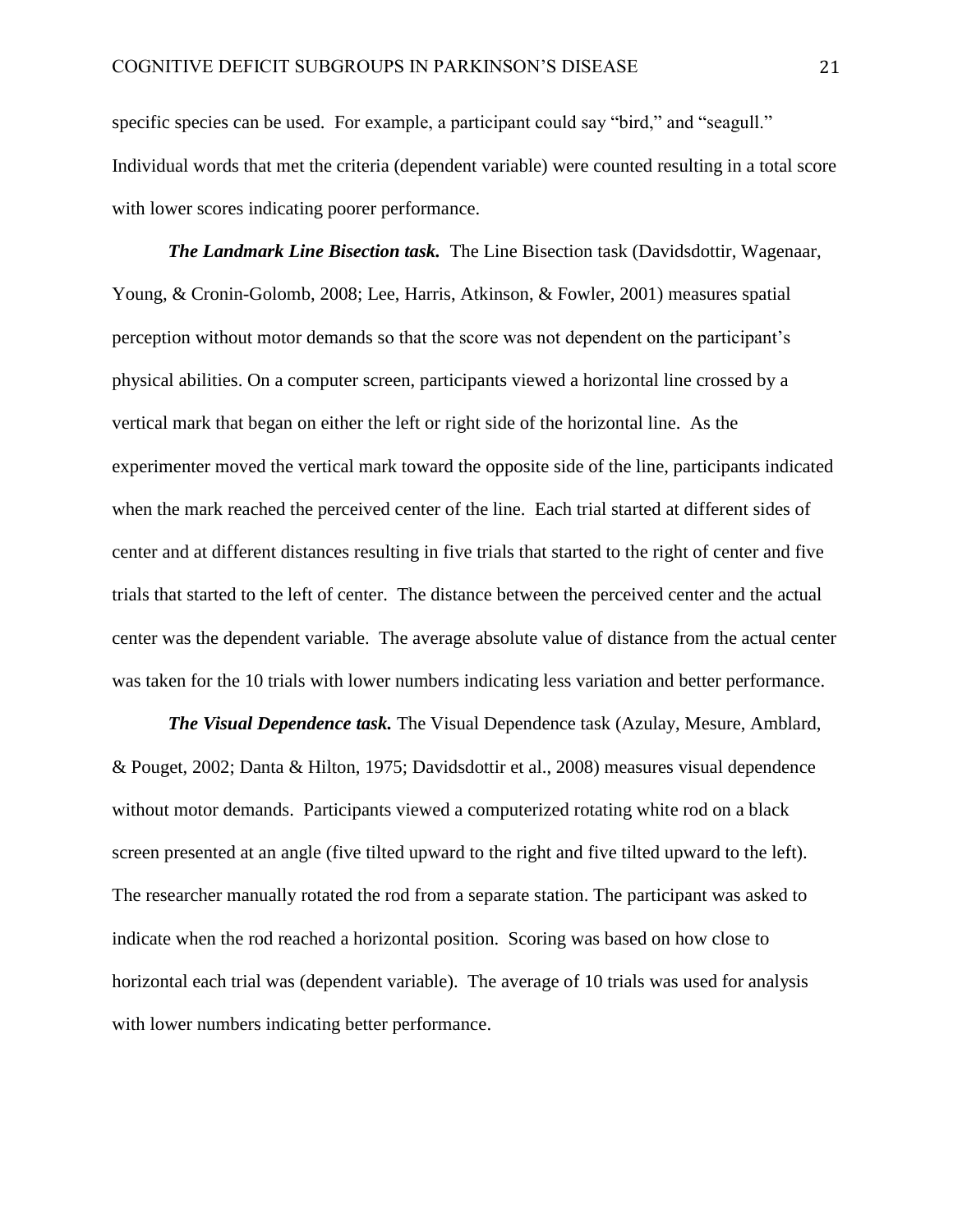#### *The Delayed condition for the Rey Auditory Verbal Learning Test (RAVLT).* The

RAVLT-delay (Rey, 1964) measures delayed memory. Participants were given a list of 15 words read in a monotone voice with even spacing. Participants were asked to repeat as many words as they remember from the list in any order. This was repeated 5 times. Then, there was an interference recall wherein the participants were read a new list of words in a monotone voice, then asked to repeat the words in any order. After approximately 20 minutes of neuropsychological testing, the participants were asked to recall the original list (with no additional prompting). The score was the total number of correctly recalled words in the delay portion only with lower scores indicating poorer performance.

#### **Results**

The data were examined in three main ways. First, HC and PD participants were compared to one another to evaluate group performance. Second, test performance was evaluated for each PD participant to examine variability within the group. Finally, subtyping of deficits was established to identify cognitive decline based on anterior and posterior deficits. As the data reflect the results of an ongoing study on PD and cognition, some participants were not administered all tests.

## **Group Performance**

Independent groups t-tests with a Bonferroni correction of .008 (.05/6) was used to examine group (i.e. HC and PD) differences on the six anterior- and six posterior-type assessments. As illustrated in Table 1, the HC group significantly outperformed the PD group on most tasks including anterior-based tasks of Stroop word and color-word, FAS, switching, Trails A, and Trails B. The PD group also performed significantly more poorly on the posterior-based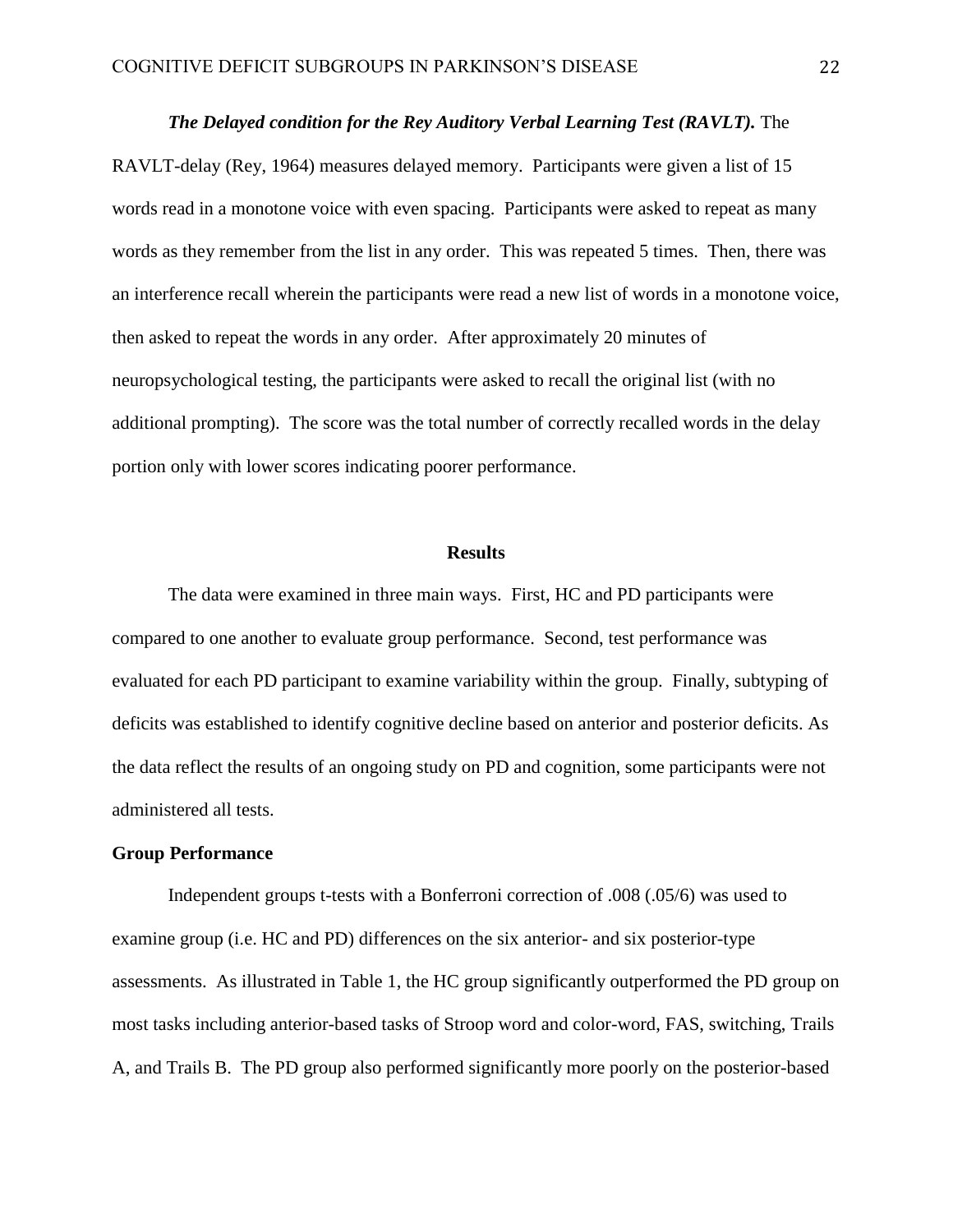tasks of Line Bisection and RAVLT-delay. See Table 1 for the t-test results, means, and SDs of each group.

# **Individual Performance**

Individual PD performance was evaluated to examine within group variability and sensitivity of tests to PD performance. To examine individual performance, means and SDs were calculated for HC participants for each test. PD scores were then converted to z-scores by using the means and SDs of the HC group for each test. For purposes of this project, a deficit was identified as a score that fell at least 1.5 SD below the HC mean for a particular test. The number and percentage of PD participants who exhibited a deficit for the anterior and posteriortype tests according to the 1.5 SD and 2 SD criteria is shown in Table 2. As illustrated, PD participants showed the largest percentage of deficits on Trails A (55.88% and 50% respectively) and the least on semantic fluency (12.50% and 0% respectively). Table 3 shows individual PD performance for each test. Noted deficits and their severity (1.5 SD or 2.0 SD below the HC mean) are provided. Number of deficits on tests ranged from four (switching, cube copy, and semantic fluency) to 19 (Trails A) deficits. Individual performance ranged from zero deficits (five participants) to 10 deficits (one participant).

## **Subtyping of Cognitive Deficit**

As explained above, we examined PD participants whose z-score fell at least 1.5 SD below the HC group mean as well as a stricter cut-off of at least 2 SD below the HC mean on any given task. For both sets of criteria, participants who had two or more deficits in a single domain (anterior, posterior) were categorized as being deficient in that domain. This subtyping resulted in the establishment of four groups: anterior deficit only, posterior deficit only, anterior and posterior deficit (both), and no deficit in either domain (neither). This categorization for 1.5 SD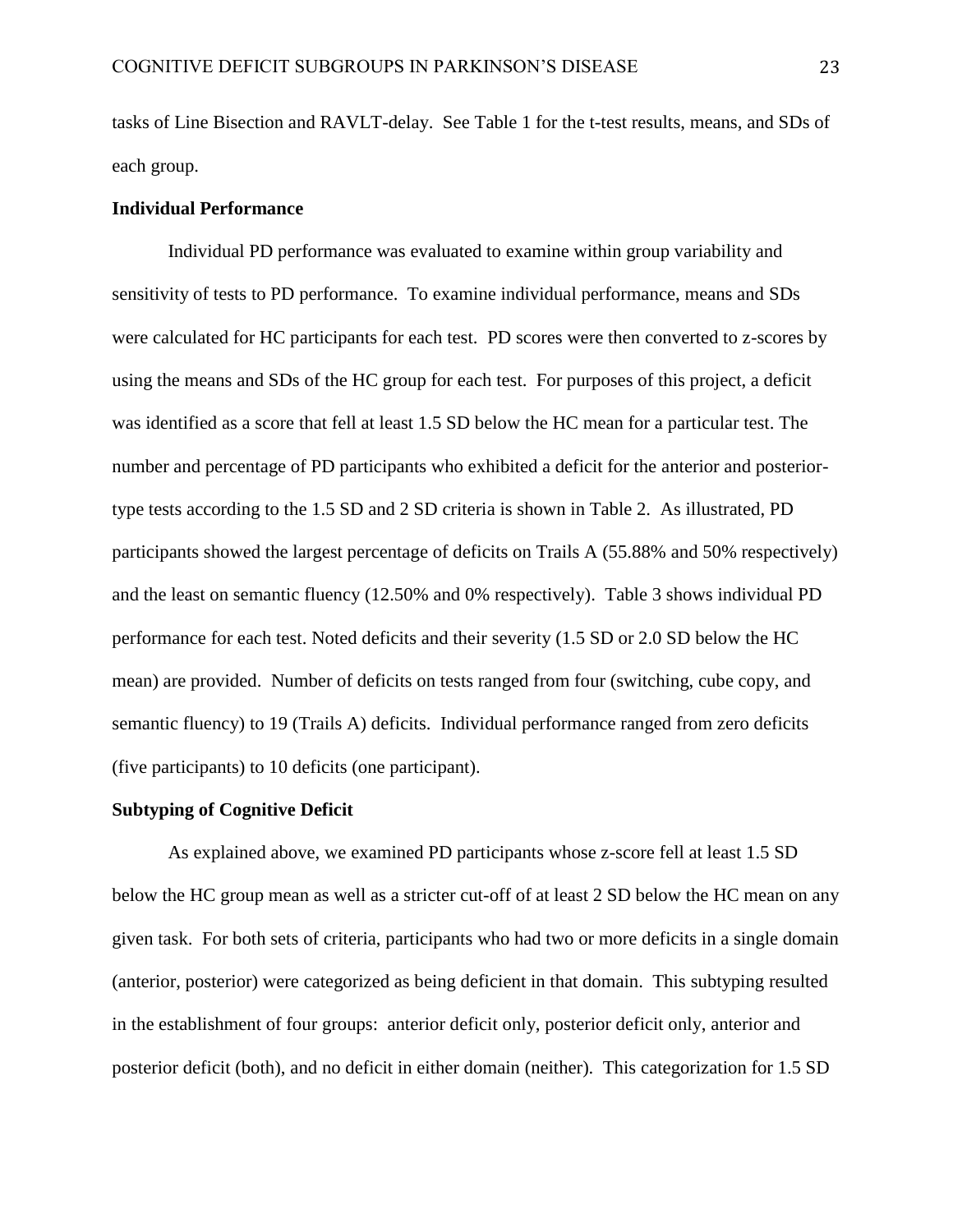below showed nine individuals with anterior deficit only, one individual with posterior deficit only, 10 individuals with anterior and posterior deficits (both), and 14 participants with neither deficit. When the cut-off was increased to the more strict 2 SD below the mean, four participants categorized as both moved to the frontal only category, four from the frontal only and one from the both categories moved to neither. This change in categorization maintained the 9 individuals with anterior deficit only and one individual with posterior deficit only, however, individuals categorized as being deficient in both fell to five, and neither deficit increased to 19 (see Table 4).

#### **Discussion**

## **Comparison of PD and HC Performance**

The first hypothesis stated that PD participants would show more cognitive deficits than HC participants. As predicted, the non-demented PD participants in this study performed significantly more poorly than the HC participants on several measures of cognition, including all anterior-based tests (Stroop word, Stroop color-word, FAS, switching, Trails A, and Trails B) and two posterior-based tests (Line Bisection and RAVLT delayed recall). These results are in line with previous studies which have found that anterior deficits as opposed to posterior deficits are more commonly observed in PD (Janvin et al., 2002; Miller et al., 2013; Williams-Gray et al., 2007, 2009). Contrary to research by Williams-Gray et al. (2009), semantic fluency did not appear to be a strong indicator of posterior cognitive deficits in this PD population, as no significant difference in performance was observed on this measure between PD and HC participants. This may be due to the fact that these PD participants were extremely high functioning whereas Williams-Gray et al. included participants who were high functioning, but they also included participants who exhibited early signs of dementia.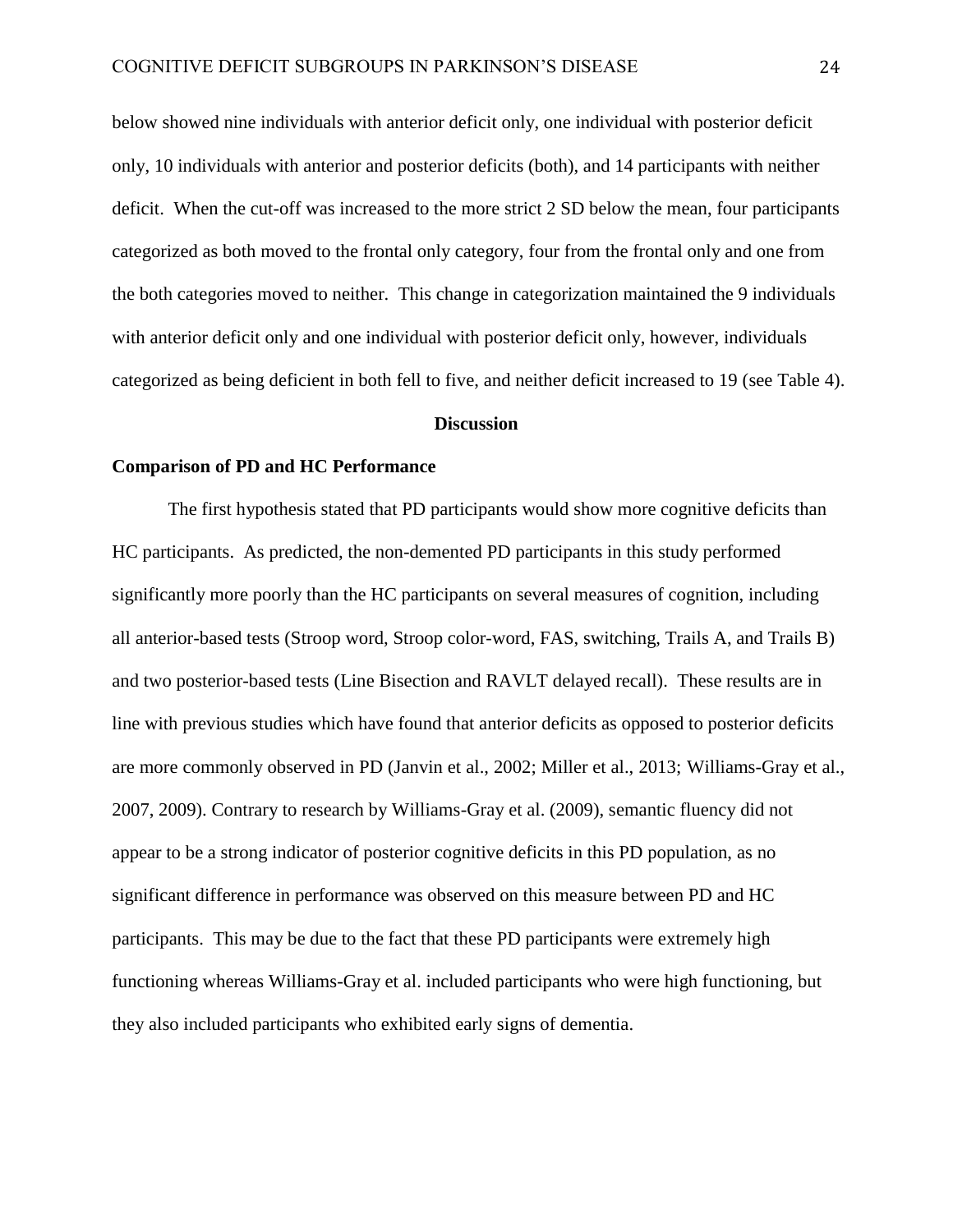The current project directly compared PD performance to that obtained by age and education matched control participants from the greater Boston area. The majority of researchers who study PD-MCI, however, compared their obtained PD group data to published normative data. This remains the case even when a control group was included as a part of the research study (Williams-Gray et al., 2007, 2009). The control group comparison method was chosen over the use of published norms in order to minimize demographic differences that might skew the data. Published normative data are often inconsistent when accounting for demographic variables such as education. Our PD sample was highly educated, ranging from 13 years (one participant) to 21 years (two participants) of education with a mean of 17.09 years. Our matched controls had a range of 14 years (two participants) to 21 years (two participants) of education with a mean of 17.30 years. Less well-matched normative data may have indicated less cognitive impairment in our PD group thereby masking changes in cognition.

### **Subtyping Cognitive Deficits**

The second hypothesis stated that PD participants would fall into one of four cognitive groups: anterior deficit only, posterior deficit only, both deficit, and neither deficit. As demonstrated by the data, the numbers of PD participants that were categorized in the groups changed as a function of the criteria adopted for inclusion as explained below. As predicted, PD participants exhibited more cognitive deficits on anterior-based tasks when compared to posterior-based tasks. These results were consistent with the literature on cognitive performance in PD participants (Aarsland et al, 2011; Williams-Gray et al., 2009).

As indicated above, only one participant was categorized solely in the posterior deficit group. Based on research by Williams-Gray and colleagues (2009), deficits on posterior-based tasks are predictive of the development of dementia whereas anterior-based deficits are not. It is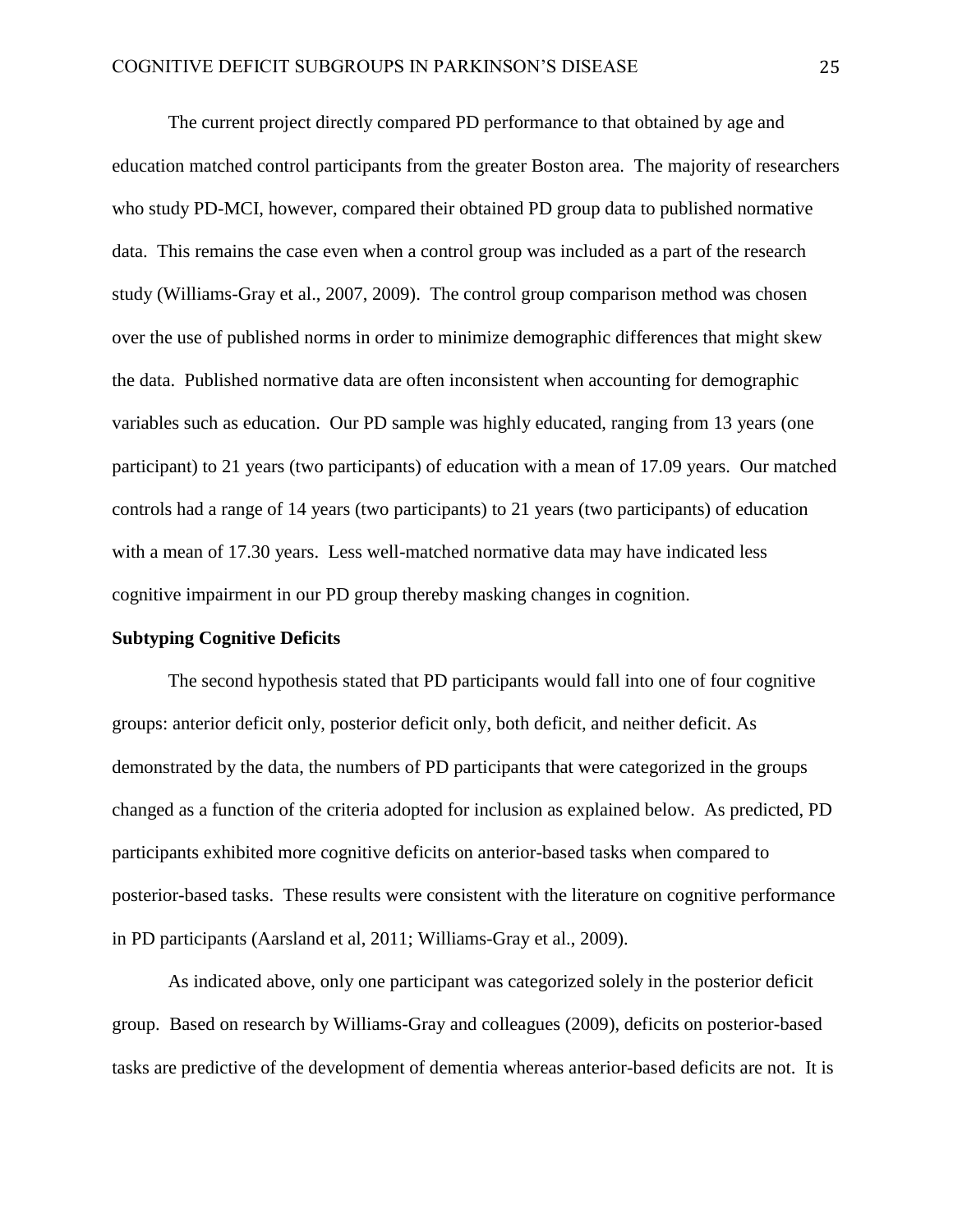worth noting that this participant had a disease duration of 3 years and was 54- years-old at the time of testing. This participant fell 2 SD below HC on the posterior-based tests of Cube Copy and Line Bisection. No anterior-based tests indicated deficits.

A total of four participants showed no cognitive deficits on any task (one additional person had no deficits but only participated in 11 out of the 12 cognitive tests). The remaining participants showed some cognitive deficit on at least one measure of cognition in either domain. This was expected as some degree of cognitive impairment is associated with PD.

#### **Categorization of MCI**

There are no set diagnostic criteria for MCI in PD. The Movement Disorder Society recently assembled a task force to clarify MCI in PD, but used various ways to establish a diagnosis. These guidelines suggested that multiple domains be assessed with many neuropsychological measures, but did not come to a consensus as to which measures to use and urged additional research to determine these measures. To diagnose MCI, they suggested that a deficit should be found on at least two tests within a single domain. Determining a cognitive deficit on a test had various options. A deficit could be determined if the patient scored between 1 and 2 SD below matched normative data. If available, a significant decline on serial cognitive testing or estimated premorbid abilities could be considered a cognitive deficit in the corresponding domain (e.g. executive function, visuospatial abilities). Finally, if a patient had undergone neuropsychological testing previously, reported a change in cognition, and fell at least 1 SD below previously tested abilities, a score of less than 1 SD below published norms was sufficient to determine a deficit on that task (Litvan et al., 2012).

Determining a deficit within a domain varies among researchers. Some studies have emphasized the need to show a deficit on two tests within a single domain (Foltynie et al., 2004,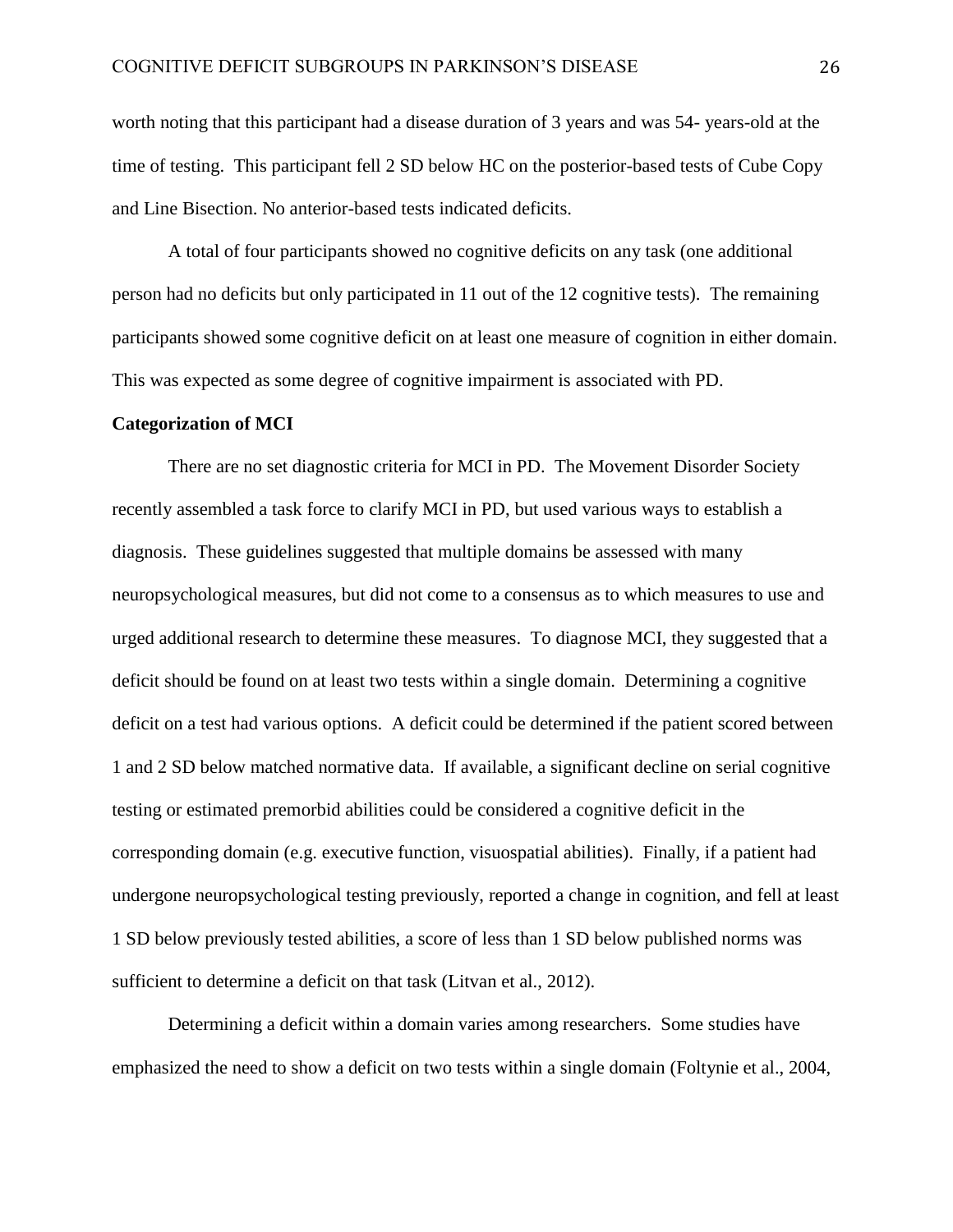Petrova et al. 2012; Williams-Gray at al., 2007, 2009). Dalrymple-Alford et al. (2011) proposed that one deficit across two domains (e.g. one anterior test and one posterior test) was sufficient for the categorization of MCI in PD. Janvin and colleagues (2002) accepted only one neuropsychological test deficit as long as the patient scored at least 2 SD below the mean. Researchers in Taiwan (Yu et al., 2012) considered a domain impaired if the participant scored 1.5 SD below normative data on a minimum of one test within that domain. With so many variations, it is clear that more research is needed to establish reliable and valid guidelines.

MCI was evaluated using cut-off values of 1.5 SD below the HC participants' mean and 2 SD below the HC participants' mean with two deficits in a single domain (anterior or posterior) constituting a deficit in that domain. When 1.5 SD below the HC participants' mean was used, nine PD participants were categorized as having anterior deficits, one PD participant was categorized as having posterior deficits, 10 PD participants were categorized as having both deficits, and 14 PD participants were categorized as having neither deficit. When the more strict cut-off of 2 SDs was used, anterior and posterior grouping remained the same (nine and one respectively), but the PD participants classified as both deficits was decreased to five and neither deficit increased to 19.

The type and number of neuropsychological tests used to determine this subtyping is needed in future research. Many of the investigations into PD-MCI have used various neuropsychological tests. Other research into PD-MCI has used unbalanced numbers of tests between domains. Dalrymple-Alford et al. (2011) used 12 anterior-based cognitive tests and eight posterior-based tasks. Sollinger, Goldstein, Lah, Levey, & Factor (2010) used seven anterior-based cognitive tests and four posterior-based cognitive tests.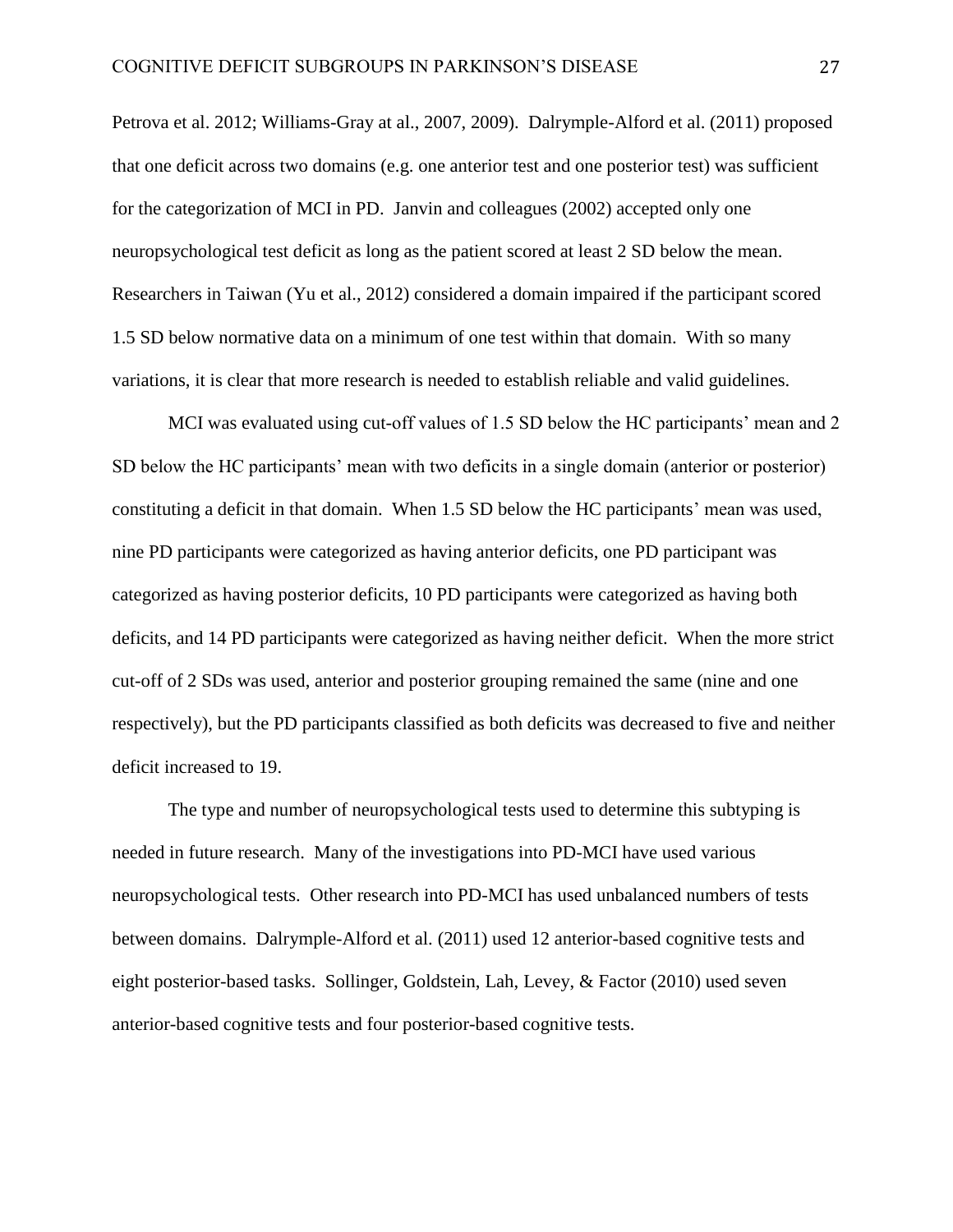Besides the unbalanced nature of the cognitive domains, different researchers use different batteries of tests. Some common anterior-based tasks that show deficits in PD are Tower of London (Liepelt-Scarfone et al., 2011; Muslimović, 2005; Williams-Gray, 2009), Trails A and B (Dalrymple-Alford et al., 2011; Liepelt-Sacrfone et al., 2011; Miller et al., 2013; Muslimović at al., 2005; Sollinger et al., 2010), Stroop Color-Word (Dalrymple-Alford et al., 2011; Miller et al., 2013; Muslimović et al., 2005;) and verbal fluency (Dalymple-Alford et al., 2011; Miller et al., 2013; Sollinger et al., 2010). Posterior-based cognitive tasks are generally less agreed upon among researchers. Many investigators focus on memory impairment, but visuospatial tests may be more indicative of posterior deficits. Some tests that have shown deficits among PD patients are Judgment of Line Orientation (Dalrymple-Alford, 2011; Levin et al., 1991; Muslimović et al., 2005; Sollinger et al., 2010;), MMSE Pentagon copy (Miller et al., 2013; Sollinger et al., 2010; Williams-Gray et al., 2009); semantic fluency (Miller et al., 2013; Sollinger et al., 2010; Williams-Gray et al., 2009), and Mental Rotation (Amick, Schendan, Ganis, & Cronin-Golomb. 2006; Levin et al., 1991).

#### **Limitations**

One of the biggest limitations of this study was that it was a cross-sectional study, which allowed for only a single investigation of our PD population. Future research on this topic will need to involve longitudinal data that will allow researchers to investigate the cognitive changes in PD participants over many years over the course of the disease. First, a conclusive determination of MCI in PD should be determined to streamline future investigations. Second, it is imperative that researchers assess the best measures of cognition in various domains that are sensitive to PD without being influenced by a motor component that might negatively impact PD scores. Most of the tests used in the current study did not contain a motor component, but for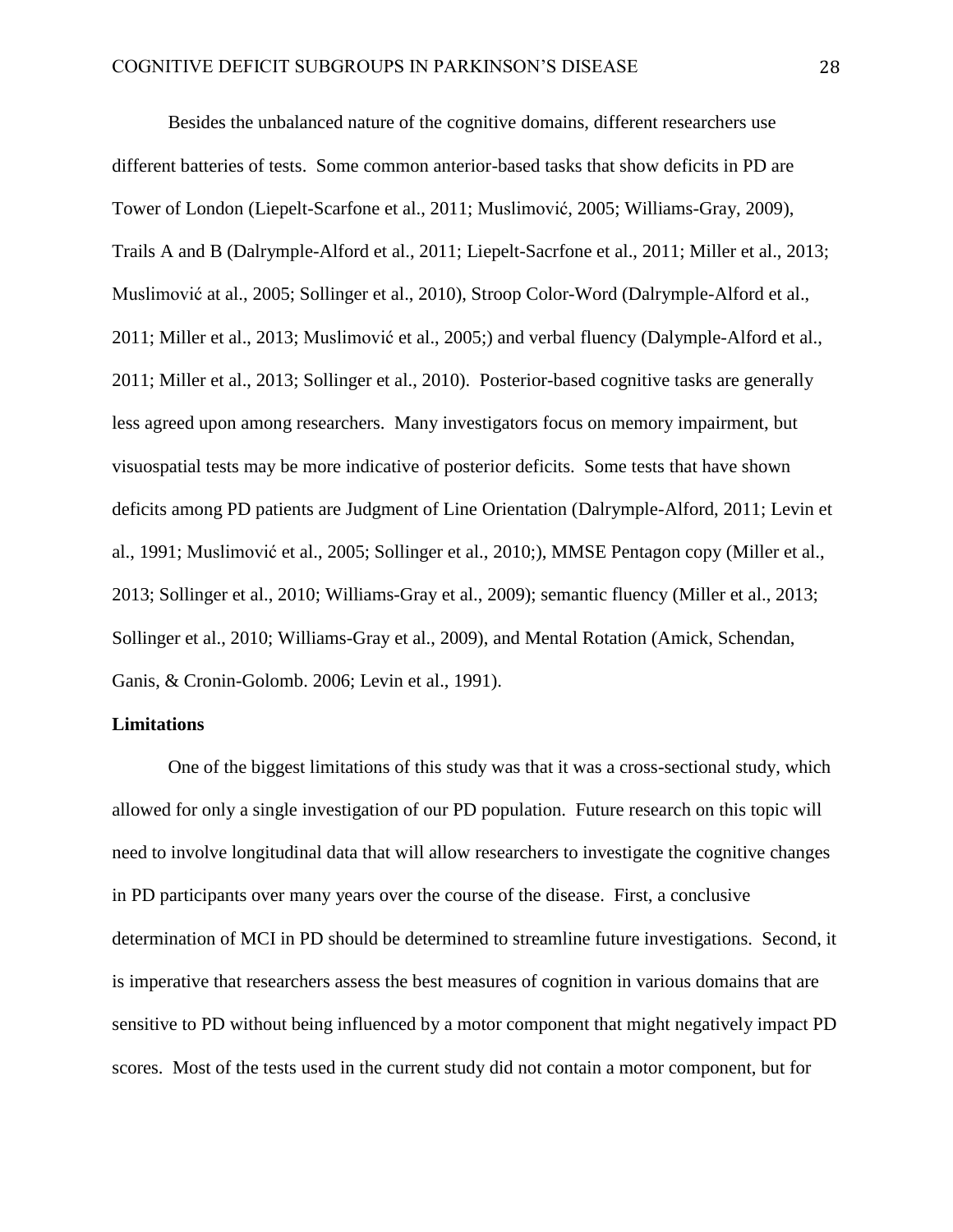some, it was unavoidable (i.e. Trails  $A \& B$ ). Third, a longitudinal study including newly diagnosed PD participants that spans a minimum of 10 years would show a range of cognitive outcomes and shed light on the idea of cognitive domain classification. This would help show cognitive decline of people who do and do no go on to develop PD-D and if cognitive decline in a specific domain (posterior cortices) is indicative of PD-D. Also, this research could investigate how MCI progresses or stagnates in the PD population and if it is, indeed, a transitory state to PD-D or simply a function of PD.

Another limitation of this study was the fact that our PD population was very high functioning. Many researchers study PD participants with a range of cognitive function including mild or moderate dementia (Dalrymple-Alford et al., 2011; Foltynie et al., 2004; Williams-Gray et al., 2007, 2009; Petrova et al., 2012). The data from this research were part of a larger study that required high functioning PD participants. This resulted in some data that were inconsistent with previous findings. Generally, disease duration is considered to be a major risk factor of declining cognition in PD up to and including dementia. Our PD sample, however, did not include any participants whose MMSE scores indicated possible dementia and there were no exclusion criteria for disease duration. As a result, our participants with higher disease duration (10 or more years) exhibited better or equal cognitive results when compared to PD participants with shorter disease durations. Aarsland and Kurz (2010) stated that 75% of PD patients with a diagnosis of more than 10 years will develop dementia, however, our participants that fell into that group were high functioning.

#### **Conclusions**

Because the present study was not longitudinal in nature, conclusions about PD-D cannot be made. However, it is apparent that based on the MCI criteria used, non-demented PD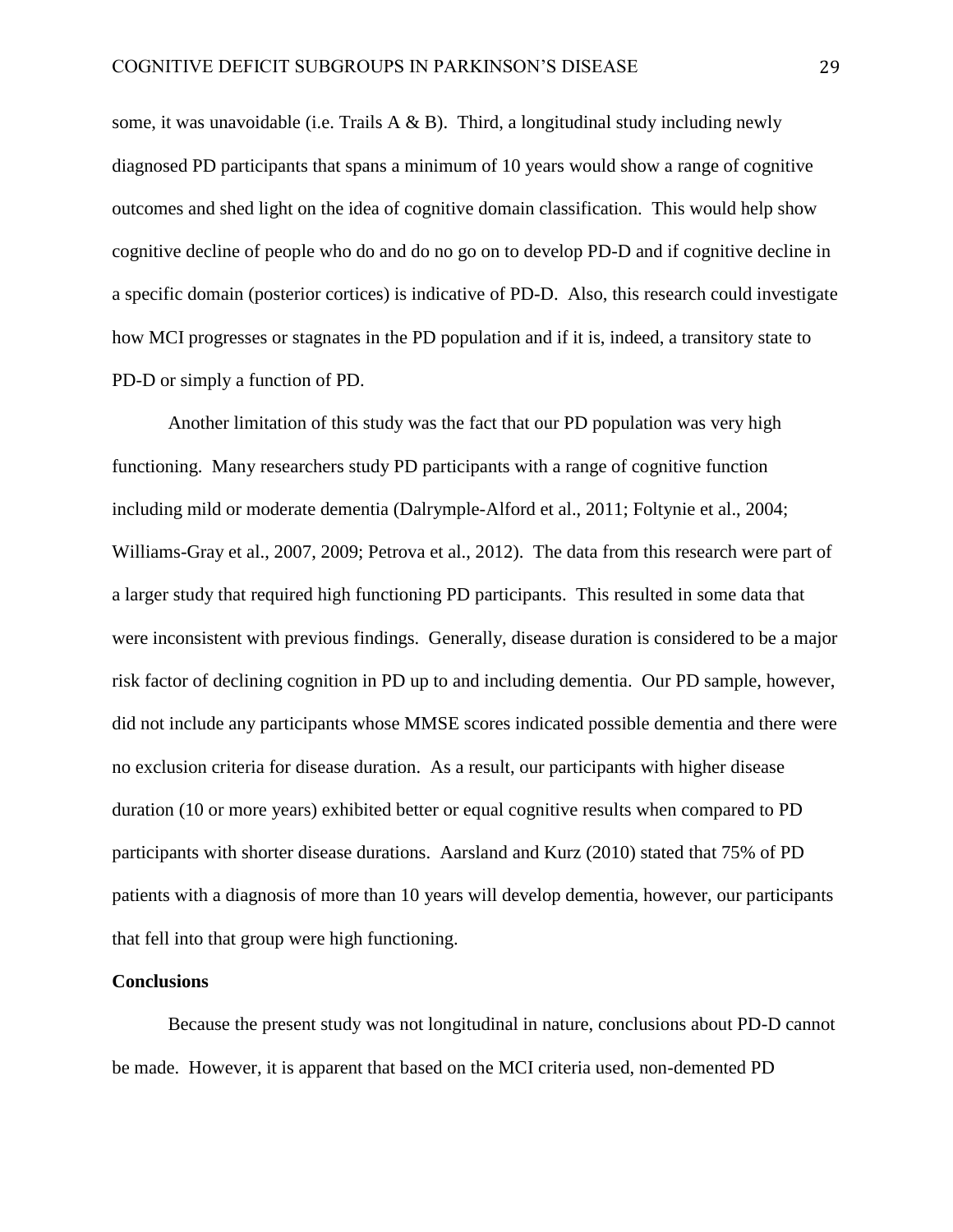participants can be classified into anterior and/or posterior cognitive deficit subtypes. This appears to be possible at various stages of PD including newly diagnosed, high functioning, and mildly impaired.

Overall, research into PD-D is highly variable and subject to limitations such as a participant's inability to continue with research for reasons of motor impairment, dementia resulting in the inability to complete a neuropsychological battery, and even death. Because of these factors, a large pool of participants is needed. It is important to test newly diagnosed PD participants to obtain a baseline score on neuropsychological tests to better understand the course of the disease. Finally, by continuing the research for 10 or more years, the progression to dementia in PDs may be better understood resulting in more precise risk factors being identified. Through continued research, better understanding of PD, and its progression to dementia will aid in the care of the patients. As the baby boom generation continues to age, it is quite possible that we will see an increase in instances of PD. While this increased population will result in the need for more care, it will also increase the pool of possible research participants as well as generate more interest in PD.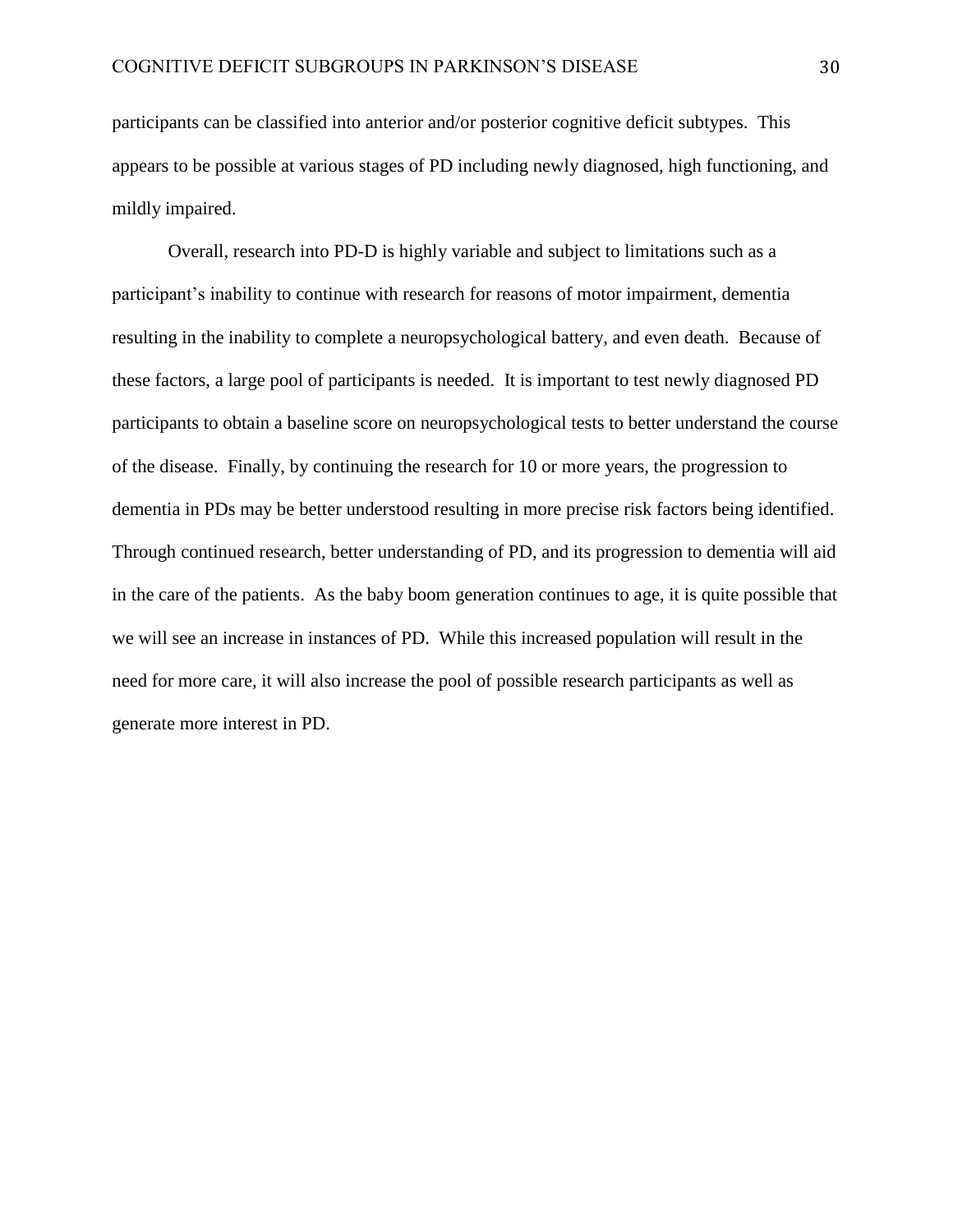## References

- (2012). Guidelines for the evaluation of dementia and age-related cognitive change. *American Psychologist*, *67*(1), 1-9. doi:10.1037/a0024643
- Aarsland D., Andersen K., Larsen J.P., Lolk A., Nielsen H., Kragh-Sorensen P. (2001) Risk of dementia in Parkinson's disease: a community-based, prospective study. *Neurology, 56*(6):730–6.
- Aarsland, D., Bronnick, K., & Fladby, T. (2011). Mild cognitive impairment in Parkinson's disease. *Current Neurology and Neuroscience Reports, 11,* 371–378. doi:10.1007/s11910- 011-0203-1
- Aarsland, D., Bronnick, K., Larsen, J. P., Tysnes, O. B., & Alves, G. (2009). Cognitive impairment in incident, untreated Parkinson disease: the Norwegian ParkWest study. *Neurology*, *72*(13), 1121-1126. doi:10.1212/01.wnl.0000338632.00552.cb
- Aarsland, D., Bronnick, K., Williams-Gray, C., Weintraub, D., Marder, K., Kulisevsky, J., . . . Emre, M. (2010). Mild cognitive impairment in Parkinson disease: a multicenter pooled analysis. *Neurology*, *75*(12), 1062-1069. doi:10.1212/WNL.0b013e3181f39d0e
- Aarsland, D., Kvaloy, J.T., Andersen, K., Larsen, J.P., Tang, M.X., Lolk, A., . . . Marder, K. (2007). The effect of age of onset of PD on risk of dementia. *Journal of the Neurological Sciences*, *254*, 38-45. doi:10.1007/s00415-006-0234-8
- Aarsland, D., & Kurz, M. W. (2010). The epidemiology of dementia associated with Parkinson disease. *Journal of the Neurological Sciences*, *289*(1-2), 18-22. doi:10.1016/j.jns.2009.08.034
- Aarsland, D., Zaccai, J., & Brayne, C. (2005) A systematic review of prevalence studies of dementia in Parkinson's disease. *Movement Disorders*, *20*, 1255-63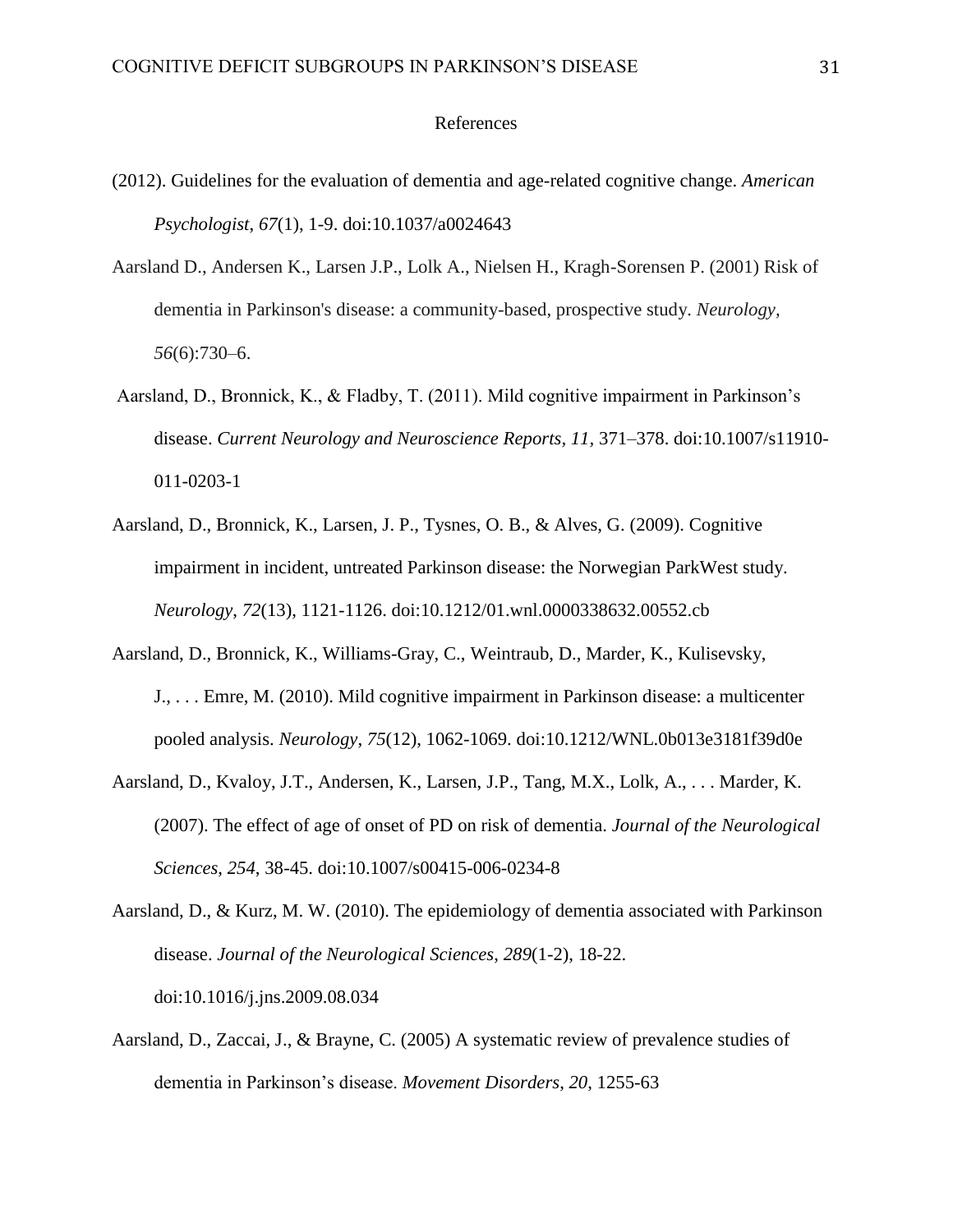- Adler, C. H., Caviness, J. N., Sabbagh, M. N., Shill, H. A., Connor, D. J., Sue, L., ... Beach, T. G. (2010). Heterogeneous neuropathological findings in Parkinson's disease with mild cognitive impairment. *Acta Neuropathologica*, *120*, 827-828.
- Alexander, G.E. & Crutcher M.D. (1990). Functional architecture of basal ganglia circuits: neural substrates of parallel processing. *Trends in Neurosciences*, *13*, 266-71
- Alexander, G. E., DeLong, M. R., & Strick, P. L. (1986). Parallel organization of functionally segregated circuits linking basal ganglia and cortex. *Annual Review of Neuroscience*, *9*, 357-381. doi:10.1146/annurev.ne.09.030186.002041
- Allain, H., Schuck, S., & Mauduit, N. (2000). Depression in Parkinson's disease. *British Medical Journal*, *320*, 1287-88.
- American Psychiatric Association. (2000). *Diagnostic and statistical manual of mental disorders*   $(4<sup>th</sup>$  ed., text rev.). doi:10.1176/appi.books.9780890423349
- Amick, M.M., Schendan, H.E., Ganis, G., & Cronin-Golomb, A. (2006) Frontostriatal circuits are necessary for visuomotor transformation: Mental rotation in Parkinson's disease. *Neuropsychologia*, *44*, 339-49
- Apaydin, H.,Ahiskog, JE., Boeve BF., & Dickson, DW. (2002) Parkinson's disease neuropathology: later-developing dementia and loss of the levodopa response. *Archives of Neurology*, *59*, 102-12.
- Azulay, J. P., Mesure, S., Amblard, B., & Pouget, J. (2002). Increased visual dependence in Parkinson's disease. *Perceptual and Motor Skills, 95,* 1106–14.
- Barone, P., Aarsland, D., Burn, D., Emre, M., Kulisevsky, J., & Weintraub, D. (2011). Cognitive impairment in nondemented Parkinson's disease. *Movement Disorders*, *26*(14), 2483-2495. doi:10.1002/mds.23919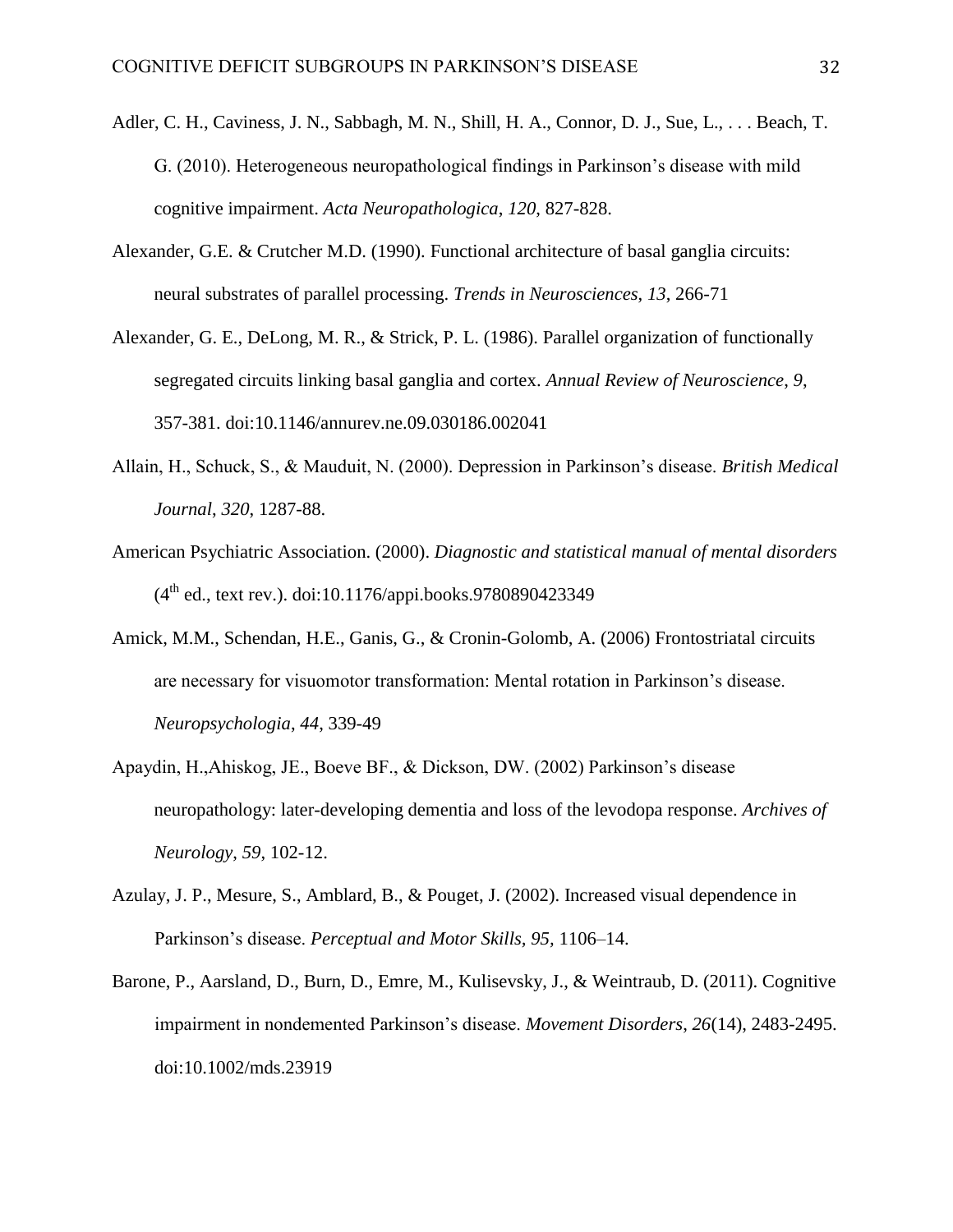- Braak, H., & Braak, E. (2000). Pathoanatomy of Parkinson's disease. *Journal of Neurology*, *247 Suppl 2*, II3-10.
- Braak, H., Del Tredici, K., Rüb, U., de Vos, RA., Jansen Steur, EN., & Braak, E. (2003) Staging of brain pathology related to sporadic Parkinson's disease. *Neurobiology of Aging*, *24*. 197- 211
- Bronnick, K., Alves, G., Aarsland, D., Tysnes, O. B., & Larsen, J. P. (2011). Verbal memory in drug-naive, newly diagnosed Parkinson's disease. The retrieval deficit hypothesis revisited. *Neuropsychology*, *25*(1), 114-124. doi:10.1037/a0020857
- Carbon, M., Ma, Y., Barnes, A., Dhawan, V., Chaly, T., Ghilardi, M. F., & Eidelberg, D. (2004). Caudate nucleus: influence of dopaminergic input on sequence learning and brain activation in Parkinsonism. *NeuroImage*, *21*(4), 1497-1507. doi:10.1016/j.neuroimage.2003.12.014
- Carbon, M., & Marie, R. M. (2003). Functional imaging of cognition in Parkinson's disease. *Current Opinion in Neurology*, *16*(4), 475-480. doi:10.1097/01.wco.0000084225.82329.3c
- Checkoway, H. & Nelson L.M. (1999) Epidemiologic approaches to the study of Parkinson's disease etiology. *Epidemiology*, *10*. 327-36
- Chudasama, Y. & Robbins, T.W. (2006) Functions of frontostriatal systems in cognition: Comparative neuropsychopharacological studies in rats, monkeys, and humans. *Biological Psychology*, *73*, 19-38 doi:10.1016/j.biopsycho.2006.01.005
- Colosimo, C., Hughes, A. J., Kilford, L., & Lees, A. J. (2003). Lewy body cortical involvement may not always predict dementia in Parkinson's disease. *Journal of Neurology, Neurosurgery, and Psychiatry*, *74*, 852-856.

Cronin-Golomb, A., & Braun, A. E. (1997). Visuospatial dysfunction and problem solving in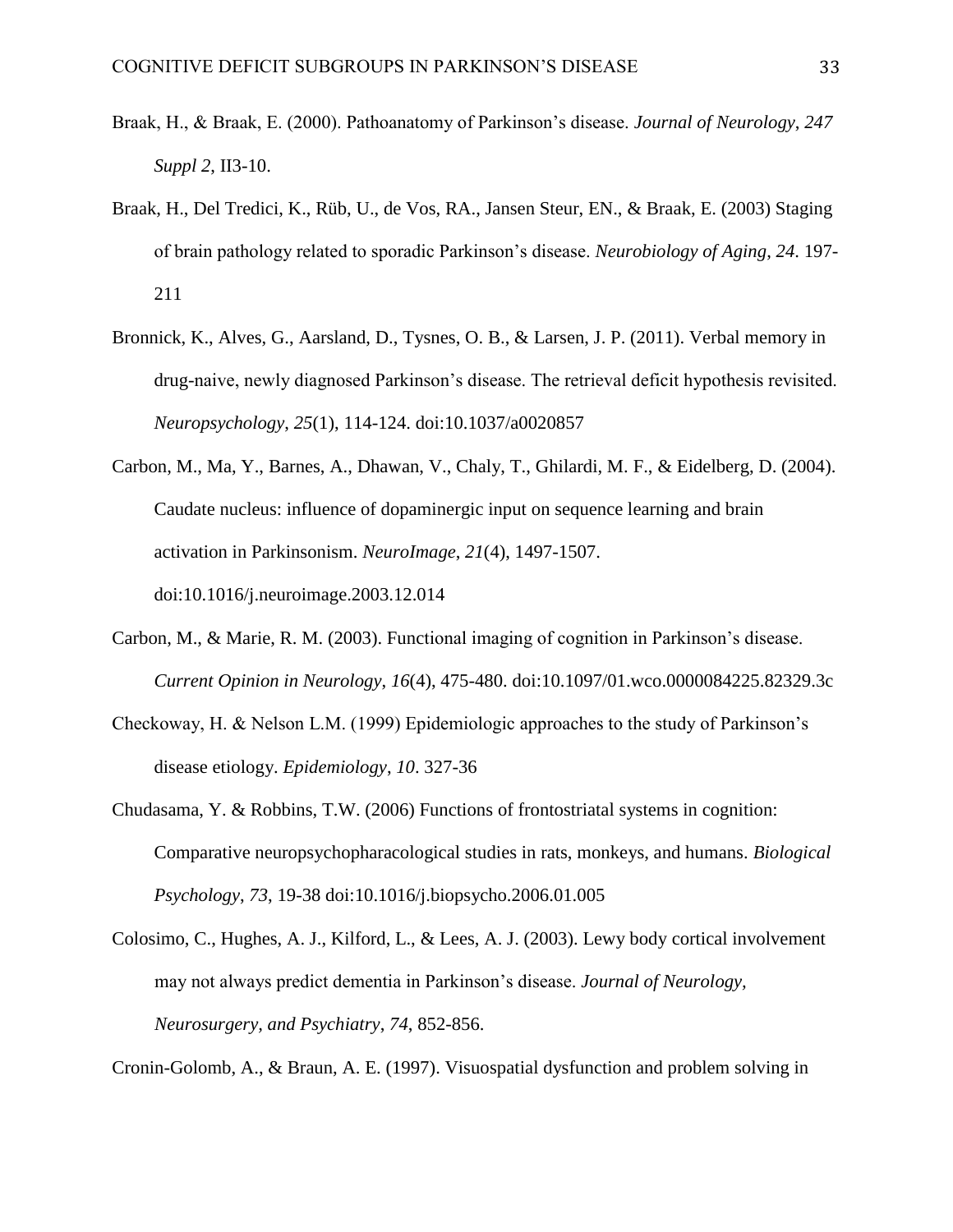Parkinson's disease. *Neuropsychology*, *11*(1), 44-52.

- Dalrymple-Alford, J. C., Livingston, L., MacAskill, M. R., Graham, C., Melzer, T. R., Porter, R. J., . . . Anderson, T. J. (2011). Characterizing Mild Cognitive Impairment in Parkinson's disease. *Movement Disorders*, *26*, 629-636.
- Danta, G., & Hilton, R. C. (1975). Judgment of the visual vertical and horizontal in patients with Parkinsonism. *Neurology, 25,* 43–47. doi: 10.1212/WNL.25.1.43
- Davidsdottir, S., Wagenaar, R., Young, D., & Cronin–Golomb, A. (2008). Impact of optic flow perception and egocentric coordinates on veering in Parkinson's disease. *Brain: A Journal of Neurology, 131,* 2882–2893. doi:10.1093/brain/awn237
- Delis, D., Kaplan, E., & Kramer, J. H. (2001). *Delis-Kaplan Executive Function System (D-KEFS,.* San Antonio, TX: The Psychological Corporation.
- Elgh, E., Domellof, M., Linder, J., Edstrom, M., Stenlund, H., & Forsgren, L. (2009). Cognitive function in early Parkinson's disease: a population-based study. *European Journal of Neurology*, *16*(12), 1278-1284. doi:10.1111/j.1468-1331.2009.02707.x
- Emre, M. (2003). Dementia associated with Parkinson's disease. *The Lancet Neurology*, *2*(4), 229-237.
- Folstein, M.F., Folstein, S.E., & McHugh, P.R. (1975) "Mini-mental state". A practical method for grading the cognitive state of patients for the clinician. *Journal of Psychiatric Research, 12*(*3*), 189-98
- Foltynie, T., Brayne, C.E.G., Robbins, T.W., & Barker, R.A. (2004). The cognitive ability of an incident cohort of Parkinson's patients in the UK. The CamPaIGN study. *Brain*, *127*, *550- 560*. doi:10.1093/brain/awh067

Gesi, M., Soldani, P., Giorgi, F. S., Santinami, A., Bonaccorsi, I., & Fornai, F. (2000). The role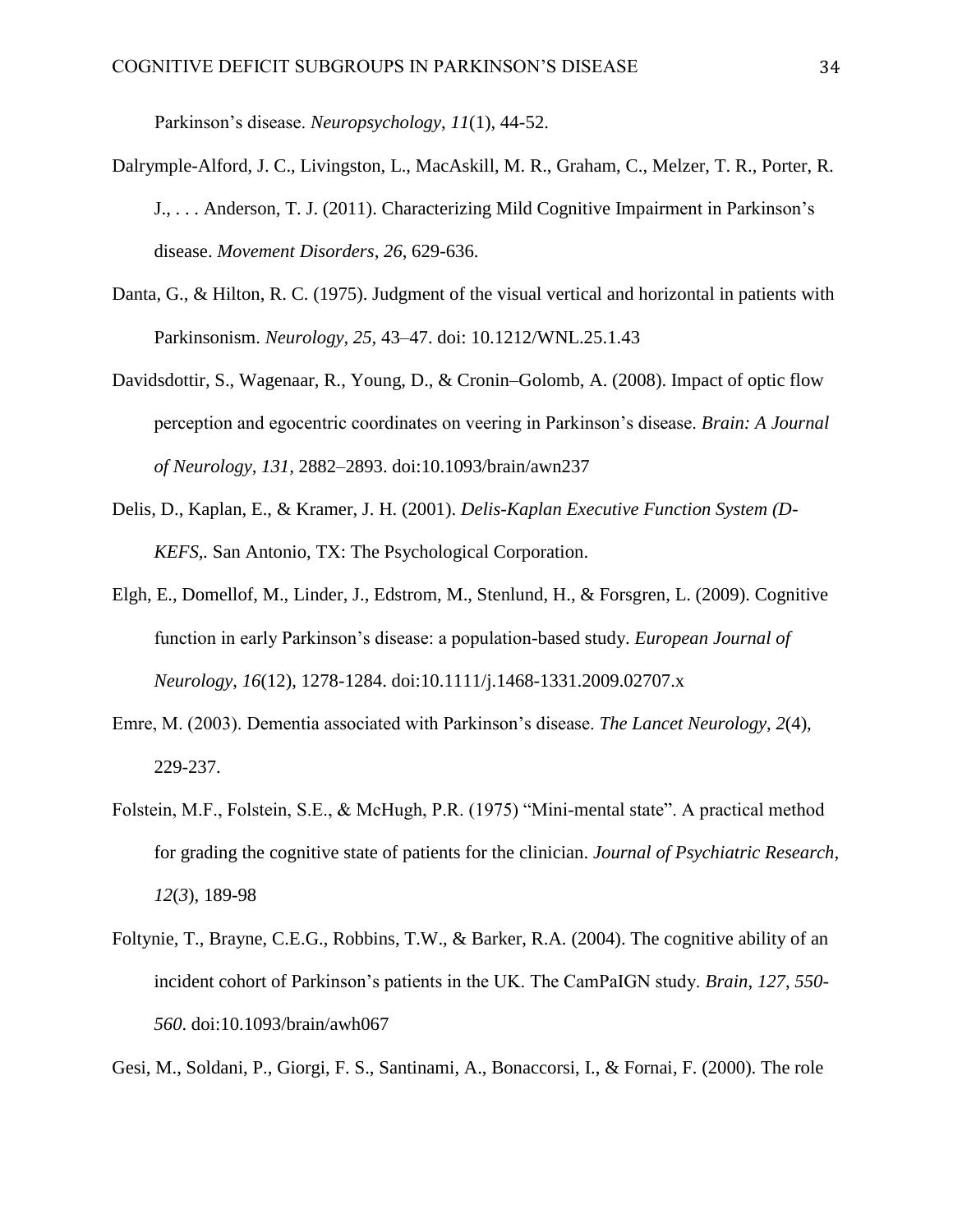of the locus coeruleus in the development of Parkinson's disease. *Neuroscience & Biobehavioral Reviews, 24*(6), 655-668.

- Hawkes, C. H., Del Tredici, K., & Braak, H. (2010). A timeline for Parkinson's disease. *Parkinsonism & Related Disorders*, *16*(2), 79-84. doi:10.1016/j.parkreldis.2009.08.007
- Hayashi, R., Hanyu, N., & Tamaru, F. (1998) Cognitive impairment in Parkinson's disease: a 6 year follow-up study. *Parkinsonism & Related Disorders, 4*, 81-85
- Ibarretxe–Bilbao, N., Junque, C., Marti, M. J., & Tolosa, E. (2011). Brain structural MRI correlates of cognitive dysfunctions in Parkinson's dis- ease. *Journal of the Neurological Sciences, 310,* 70–74. doi:10.1016/j .jns.2011.07.054
- Janvin, C. C., Aarsland, D., & Larsen, J. P. (2005). Cognitive predictors of dementia in Parkinson's disease: a community-based, 4-year longitudinal study. *Journal of Geriatric Psychiatry and Neurology*, *18*(3), 149-154. doi:10.1177/0891988705277540
- Janvin, C., Aarsland, D., Larsen, J.P., & Hugdahl, K. (2002). Neuropsychological profile of patients with Parkinson's disease without dementia. *Dementia and Geriatric Cognitive Disorders*, *15*, 126-131. doi:10.1159/000068483
- Janvin, C. C., Larsen, J. P., Aarsland, D., & Hugdahl, K. (2006). Subtypes of mild cognitive impairment in Parkinson's disease: progression to dementia. *Movement Disorders*, *21*(9), 1343-1349. doi:10.1002/mds.20974
- Jefferson, A. L., Cosentino, S. A., Ball, S. K., Bogdanoff, B., Leopold, N., Kaplan, E., & Libon, D. J. (2002). Errors produced on the mini-mental state examination and neuropsychological test performance in Alzheimer's disease, ischemic vascular dementia, and Parkinson's disease. *The Journal of Neuropsychiatry and Clinical Neurosciences, 14,* 311–320. doi:10.1176/appi.neuropsych.14.3.311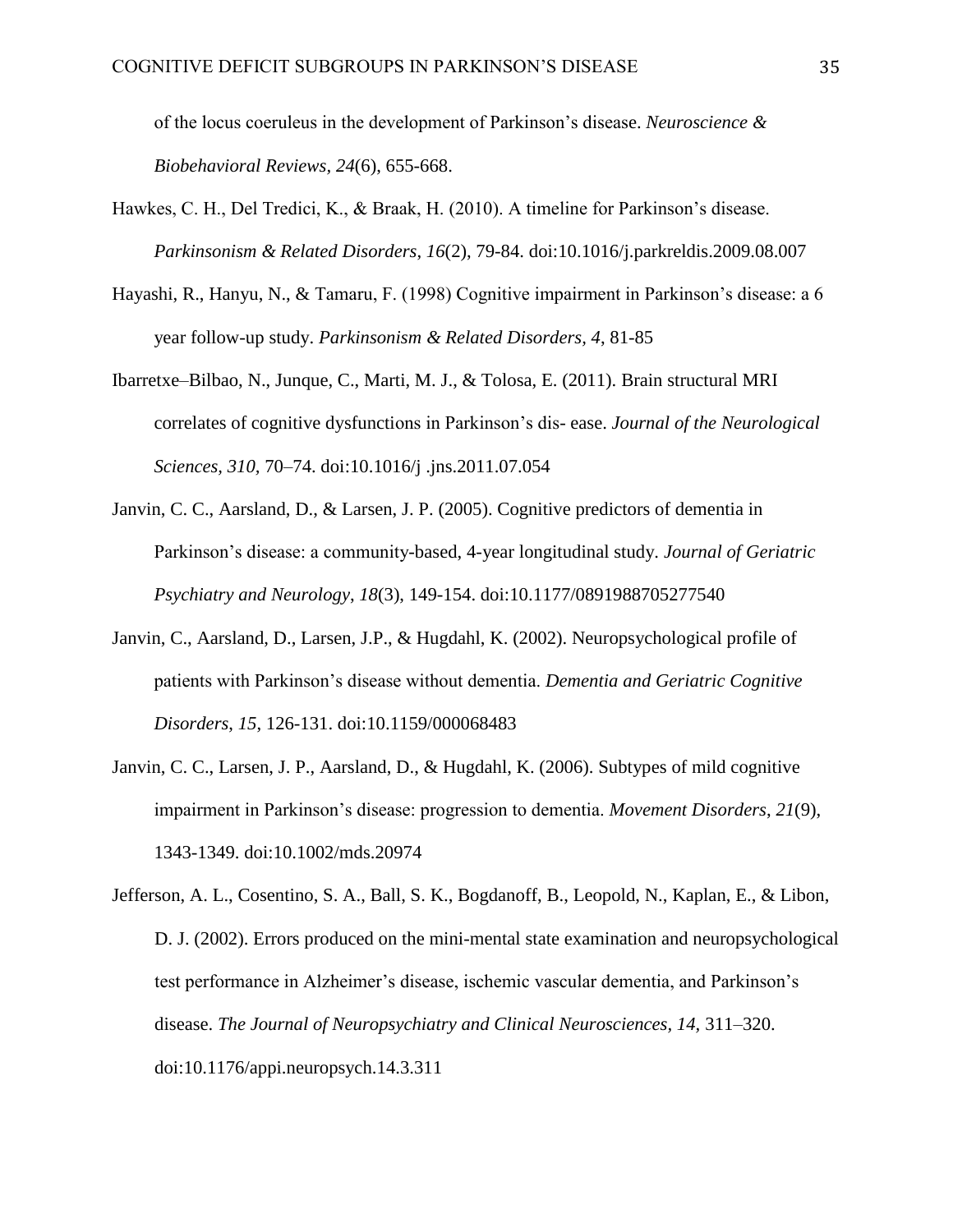- Jellinger, K. (1987). Overview of morphological changes in Parkinson's disease. *Advances in Neurology*, *45*, 1-18.
- Kaasinen, V., & Rinne, J. O. (2002). Functional imaging studies of dopamine system and cognition in normal aging and Parkinson's disease. *Neuroscience and Behavioral Review*, *26*, 785-793.
- Korczyn, A. D. (2011). Comment: should we diagnose MCI in Parkinson disease? *Journal of Neural Transmission*, *118*(8), 1177. doi:10.1007/s00702-011-0687-5
- Korczyn, A. D., & Gurevich, T. (2010). Parkinson's disease: before the motor symptoms and beyond. *Journal of the Neurological Sciences*, *289*(1-2), 2-6. doi:10.1016/j.jns.2009.08.032
- Kövari, E., Horvath, J., & Bouras, C. (2009). Neuropathology of Lewy body disorders. *Brain Research Bulletin*, *80*, 203-10 doi:10.1016/j.brainresbill.2009.06.018
- Lee, A. C., Harris, J. P., Atkinson, E. A., & Fowler, M. S. (2001). Evidence from a line bisection task for visuospatial neglect in left hemiparkinson's disease. *Vision Research, 41,* 2677– 2686. doi:S0042-6989(01)00129- 8
- Lees, A. J., & Smith, E. (1983). Cognitive deficits in the early stages of Parkinson's disease. *Brain*, *106*, 257-270.
- Levin, B.E., Llabre, M.M.,Reisman, S., Weiner, W.J., Sanchez-Ramos, J., Singer, C., & Brown, M.C. (1991) Visuospatial impairment in Parkinson's disease. *Neurology*, *41*, 365-69
- Liepelt-Scarfone, I., Graeber, S., Feseker, A., Baysal, G., Godau, J., Gaenslen, A., . . . Berg, D. (2011). Influence of different cut-off values on the diagnosis of mild cognitive impairment in Parkinson's disease. *Parkinson's Disease*, *2011*, 540843. doi:10.4061/2011/540843
- Litvan, I., Aarsland, D., Adler, C. H., Goldman, J. G., Kulisevsky, J., Mollenhauer,

B., . . . Weintraub, D. (2011). MDS Task Force on mild cognitive impairment in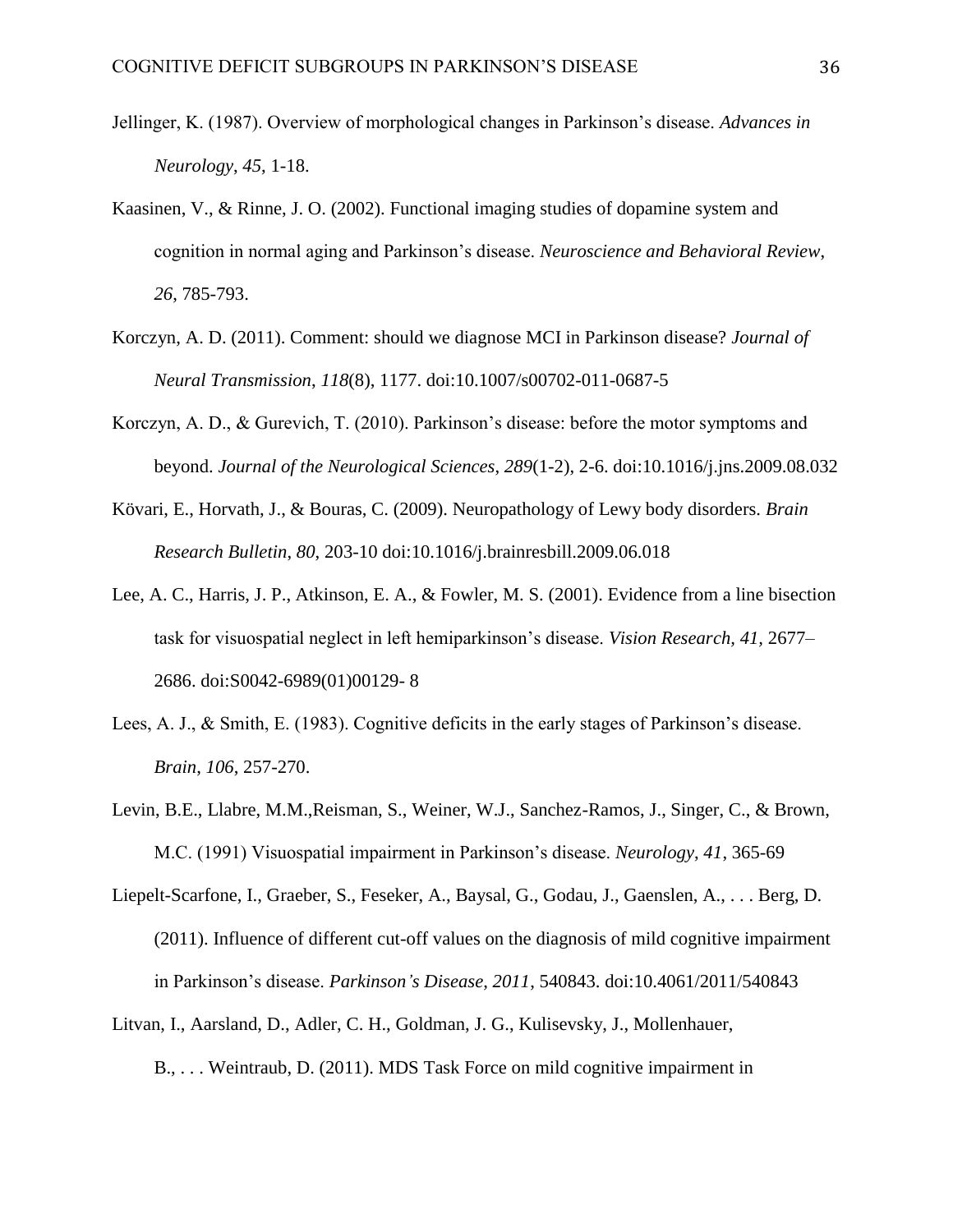Parkinson's disease: critical review of PD-MCI. *Movement Disorders*, *26*(10), 1814-1824. doi:10.1002/mds.23823

- Litvan, I., Goldman, J. G., Troster, A. I., Schmand, B. A., Weintraub, D., Petersen, R. C., . . . Emre, M. (2012). Diagnostic Criteria for Mild Cognitive Impairment in Parkinson's Disease: Movement Disorder Society Task Force Guidelines. *Movement Disorders*, *27*, 349-356.
- Maeshima, S., Itakura, T., Nakagawa, M., Nakai, K., & Komai, N. (1997). Visuospatial impairment and activities of daily living in patients with Parkinson's disease: A quantitative assessment of the cube-copying task. *American Journal of Physical Medicine & Rehabilitation/Association of Academic Physiatrists, 76,* 383–388.
- Martinez-Horta, S., & Kulisevsky, J. (2011). Is all cognitive impairment in Parkinson's disease "mild cognitive impairment"? *Journal of Neural Transmission*, *118*(8), 1185-1190. doi:10.1007/s00702-011-0675-9
- McKeith, I. G., Dickson, D. W., Lowe, J., Emre, M., O'Brien, J. T., Feldman, H., . . . Yamada, M. (2005). Diagnosis and management of dementia with Lewy bodies: third report of the DLB Consortium. *Neurology*, *65*(12), 1863-1872. doi:10.1212/01.wnl.0000187889.17253.b1
- Miller, I. N., Neargarder, S., Risi, M. M., & Cronin–Golomb, A. (2013). Frontal and posterior subtypes of neuropsychological deficit in Parkinson's disease. *Behavioral Neuroscience, 127*, 175-83 doi: 10.1037/a0031357
- Montse, A., Pere, V., Carme, J., Francesc, V., & Eduardo, T. (2001). Visuospatial deficits in Parkinson's disease assessed by judgment of line orientation test: error analyses and practice effects. *Journal of Clinical and Experimental Neuropsychology*, *23*(5), 592-598.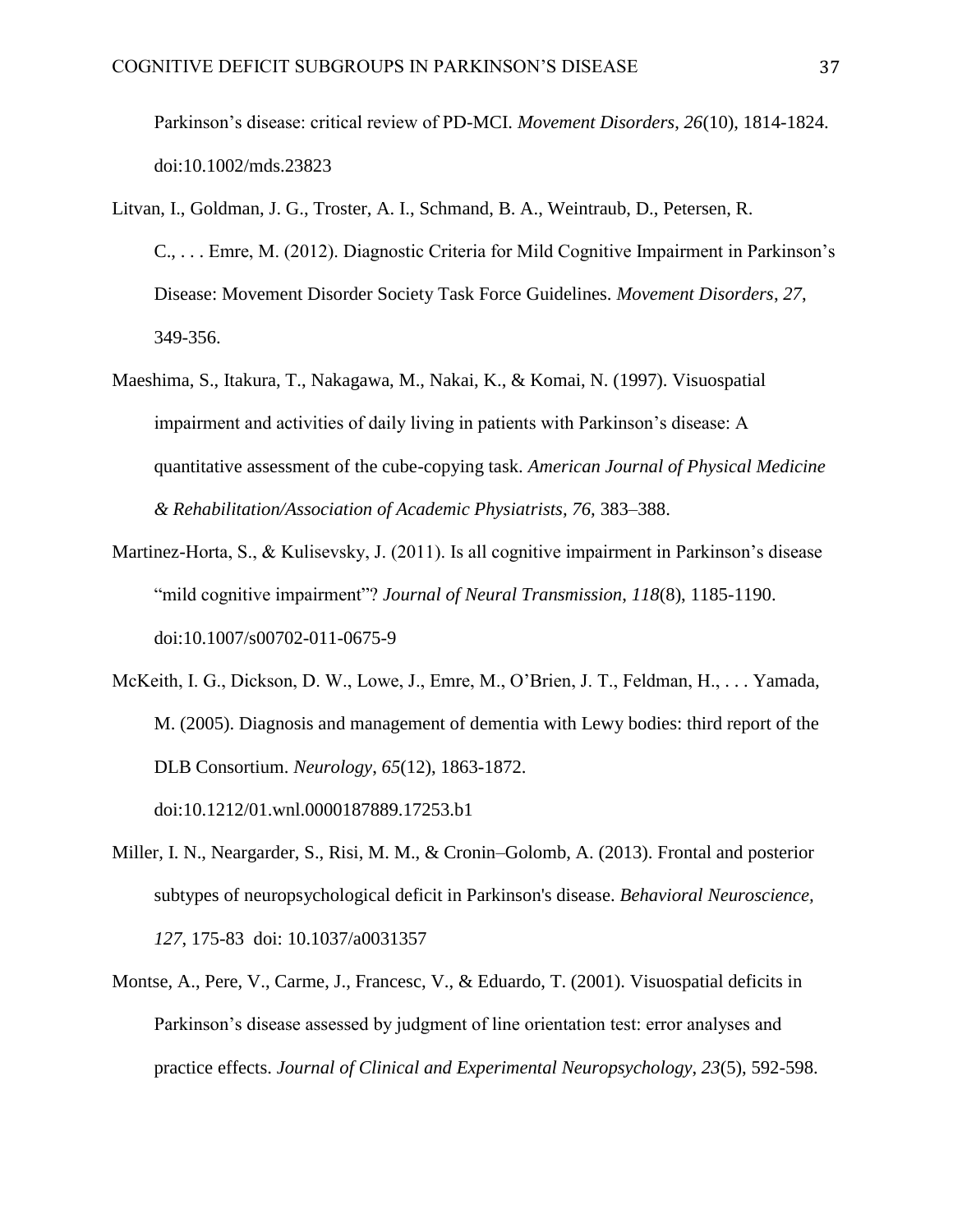doi:10.1076/jcen.23.5.592.1248

- Muslimović, D., Post, B., Speelman, J. D., & Schmand, B. (2005). Cognitive profile of patients with newly diagnosed Parkinson disease. *Neurology*, *65*(8), 1239-1245. doi:10.1212/01.wnl.0000180516.69442.95
- Owen, A.M., James, M., Leigh, P.N., Summers, B.A., Marsden, C.D., Quinn, N.P., . . . Robbins, T.W. (1992) Fronto-striatal cognitive deficits at different stages of Parkinson's disease. *Brain*, *115*, 1727-51

Parkinson's Disease Foundation, (2013) http://www.pdf.org/

- Pereira, J., Junque, C., Marti, M., Ramirez-Ruiz, B., Bargallo, N., & Tolosa, E. (2009). Neuroanatomical substrate of visuospatial and visuoperceptual impairment in Parkinson's disease. *Movement Disorders*, *24*, 1193-1199.
- Petersen, R.C. (2004) Mild cognitive impairment as a diagnostic entity. *Journal of Internal Medicine*, *256*. 183-94
- Petersen, R.C., Smith, G.E., Waring, S.C., Ivnik, R.J., Kokmen, E., & Tangelos, E.G. (1997) Aging, memory and mild cognitive impairment. *International Psychogeriatric*, *9*, 65-9
- Petrova M., Raycheva, M., & Traykov, L. (2012) Cognitive profile of the earliest stage of dementia in Parkinson's disease. *American Journal of Alzheimer's Disease & Other Dementias*, *27*, 614-19
- Poletti, M., Emre, M., & Bonuccelli, U. (2011). Mild cognitive impairment and cognitive reserve in Parkinson's disease. *Parkinsonism & Related Disorders*, *17*(8), 579-586. doi:10.1016/j.parkreldis.2011.03.013
- Reid, W. G., Hely, M. A., Morris, J. G., Broe, G. A., Adena, M., Sullivan, D. J., & Williamson, P. M. (1996). A longitudinal of Parkinson's disease: clinical and neuropsychological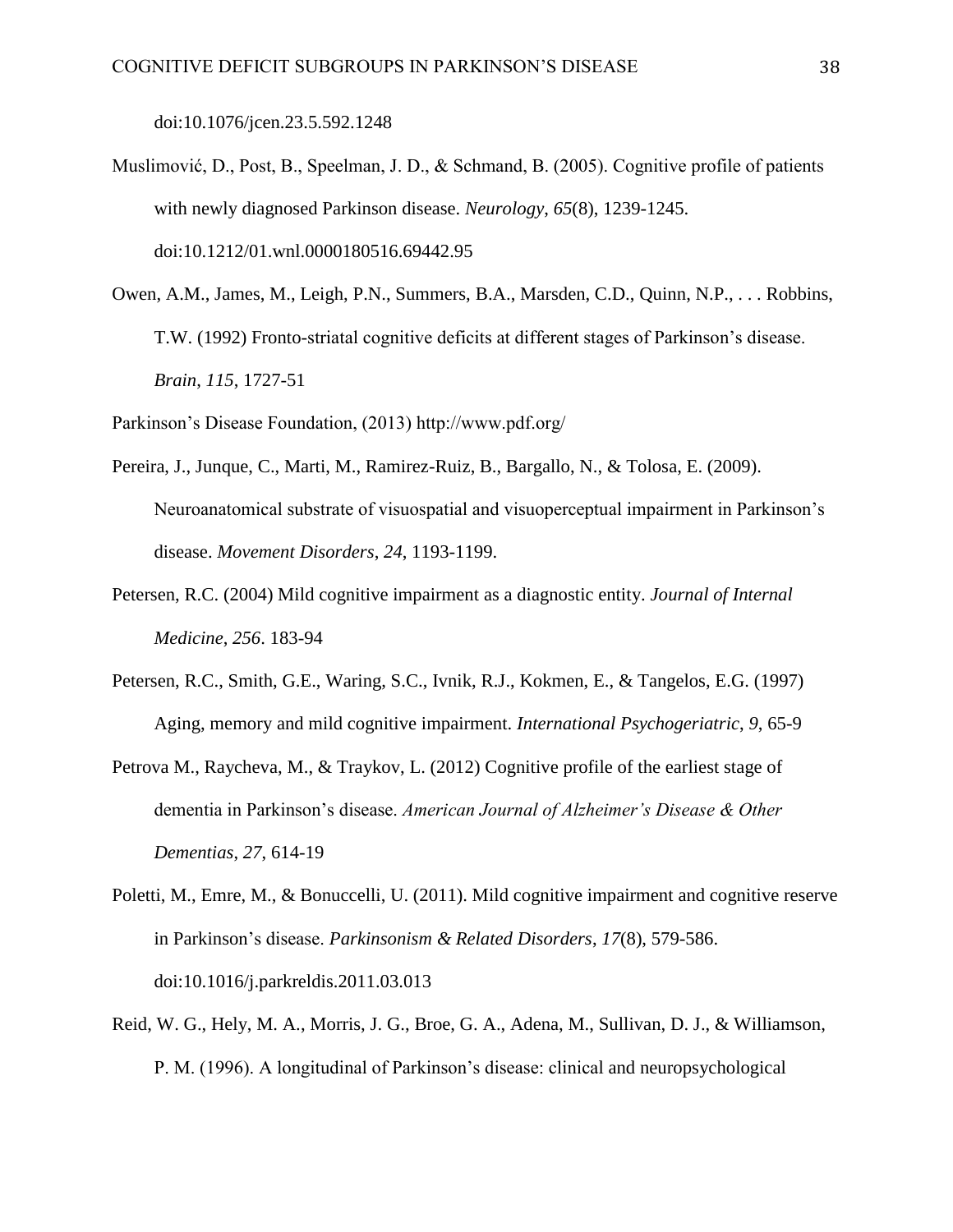correlates of dementia. *Journal of Clinical Neuroscience*, *3*(4), 327-333.

- Rey, A. (1964). *L'examen clinique en psychologie.* Paris, France: Presses Universitaires de France.
- Sollinger, A. B., Goldstein, F. C., Lah, J. J., Levey, A. I., & Factor, S. A. (2010). Mild cognitive impairment in Parkinson's disease: subtypes and motor characteristics. *Parkinsonism & Related Disorders*, *16*(3), 177-180. doi:10.1016/j.parkreldis.2009.11.002
- Stacy, M. (2011). Nonmotor symptoms in Parkinson's disease. *International Journal of Neuroscience*, *121 Suppl 2*, 9-17. doi:10.3109/00207454.2011.620196
- Stern, Y., Sano, M., Paulson, J., & Mayeux, R. (1987). Modified Mini- Mental State Examination: Validity and reliability. *Neurology, 37,* 179.
- Stroop, J. (1935). Studies of interference in serial verbal reactions. *Journal of Experimental Psychology, 18,* 643–662. doi:10.1037/h0054651
- Tombaugh, T. N. (2004). Trail Making Test A and B: Normative data stratified by age and education. *Archives of Clinical Neuropsychology, 19,* 203–214. doi:10.1016/S0887- 6177(03)00039-8S0887617703000398
- Weintraub, D., Doshi, J., Koka, D., Davatzikos, C., Siderowf, A. D., Duda, J. E., . . . Clark, C. M. (2011). Neurodegeneration across stages of cognitive decline in Parkinson disease. *Archives of Neurology*, *68*(12), 1562-1568. doi:10.1001/archneurol.2011.725
- Williams-Gray, C. H., Evans, J. R., Goris, A., Foltynie, T., Ban, M., Robbins, T. W., . . . Baker, R. A. (2009). The distinct cognitive syndroms of Parkinson's disease: 5 year follow-up of the CamPaIGN cohort. *Brain*, *132*, 2958-2969.
- Williams-Gray, C. H., Foltynie, T., Brayne, C. E. G., Robbins, T. W., & Brker, R. A. (2007). Evolution of cognitive dysfunction in an incident Parkinson's disease cohort. *Brain*, *130*,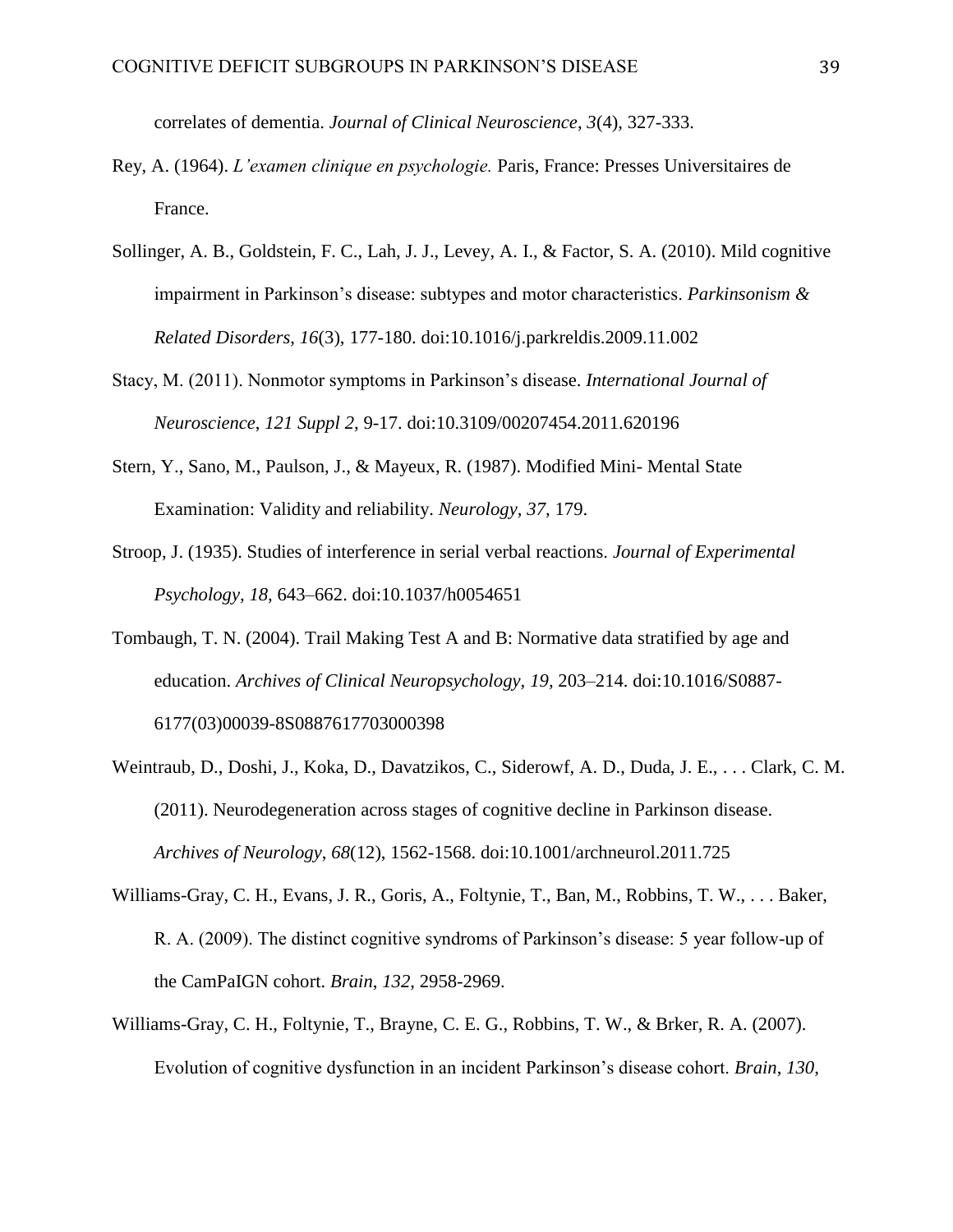World Health Organization (2012) http://www.who.int/en/

- Yu, R., Wu, R., Tai, C., Lin, C., Cheng, T., & Hua, M. (2012). Neuropsychological profile in patients with early stage of Parkinson's disease in Taiwan. *Parkinsonism and Related Disorders*, *18*, 1067-1072.
- Ziemssen, T. & Reichmann, H. (2007) Non motor dysfunction in Parkinson's disease. *Parkinsonism & Related Disorders*, *13*. 323-32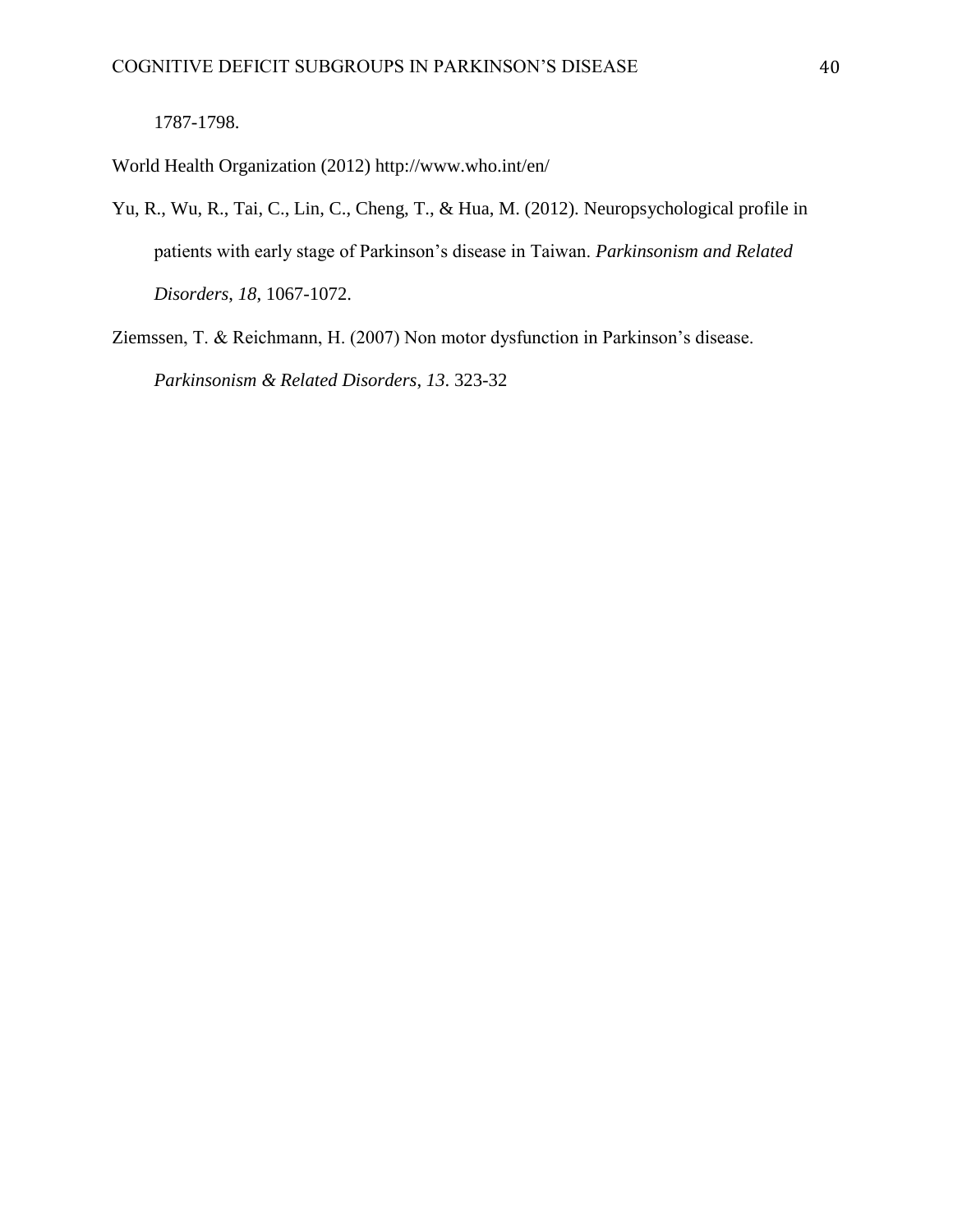| <b>Test Name</b>               | PD<br>(n) | HC<br>(n) | PD Mean<br>(SD)   | HC Mean<br>(SD)   | 95% Confidence<br>Interval | PD-HC<br>significant<br>difference<br>$(1-tailed)$ | Effect<br>Size $\eta$ 2 |
|--------------------------------|-----------|-----------|-------------------|-------------------|----------------------------|----------------------------------------------------|-------------------------|
| <b>Anterior-type tests</b>     |           |           |                   |                   |                            |                                                    |                         |
| Stroop Word score              | 34        | 27        | 32.09<br>(9.30)   | 42.11<br>(8.97)   | [12.11, 27.02]             | $.001*$                                            | 0.22                    |
| Stroop Color-Word score        | 34        | 27        | 85.88<br>(12.59)  | 105.44<br>(16.52) | [5.30, 14.75]              | $.001*$                                            | 0.11                    |
| <b>D-KEFS FAS</b>              | 34        | 27        | 39.79<br>(7.55)   | 54.85<br>(12.00)  | [9.71, 20.40]              | $.001*$                                            | 0.20                    |
| <b>D-KEFS</b> Switching        | 17        | 22        | 12.94<br>(3.11)   | 14.77<br>(2.83)   | $[-.10, 3.76]$             | $.032*$                                            | 0.02                    |
| Trails A completion time       | 34        | 27        | 35.11<br>(10.33)  | 24.48<br>(5.17)   | $[-14.72, -6.56]$          | $.001*$                                            | 0.23                    |
| Trails B completion time       | 34        | 27        | 90.71<br>(42.98)  | 54.09<br>(15.16)  | $[-52.62, -20.64]$         | $.001*$                                            | 0.33                    |
| <b>Posterior-type tests</b>    |           |           |                   |                   |                            |                                                    |                         |
| mMMSE Cube Copy                | 34        | 27        | 5.85<br>(1.40)    | 6.41<br>(0.97)    | $[-.05, 1.16]$             | 0.365                                              | 0.05                    |
| mMMSE Pentagon Copy            | 29        | 25        | 6.90(.90)         | 7.04<br>(0.68)    | $[-.30, .58]$              | 0.258                                              | 0.12                    |
| <b>D-KEFS Semantic Fluency</b> | 32        | 27        | 22.03<br>(5.55)   | 23.85<br>(5.80)   | $[-1.14, 4.79]$            | 0.112                                              | 0.01                    |
| Visual Dependence              | 34        | 27        | 0.51<br>(0.52)    | 0.35<br>(0.26)    | $[-.37, .04]$              | 0.061                                              | 0.00                    |
| Line Bisection                 | 34        | 27        | $-0.10$<br>(0.77) | 0.55<br>(0.70)    | $[-.51, .03]$              | $.001*$                                            | 0.01                    |
| <b>RAVLT</b> Delayed recall    | 17        | 22        | 7.24<br>(3.73)    | 10.41<br>(3.53)   | [.81, 5.54]                | $.005*$                                            | 0.08                    |

Table 1: Comparison of HC and PD Cognitive Performance. Mean (SD) total score unless indicated otherwise

<sup>\*</sup> Indicates significant difference at  $\alpha$  = .05between HC and PD groups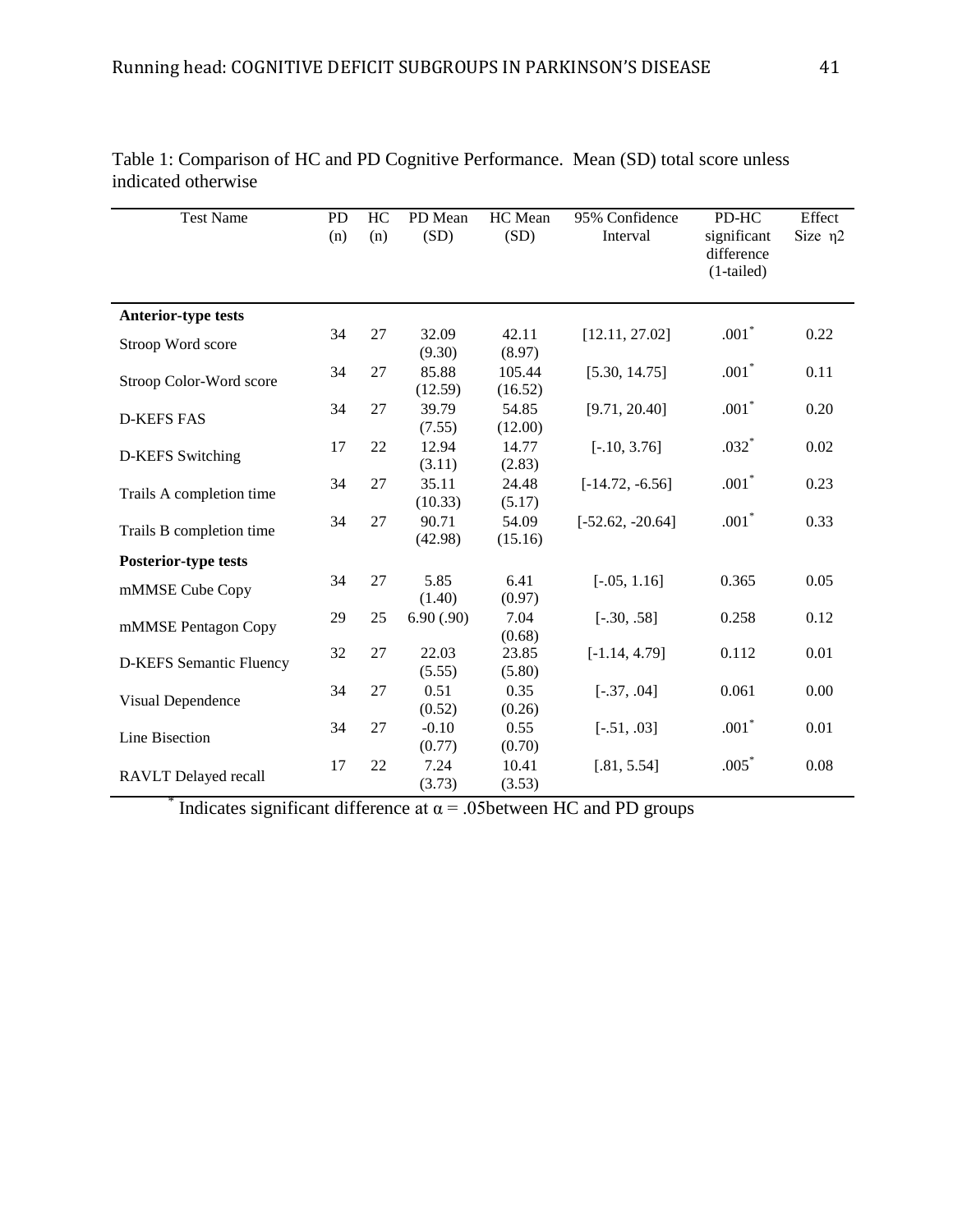|                            |                 | <b>Total</b>  |            | <b>Total</b>   |            |
|----------------------------|-----------------|---------------|------------|----------------|------------|
| <b>Test Name</b>           | <b>Total PD</b> | Deficits at - | Percentage | Deficits at -  | Percentage |
|                            |                 | 1.5 SD        |            | 2 SD           |            |
| <b>Anterior-type tests</b> |                 |               |            |                |            |
| Stroop Word                | 34              | 14            | 41.18      | 4              | 11.76      |
| Stroop Color-Word          | 34              | 12            | 35.29      | 6              | 17.65      |
| <b>FAS</b>                 | 34              | 11            | 32.35      | 3              | 8.82       |
| Switching                  | 17              | 4             | 23.53      | 3              | 17.65      |
| Trails A                   | 34              | 19            | 55.88      | 17             | 50.00      |
| <b>Trails B</b>            | 34              | 16            | 47.06      | 14             | 41.18      |
| Posterior-type             |                 |               |            |                |            |
| tests                      |                 |               |            |                |            |
| Cube Copy                  | 34              | 4             | 11.76      | 4              | 11.76      |
| Pentagon Copy              | 29              | 9             | 31.03      | $\overline{2}$ | 6.90       |
| Semantic Fluency           | 32              | 4             | 12.05      | 0              | 0.00       |
| Visual Dependence          | 34              | 7             | 20.59      | 7              | 20.59      |
| Line Bisection             | 34              | 10            | 29.41      | 8              | 23.53      |
| RAVLY-delay                | 17              | 5             | 29.41      | 3              | 17.65      |

Table 2: Test performance across PD participants

| <b>Test Name</b>           | Total<br>PD | Total<br><b>Deficits</b><br>$at -1.5$<br>SD | Percentage | Total<br>Deficits at -<br>2 SD | Percentage |
|----------------------------|-------------|---------------------------------------------|------------|--------------------------------|------------|
| <b>Anterior-type tests</b> |             |                                             |            |                                |            |
| Stroop Word                | 34          | 14                                          | 41.18      | 4                              | 11.76      |
| Stroop Color-Word          | 34          | 12                                          | 35.29      | 6                              | 17.65      |
| <b>FAS</b>                 | 34          | 11                                          | 32.35      | 3                              | 8.82       |
| Switching                  | 17          | 4                                           | 23.53      | 3                              | 17.65      |
| Trails A                   | 34          | 19                                          | 55.88      | 17                             | 50.00      |
| <b>Trails B</b>            | 34          | 16                                          | 47.06      | 14                             | 41.18      |
| Posterior-type             |             |                                             |            |                                |            |
| tests                      |             |                                             |            |                                |            |
| Cube Copy                  | 34          | 4                                           | 11.76      | 4                              | 11.76      |
| Pentagon Copy              | 29          | 9                                           | 31.03      | $\overline{2}$                 | 6.90       |
| Semantic Fluency           | 32          | 4                                           | 12.05      | 0                              | 0.00       |
| Visual Dependence          | 34          | 7                                           | 20.59      | 7                              | 20.59      |
| Line Bisection             | 34          | 10                                          | 29.41      | 8                              | 23.53      |
| RAVLY-delay                | 17          | 5                                           | 29.41      | 3                              | 17.65      |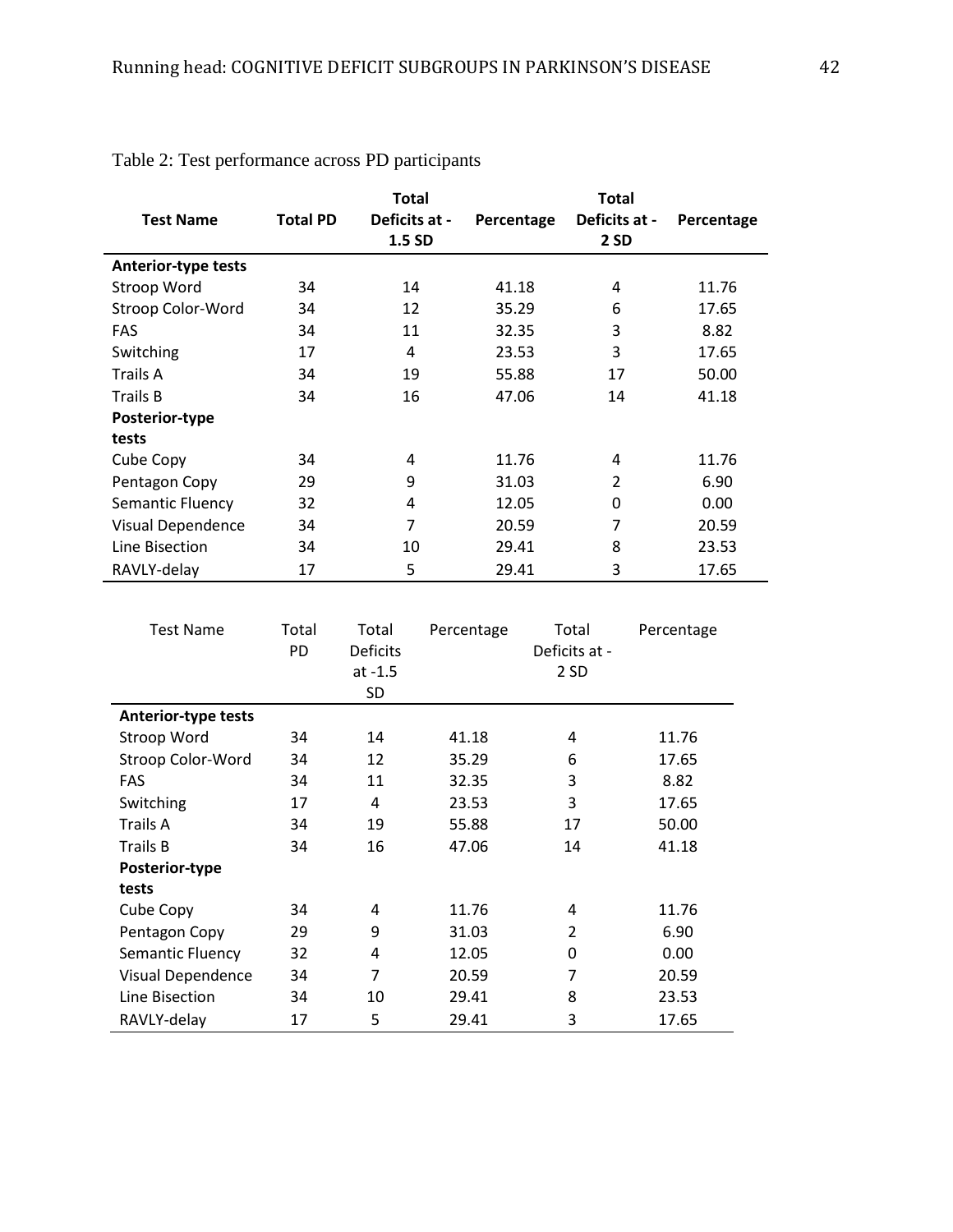| $\supseteq$     |                     | Z_StroopW* | Z_StroopCW* | $Z$ <sub>_</sub> FAS <sup>*</sup> | z_Switching* | $Z_{\_}$ TrailsA* | $Z$ _TrailsB <sup>*</sup> |                      | $Z$ _Cube | Z_Pentagon | Z_Semantic | Z_VisDep | $Z$ _LineBis* | Z_RAVLTdelay* |          |  |
|-----------------|---------------------|------------|-------------|-----------------------------------|--------------|-------------------|---------------------------|----------------------|-----------|------------|------------|----------|---------------|---------------|----------|--|
| PD119           |                     |            |             |                                   |              |                   |                           |                      |           |            |            |          |               |               |          |  |
| PCG58           |                     |            |             |                                   |              |                   |                           |                      |           |            |            |          |               |               |          |  |
| PD120           |                     |            |             |                                   |              |                   |                           |                      |           |            |            |          |               |               | No Data  |  |
| PD112           |                     |            |             |                                   |              |                   |                           |                      |           |            |            |          |               |               | $-1.5SD$ |  |
| PCG28           |                     |            |             |                                   |              |                   |                           |                      |           |            |            |          |               |               | $-2SD$   |  |
| PCG73           |                     |            |             |                                   |              |                   |                           |                      |           |            |            |          |               |               |          |  |
| PCG44           |                     |            |             |                                   |              |                   |                           |                      |           |            |            |          |               |               |          |  |
| PCG80           |                     |            |             |                                   |              |                   |                           |                      |           |            |            |          |               |               |          |  |
| PCG42           |                     |            |             |                                   |              |                   |                           |                      |           |            |            |          |               |               |          |  |
| PD111           |                     |            |             |                                   |              |                   |                           |                      |           |            |            |          |               |               |          |  |
| PD122           |                     |            |             |                                   |              |                   |                           |                      |           |            |            |          |               |               |          |  |
| PD103           |                     |            |             |                                   |              |                   |                           |                      |           |            |            |          |               |               |          |  |
| <b>PD15</b>     |                     |            |             |                                   |              |                   |                           |                      |           |            |            |          |               |               |          |  |
| PCG71           |                     |            |             |                                   |              |                   |                           |                      |           |            |            |          |               |               |          |  |
| PD <sub>6</sub> | Anterior-type tests |            |             |                                   |              |                   |                           | Posterior-type tests |           |            |            |          |               |               |          |  |
| PCG09           |                     |            |             |                                   |              |                   |                           |                      |           |            |            |          |               |               |          |  |
| PD5             |                     |            |             |                                   |              |                   |                           |                      |           |            |            |          |               |               |          |  |
| PCG36           |                     |            |             |                                   |              |                   |                           |                      |           |            |            |          |               |               |          |  |
| PCG38           |                     |            |             |                                   |              |                   |                           |                      |           |            |            |          |               |               |          |  |
| PCG77           |                     |            |             |                                   |              |                   |                           |                      |           |            |            |          |               |               |          |  |
| PD113           |                     |            |             |                                   |              |                   |                           |                      |           |            |            |          |               |               |          |  |
| PD114           |                     |            |             |                                   |              |                   |                           |                      |           |            |            |          |               |               |          |  |
| PD124           |                     |            |             |                                   |              |                   |                           |                      |           |            |            |          |               |               |          |  |
| PD106           |                     |            |             |                                   |              |                   |                           |                      |           |            |            |          |               |               |          |  |
| PCG43           |                     |            |             |                                   | ╱            |                   |                           |                      |           |            |            |          |               |               |          |  |
| PD121           |                     |            |             |                                   |              |                   |                           |                      |           |            |            |          |               |               |          |  |
| PD <sub>9</sub> |                     |            |             |                                   |              |                   |                           |                      |           |            |            |          |               |               |          |  |
| PCG57           |                     |            |             |                                   |              |                   |                           |                      |           |            |            |          |               |               |          |  |
| PCG14           |                     |            |             |                                   |              |                   |                           |                      |           |            |            |          |               |               |          |  |
| PCG17           |                     |            |             |                                   |              |                   |                           |                      |           |            |            |          |               |               |          |  |
| PD101           |                     |            |             |                                   |              |                   |                           |                      |           |            |            |          |               |               |          |  |
| PCG08           |                     |            |             |                                   |              |                   |                           |                      |           |            |            |          |               |               |          |  |
| PCG26           |                     |            |             |                                   |              |                   |                           |                      |           |            |            |          |               |               |          |  |
| <b>PD128</b>    |                     |            |             |                                   |              |                   |                           |                      |           |            |            |          |               |               |          |  |

Table 3: Individual PD Performance

\* Test showed significant difference between PD and HC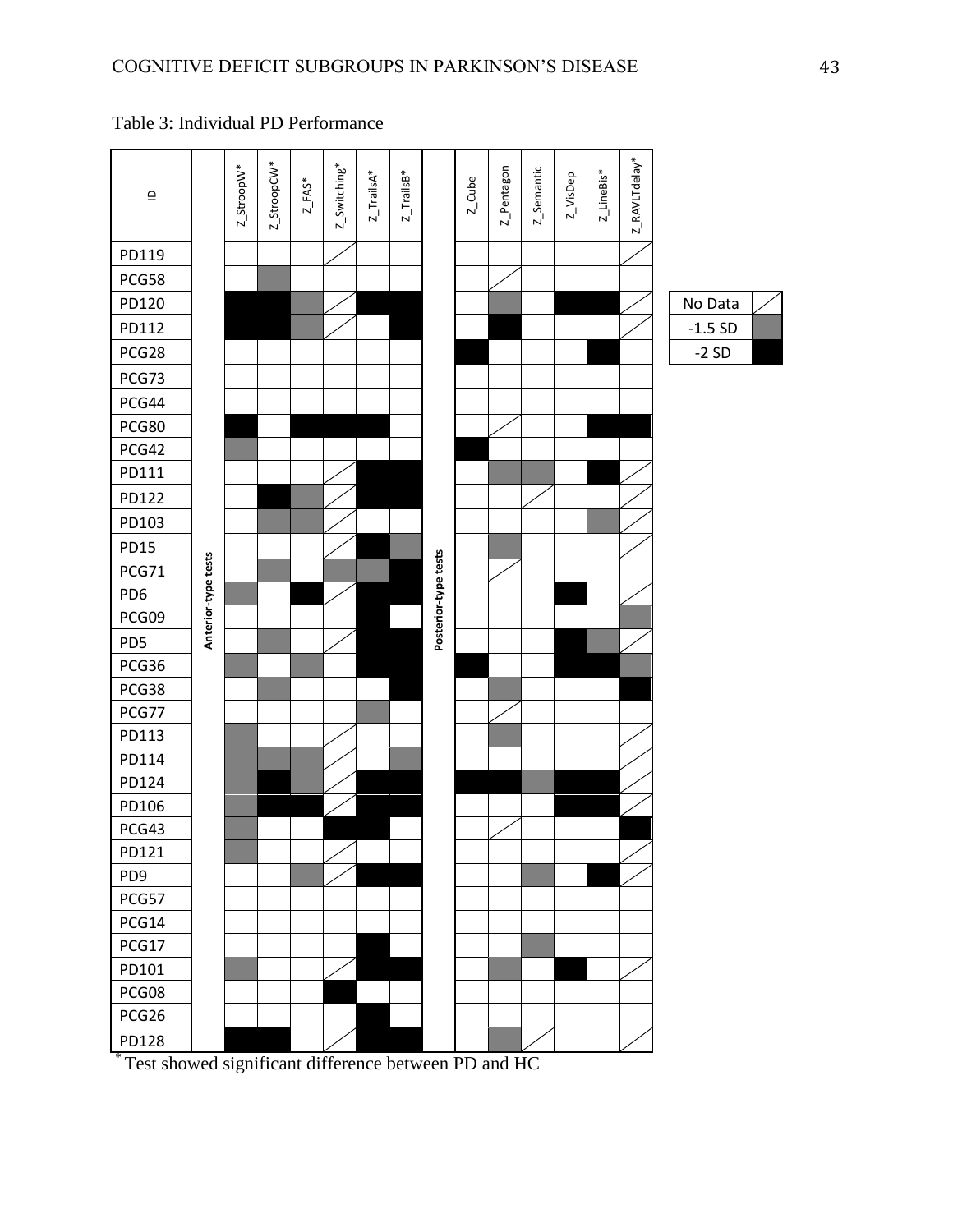| Criteria         | Anterior | Posterior | <b>Both</b><br><b>Deficits</b> | Neither |  |  |
|------------------|----------|-----------|--------------------------------|---------|--|--|
| <b>PD-1.5 SD</b> |          |           | 10                             | 14      |  |  |
| <b>PD-2 SD</b>   |          |           |                                | 19      |  |  |

Table 4: Type of cognitive deficit

PD participant's whose z-score fell at least 1.5 SD below the HC group mean and 2 SD below

the HC mean on any given task.